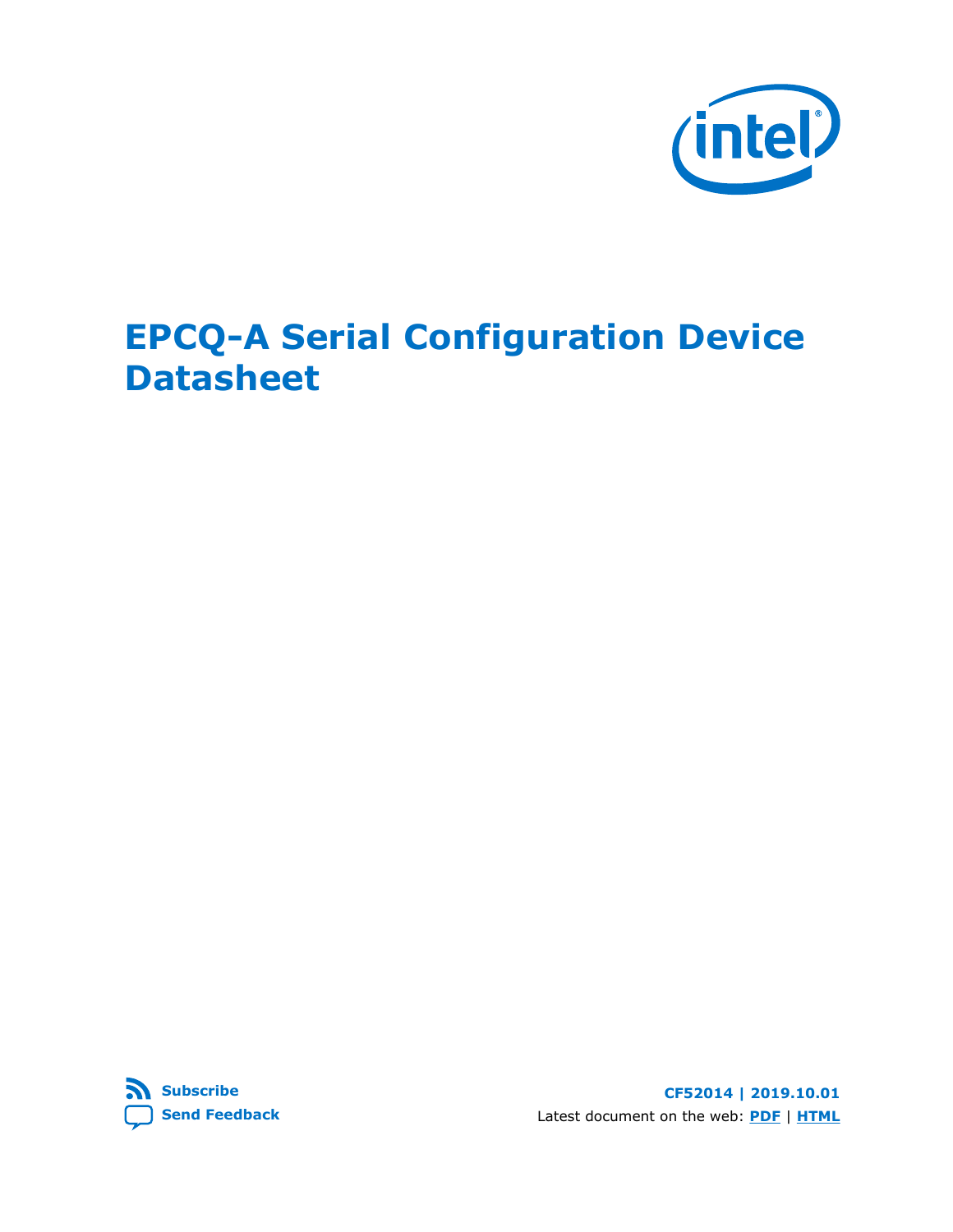

**Send Feedback** 



# **Contents**

| 1.4.1. Pin-Out Diagram for EPCQ4A, EPCQ16A and EPCQ32A Devices7 |  |
|-----------------------------------------------------------------|--|
|                                                                 |  |
|                                                                 |  |
|                                                                 |  |
|                                                                 |  |
|                                                                 |  |
|                                                                 |  |
|                                                                 |  |
|                                                                 |  |
|                                                                 |  |
|                                                                 |  |
|                                                                 |  |
|                                                                 |  |
|                                                                 |  |
|                                                                 |  |
|                                                                 |  |
|                                                                 |  |
|                                                                 |  |
|                                                                 |  |
|                                                                 |  |
|                                                                 |  |
|                                                                 |  |
|                                                                 |  |
|                                                                 |  |
|                                                                 |  |
|                                                                 |  |
|                                                                 |  |
|                                                                 |  |
|                                                                 |  |
|                                                                 |  |
|                                                                 |  |
|                                                                 |  |
|                                                                 |  |
|                                                                 |  |
|                                                                 |  |
|                                                                 |  |
|                                                                 |  |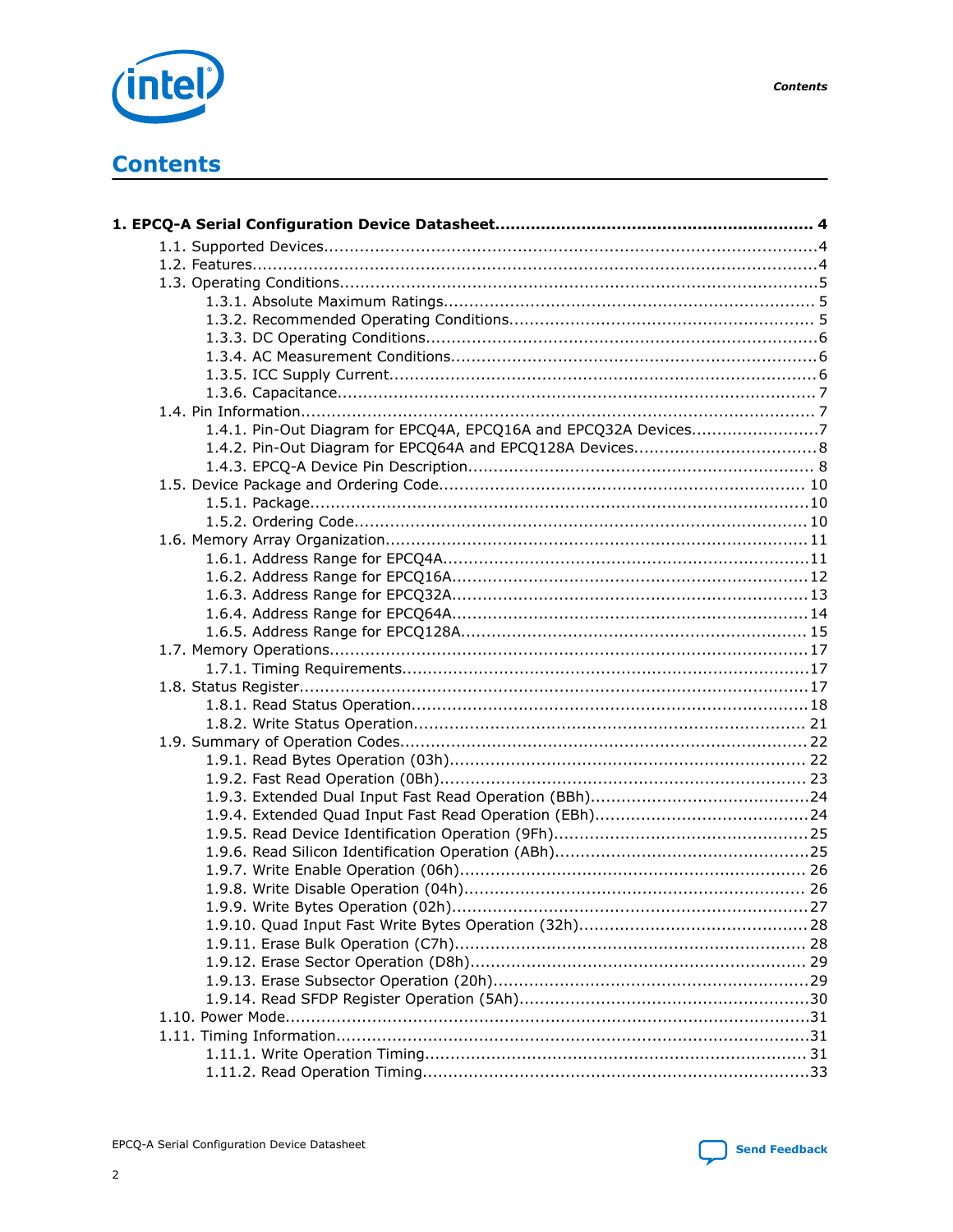

| 1.14. Document Revision History for the EPCQ-A Serial Configuration Device Datasheet37 |  |
|----------------------------------------------------------------------------------------|--|

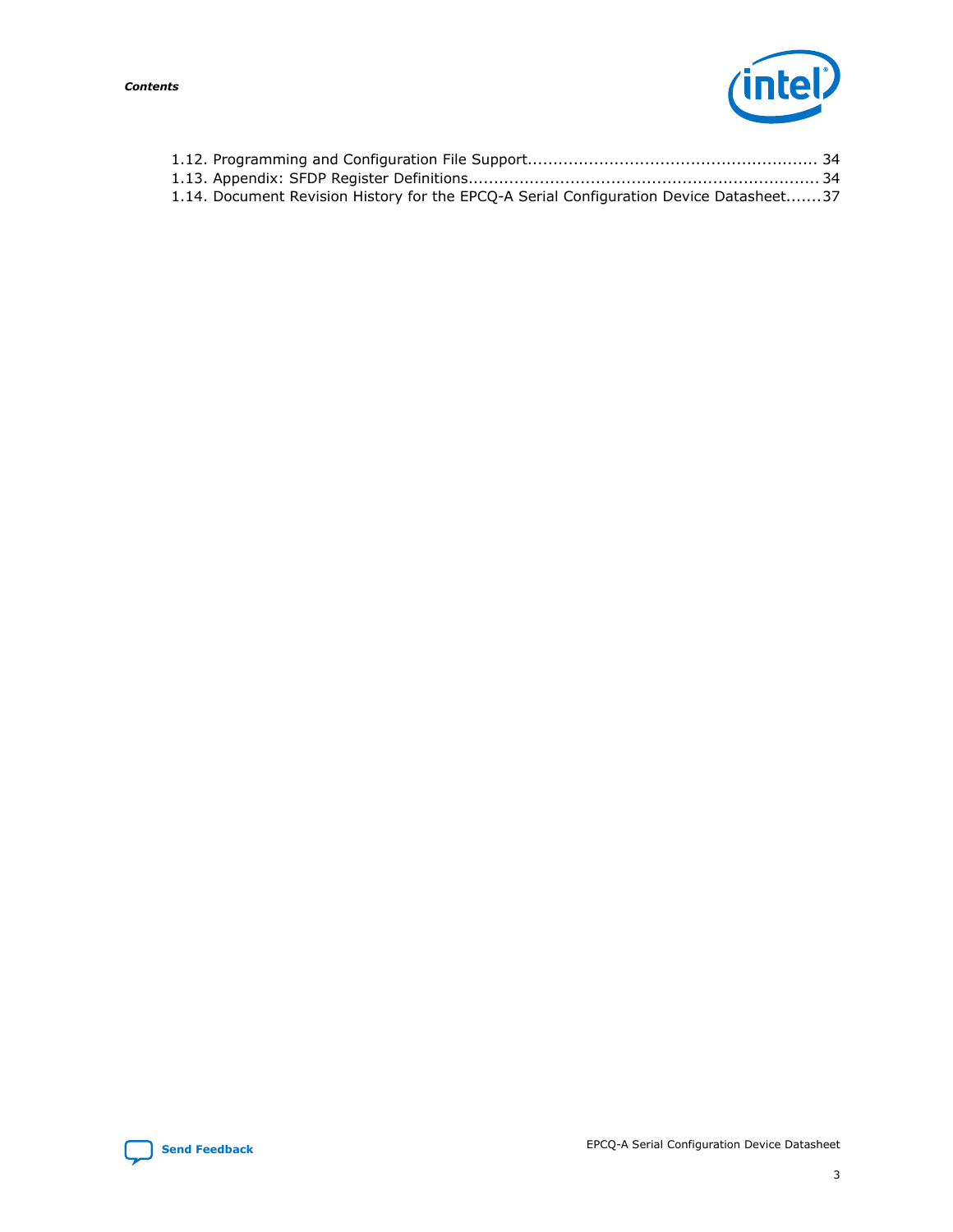

# <span id="page-3-0"></span>**1. EPCQ-A Serial Configuration Device Datasheet**

#### **Related Information**

AN822: Intel® [Configuration Device Migration Guideline](https://www.intel.com/content/www/us/en/programmable/documentation/tfb1498107381358.html#bno1498108619513)

## **1.1. Supported Devices**

#### **Table 1. Supported Intel EPCQ-A Devices**

| <b>Device</b> | <b>Memory Size</b><br>(bits) | <b>On-Chip</b><br><b>Decompression</b><br><b>Support</b> | <b>ISP</b><br><b>Support</b> | <b>Cascading</b><br><b>Support</b> | <b>Reprogrammable</b> | <b>Recommended</b><br><b>Operating Voltage</b><br>$(\mathsf{V})$ |
|---------------|------------------------------|----------------------------------------------------------|------------------------------|------------------------------------|-----------------------|------------------------------------------------------------------|
| EPCQ4A        | 4,194,304                    | No                                                       | Yes                          | No                                 | Yes                   | 3.3                                                              |
| EPCO16A       | 16,777,216                   | No                                                       | Yes                          | No                                 | Yes                   | 3.3                                                              |
| EPCQ32A       | 33,554,432                   | No                                                       | Yes                          | No                                 | Yes                   | 3.3                                                              |
| EPCO64A       | 67,108,864                   | No                                                       | Yes                          | No                                 | Yes                   | 3.3                                                              |
| EPCQ128A      | 134,217,728                  | No                                                       | Yes                          | No                                 | Yes                   | 3.3                                                              |

## **1.2. Features**

EPCQ-A devices offer the following features:

- Serial or quad-serial FPGA configuration in devices that support active serial (AS) x1 or AS  $x4^{(1)}$  configuration schemes
- Low cost, low pin count, and non-volatile memory
- 2.7-V to 3.6-V operation
- Available in 8-pin small-outline integrated circuit (SOIC) package for EPCQ4A, EPCQ16A, and EPCQ32A devices
- Available in 16-pin SOIC package for EPCQ64A and EPCQ128A devices
- Reprogrammable memory more than 100,000 program-erase cycles
- Write protection support for memory sectors using status register bits
- Fast read, extended dual input fast read, and extended quad input fast read of the entire memory using a single operation code
- Reprogrammable with an external microprocessor using the SRunner software driver
- In-system programming (ISP) support with the SRunner software driver

#### (1) AS x4 is not applicable for EPCQ4A.

Intel Corporation. All rights reserved. Agilex, Altera, Arria, Cyclone, Enpirion, Intel, the Intel logo, MAX, Nios, Quartus and Stratix words and logos are trademarks of Intel Corporation or its subsidiaries in the U.S. and/or other countries. Intel warrants performance of its FPGA and semiconductor products to current specifications in accordance with Intel's standard warranty, but reserves the right to make changes to any products and services at any time without notice. Intel assumes no responsibility or liability arising out of the application or use of any information, product, or service described herein except as expressly agreed to in writing by Intel. Intel customers are advised to obtain the latest version of device specifications before relying on any published information and before placing orders for products or services. \*Other names and brands may be claimed as the property of others.

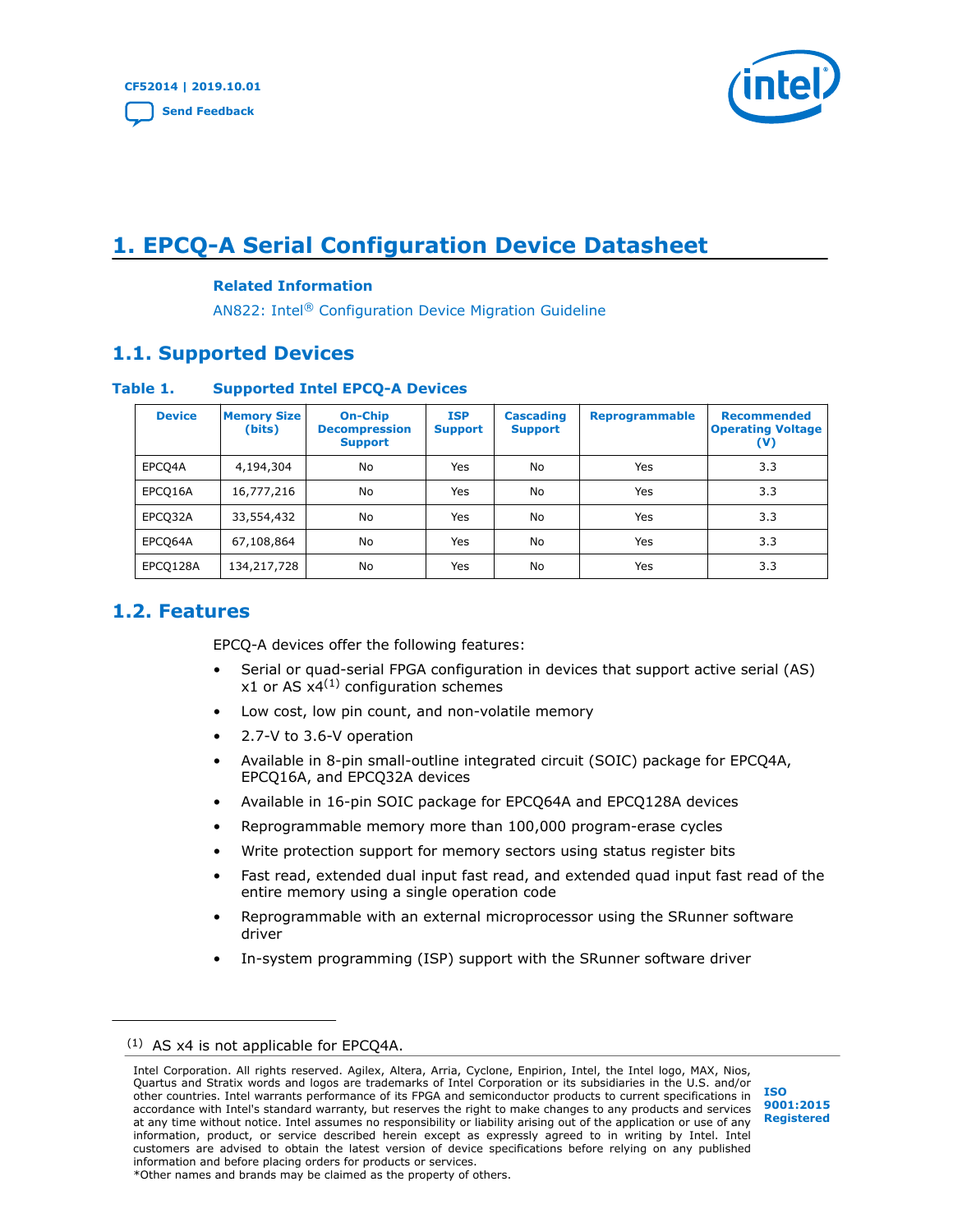

- <span id="page-4-0"></span>• ISP support with Intel® FPGA Download Cable II, Intel FPGA Download Cable, or Intel FPGA Ethernet Cable
- By default, the memory array is erased and the bits are set to 1
- More than 20-year data retention
- Supports JEDEC standard Serial Flash Discoverable Parameter (SFDP)

# **1.3. Operating Conditions**

# **1.3.1. Absolute Maximum Ratings**

#### **Table 2. Absolute Maximum Ratings for EPCQ-A Devices**

| <b>Symbol</b>    | <b>Parameter</b>             | <b>Condition</b>                    | Min    | <b>Max</b>           | <b>Unit</b> |
|------------------|------------------------------|-------------------------------------|--------|----------------------|-------------|
| $V_{CC}$         | Supply voltage               | With respect to GND                 | $-0.6$ | 4.6                  | V           |
| $V_{IO}$         | Input or output voltage      | With respect to GND                 | $-0.6$ | $V_{\text{CC}}+0.4$  | V           |
| T <sub>STG</sub> | Storage temperature          | No bias                             | -65    | 150                  | °C          |
| $V_{IT}$         | Transient voltage on any pin | < 20ns transient relative<br>to GND | $-2.0$ | $V_{\text{CC}}$ +2.0 | $\vee$      |
| $P_D$            | Power dissipation            | EPCO4A                              |        | 18                   | mW          |
|                  |                              | EPCQ16A, EPCQ32A, and<br>EPCQ64A    |        | 54                   | mW          |
|                  |                              | EPCQ128A                            |        | 72                   | mW          |
| $I_{MAX}$        | DC $V_{CC}$ or GND current   | EPCO4A                              |        | 5                    | mA          |
|                  |                              | EPCQ16A, EPCQ32A, and<br>EPCQ64A    |        | 15                   | mA          |
|                  |                              | EPCO128A                            |        | 20                   | mA          |

# **1.3.2. Recommended Operating Conditions**

#### **Table 3. Recommended Operating Conditions for EPCQ-A Devices**

| <b>Symbol</b> | <b>Condition</b><br><b>Parameter</b> |                    | Min   | <b>Max</b> | Unit    |
|---------------|--------------------------------------|--------------------|-------|------------|---------|
| $V_{CC}$      | Supply voltage                       |                    | 2.7   | 3.6        |         |
| $^{\prime}$ A | Ambient temperature, Operating       | For industrial use | $-40$ | 85         | $\circ$ |

*Note:* For the junction temperature  $(T_J)$ , follow the  $T_A$  specification.

<sup>(2)</sup>  $V_{CC}$  voltage during a Read operation can operate across the min and max range but should not exceed ±10% of the programming (erase/write) voltage.

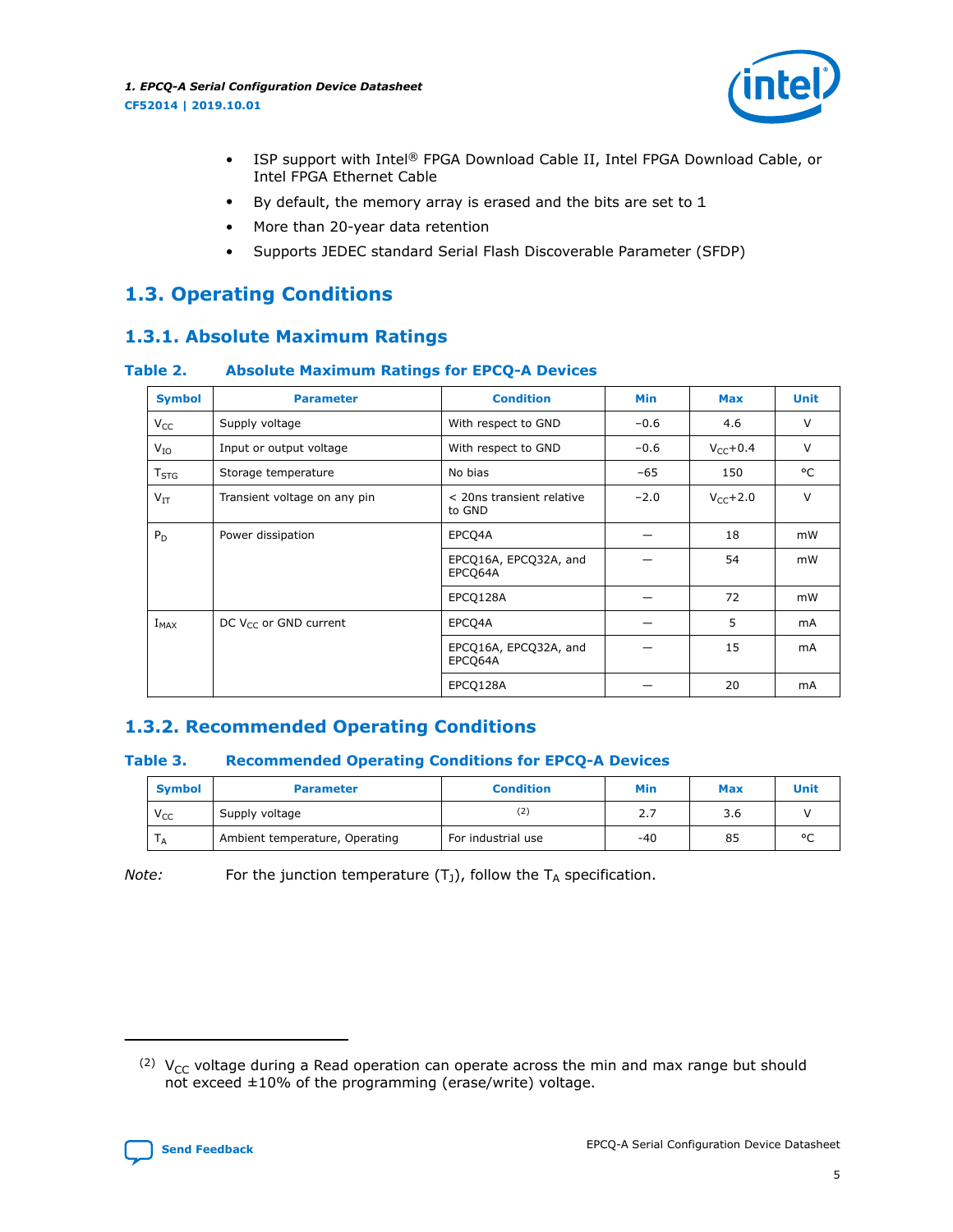<span id="page-5-0"></span>

# **1.3.3. DC Operating Conditions**

#### **Table 4. DC Operating Conditions for EPCQ-A Devices**

| <b>Symbol</b>   | <b>Parameter</b>                                                        | <b>Condition</b>                  | <b>Min</b>          | Max                 | <b>Unit</b> |
|-----------------|-------------------------------------------------------------------------|-----------------------------------|---------------------|---------------------|-------------|
| V <sub>IH</sub> | High-level input voltage                                                |                                   | $0.7 \times V_{CC}$ | $V_{cr}$ + 0.4      | V           |
| $V_{\rm IL}$    | Low-level input voltage                                                 |                                   | $-0.5$              | $0.3 \times V_{CC}$ | v           |
| $V_{OH}$        | High-level output voltage                                               | $I_{OH} = -100 \mu A$             | $V_{CC}$ - 0.2      |                     | v           |
| $V_{OL}$        | Low-level output voltage for EPCQ4A                                     | $I_{\Omega I} = 100 \mu A$        |                     | 0.4                 | V           |
|                 | Low-level output voltage for EPCQ16A,<br>EPCQ32A, EPCQ64A, and EPCQ128A |                                   |                     | 0.2                 | v           |
| $I_I$           | Input leakage current                                                   | $V_I = V_{cc}$ or GND             | $-2$                | $\mathcal{P}$       | μA          |
| $I_{OZ}$        | Tri-state output off-state current                                      | $V_0 = V_{cc}$ or GND             | $-2$                | 2                   | μA          |
| $I_{LR}$        | Input leakage                                                           | $0 \leq$ /Reset <v<sub>cc</v<sub> |                     | 12                  | μA          |
|                 |                                                                         | /Reset = $V_{CC}$                 |                     | 1                   | μA          |
| $R_{PR}$        | Pull-up resistance                                                      |                                   | 300                 | 1000                | kΩ          |

# **1.3.4. AC Measurement Conditions**

#### **Table 5. AC Measurement Conditions for EPCQ-A Devices**

| <b>Symbol</b> | <b>Parameter</b>                                                                 | <b>Min</b>                                 | Max | <b>Unit</b> |  |
|---------------|----------------------------------------------------------------------------------|--------------------------------------------|-----|-------------|--|
| $C_{1}$       | Load Capacitance                                                                 |                                            | 30  | pF          |  |
| $T_R$ , $T_F$ | Input Rise and Fall Times                                                        |                                            |     | ns          |  |
| $V_{IN}$      | Input Pulse Voltages                                                             | 0.1 V <sub>CC</sub> to 0.9 V <sub>CC</sub> |     |             |  |
| <b>IN</b>     | Input Timing Reference Voltages                                                  | 0.3 V <sub>CC</sub> to 0.7 V <sub>CC</sub> |     |             |  |
| Out           | Output Timing Reference Voltages<br>$0.5$ V <sub>CC</sub> to 0.5 V <sub>CC</sub> |                                            |     |             |  |

#### **Figure 1. AC Measurement I/O Waveform**



# **1.3.5. ICC Supply Current**

#### Table 6. **I**<sub>CC</sub> Supply Current AC Measurement

| <b>Symbol</b> | <b>Parameter</b>                                                     | <b>Condition</b> | Min | <b>Max</b> | Unit |  |  |
|---------------|----------------------------------------------------------------------|------------------|-----|------------|------|--|--|
| $1_{CC0}$     | $V_{CC}$ supply current for EPCQ4A,<br>EPCQ16A, EPCQ32A, and EPCQ64A | Standby          | 10  | 50         | uА   |  |  |
|               | V <sub>CC</sub> supply current for EPCQ128A                          |                  | 10  | 60         |      |  |  |
|               | continued                                                            |                  |     |            |      |  |  |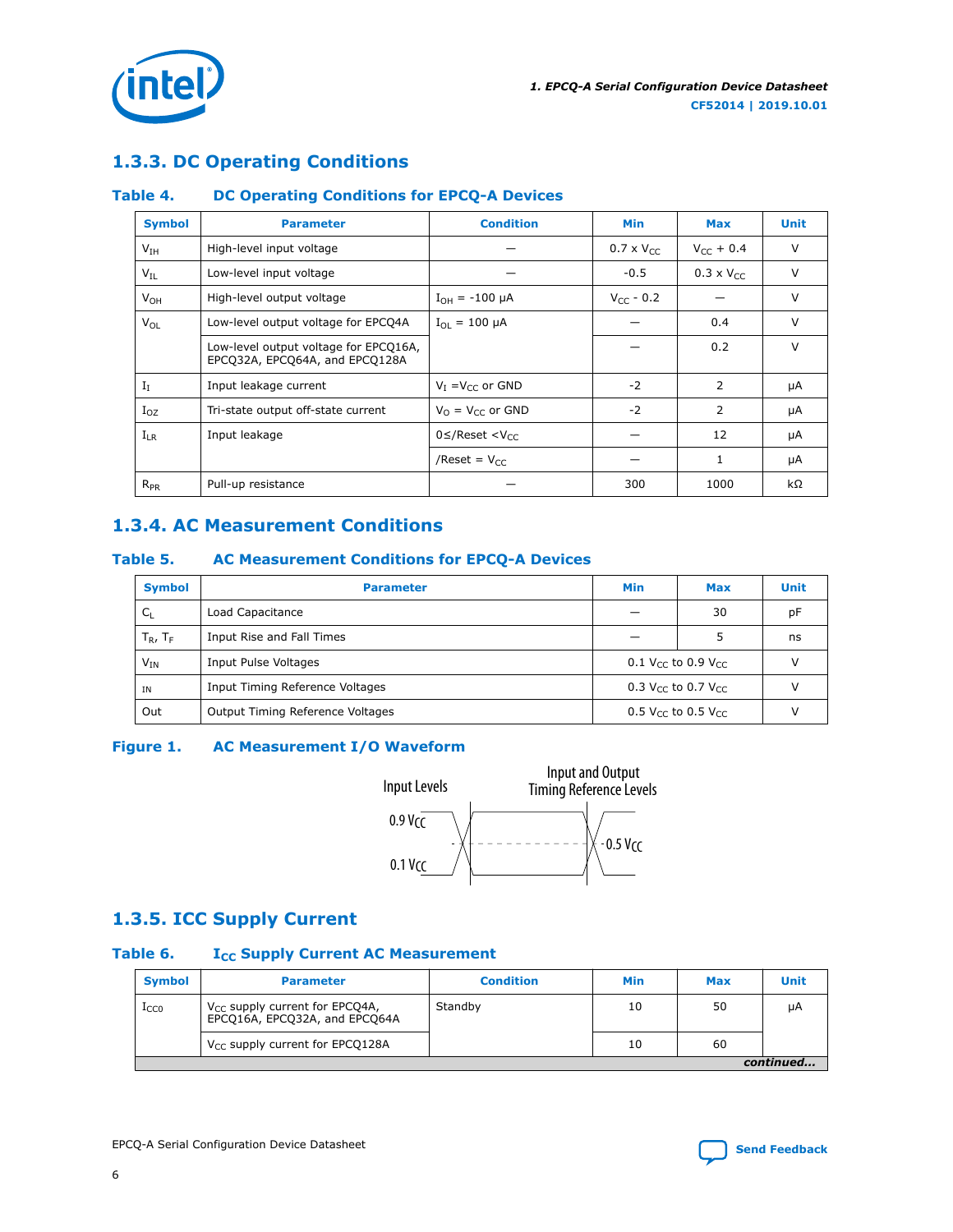

<span id="page-6-0"></span>

| <b>Symbol</b>    | <b>Parameter</b>                                             | <b>Condition</b>         | Min | <b>Max</b> | <b>Unit</b> |
|------------------|--------------------------------------------------------------|--------------------------|-----|------------|-------------|
| 1 <sub>CC1</sub> | $V_{CC}$ supply current for EPCQ4A                           | During active power mode |     |            | mA          |
|                  | $V_{CC}$ supply current for EPCQ16A,<br>EPCQ32A, and EPCQ64A |                          |     | 15         |             |
|                  | $V_{CC}$ supply current for EPCQ128A                         |                          |     | 20         |             |

# **1.3.6. Capacitance**

#### **Table 7. Capacitance for EPCQ-A Devices**

Capacitance is sample-tested only at  $T_A = 25$  °C and at  $V_{CC} = 3.0$  V.

| <b>Symbol</b>                        | <b>Parameter</b>       | <b>Condition</b>       | Min | <b>Max</b> | Unit |
|--------------------------------------|------------------------|------------------------|-----|------------|------|
| $\overline{\phantom{0}}$<br>$C_{IN}$ | Input pin capacitance  | $V_{IN} = 0 V$         |     |            | рF   |
| $\sim$<br>LOUT                       | Output pin capacitance | $V_{\text{OUT}} = 0 V$ |     |            | рF   |

# **1.4. Pin Information**

# **1.4.1. Pin-Out Diagram for EPCQ4A, EPCQ16A and EPCQ32A Devices**

#### **Figure 2. AS x1 and AS x4 Pin-Out Diagrams for EPCQ4A, EPCQ16A, and EPCQ32A Devices**

*Note:* EPCQ4A supports AS x1 only.



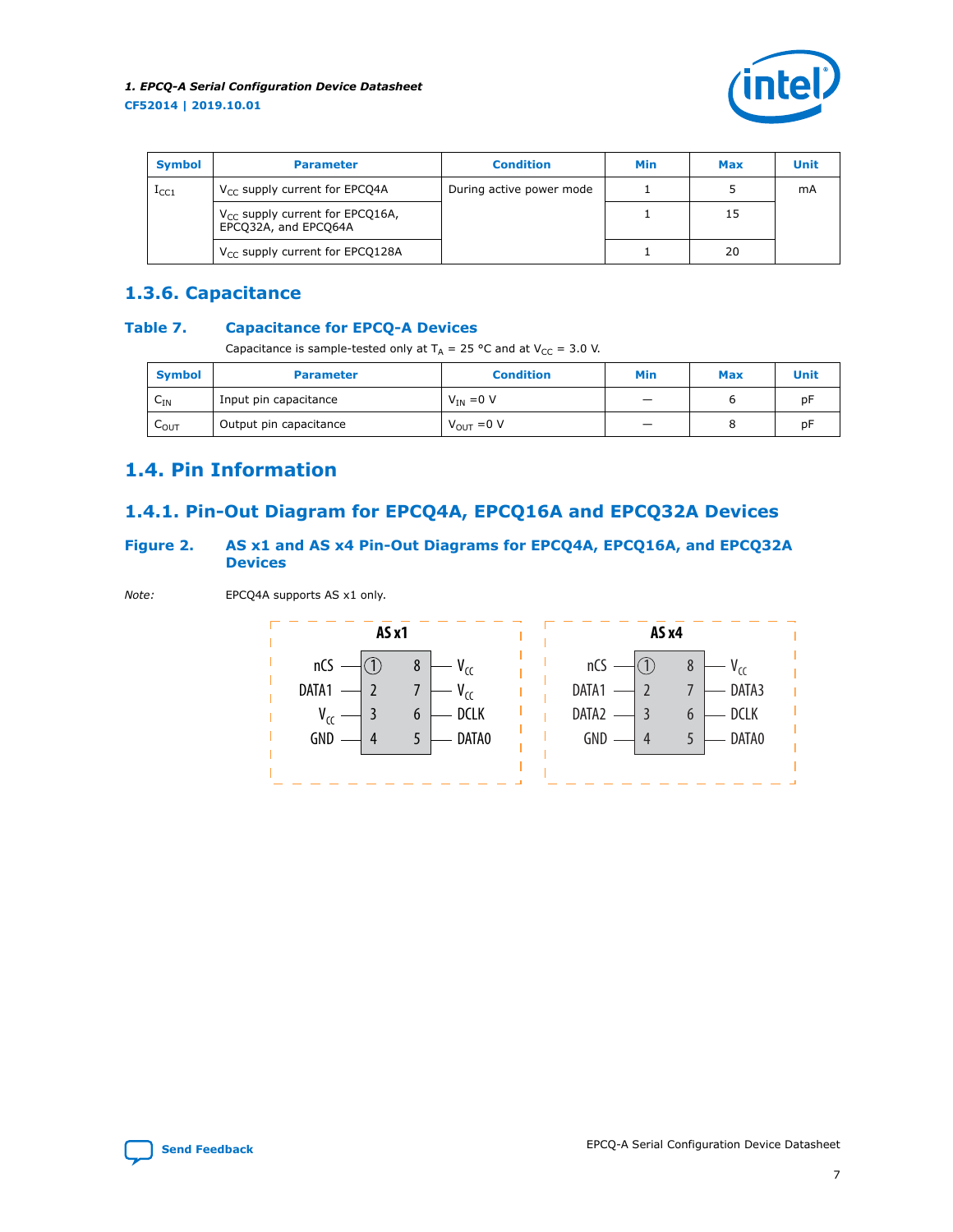<span id="page-7-0"></span>

### **1.4.2. Pin-Out Diagram for EPCQ64A and EPCQ128A Devices**





*Notes:*

*N.C pins must be left unconnected.*

*There is an internal pull-up resistor for the dedicated nRESET pin. If the reset function is not needed, connect this pin to Vcc or leave it unconnected.*

# **1.4.3. EPCQ-A Device Pin Description**

#### **Table 8. EPCQ-A Device Pin Description**

| <b>Pin Name</b> | <b>AS x1 Pin-Out</b><br><b>Diagram</b>                            |                                                                      | <b>AS x4 Pin-Out</b><br><b>Diagram</b>                            |                                                                             | <b>Pin Type</b> | <b>Description</b>                                                                                                                                                                                                                                                                                                                                                                                                                                                                                                                                                                                                                                                                                                                                                                                                                                                                                                                                                                                                                                        |
|-----------------|-------------------------------------------------------------------|----------------------------------------------------------------------|-------------------------------------------------------------------|-----------------------------------------------------------------------------|-----------------|-----------------------------------------------------------------------------------------------------------------------------------------------------------------------------------------------------------------------------------------------------------------------------------------------------------------------------------------------------------------------------------------------------------------------------------------------------------------------------------------------------------------------------------------------------------------------------------------------------------------------------------------------------------------------------------------------------------------------------------------------------------------------------------------------------------------------------------------------------------------------------------------------------------------------------------------------------------------------------------------------------------------------------------------------------------|
|                 | Pin<br><b>Number</b><br>in 8-Pin<br><b>SOIC</b><br><b>Package</b> | Pin<br><b>Number</b><br>$in 16-Pin$<br><b>SOIC</b><br><b>Package</b> | Pin<br><b>Number</b><br>in 8-Pin<br><b>SOIC</b><br><b>Package</b> | <b>Pin</b><br><b>Number</b><br>$in 16-Pin$<br><b>SOIC</b><br><b>Package</b> |                 |                                                                                                                                                                                                                                                                                                                                                                                                                                                                                                                                                                                                                                                                                                                                                                                                                                                                                                                                                                                                                                                           |
| DATA0           | 5                                                                 | 15                                                                   | 5.                                                                | 15                                                                          | I/O             | For AS x1 mode, use this pin as an input signal<br>pin to write or program the EPCQ-A device.<br>During write or program operations, data are<br>latched at rising edges of the DCLK signal. This<br>pin is equivalent to the ASDI pin in EPCS devices.<br>For AS x4 mode, use this pin as an I/O signal pin.<br>During write or program operations, this pin acts<br>as an input pin that serially transfers data into<br>the EPCQ-A device. The data are latched at rising<br>edges of the DCLK signal. During read or<br>configuration operations, this pin acts as an<br>output signal pin that serially transfers data out<br>of the EPCQ-A device to the FPGA. The data is<br>shifted out at falling edges of the DCLK signal.<br>During the quad input fast write bytes operation,<br>this pin acts as an input pin that serially transfers<br>data into the EPCQ-A device. The data is latched<br>at rising edges of the DCLK signal. During<br>extended dual input fast read or extended quad<br>input fast read operations, this pin acts as an |
|                 |                                                                   |                                                                      |                                                                   |                                                                             |                 | continued                                                                                                                                                                                                                                                                                                                                                                                                                                                                                                                                                                                                                                                                                                                                                                                                                                                                                                                                                                                                                                                 |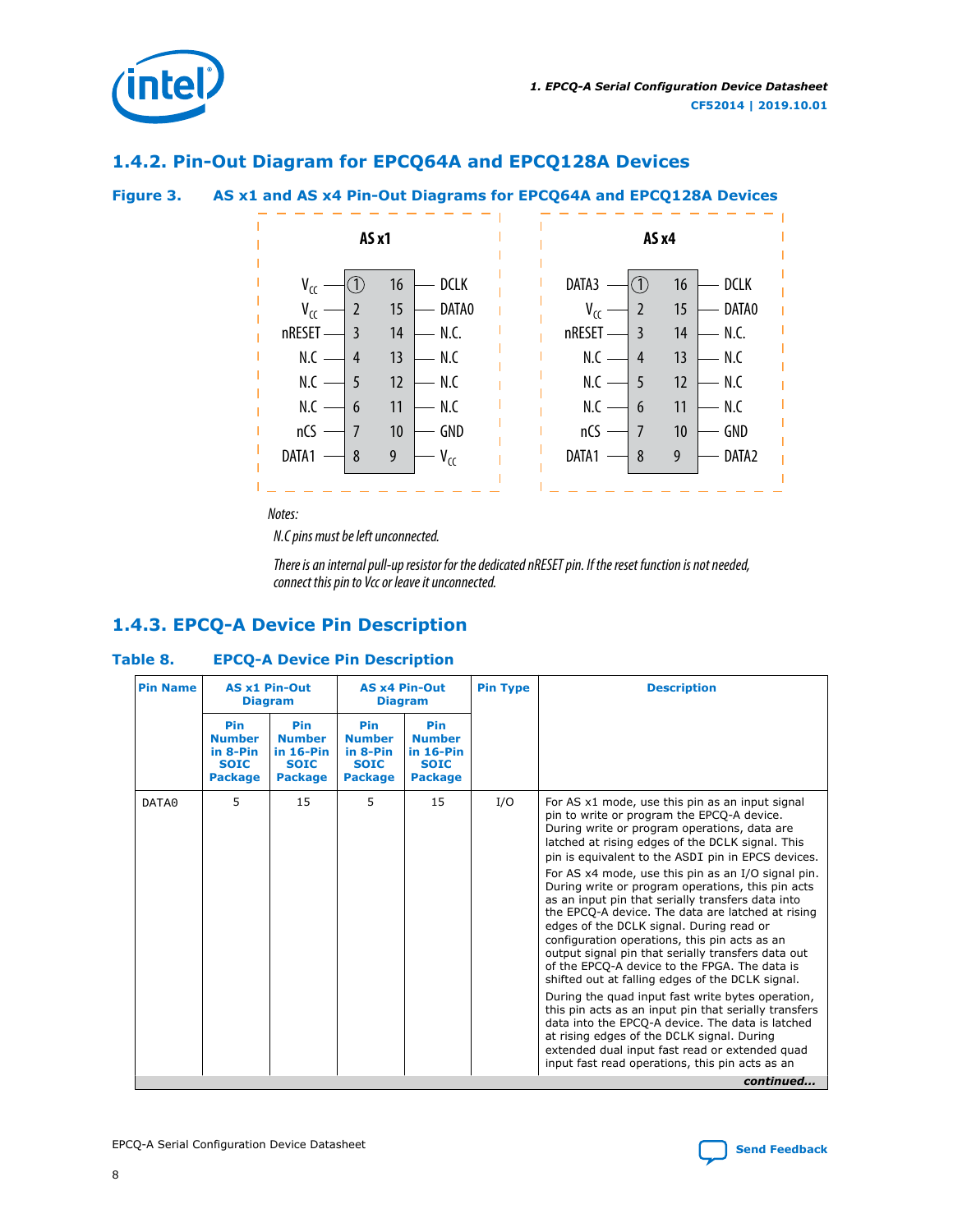

| <b>Pin Name</b> |                                                                   | <b>AS x1 Pin-Out</b><br><b>Diagram</b>                                    |                                                                   | <b>AS x4 Pin-Out</b><br><b>Diagram</b>                               |       | <b>Description</b>                                                                                                                                                                                                                                                                                                                                                                                                                                                                                                                                                                                                                                                                                                                                                                                                                                                                                |
|-----------------|-------------------------------------------------------------------|---------------------------------------------------------------------------|-------------------------------------------------------------------|----------------------------------------------------------------------|-------|---------------------------------------------------------------------------------------------------------------------------------------------------------------------------------------------------------------------------------------------------------------------------------------------------------------------------------------------------------------------------------------------------------------------------------------------------------------------------------------------------------------------------------------------------------------------------------------------------------------------------------------------------------------------------------------------------------------------------------------------------------------------------------------------------------------------------------------------------------------------------------------------------|
|                 | Pin<br><b>Number</b><br>in 8-Pin<br><b>SOIC</b><br><b>Package</b> | <b>Pin</b><br><b>Number</b><br>in 16-Pin<br><b>SOIC</b><br><b>Package</b> | Pin<br><b>Number</b><br>in 8-Pin<br><b>SOIC</b><br><b>Package</b> | Pin<br><b>Number</b><br>$in 16-Pin$<br><b>SOIC</b><br><b>Package</b> |       |                                                                                                                                                                                                                                                                                                                                                                                                                                                                                                                                                                                                                                                                                                                                                                                                                                                                                                   |
|                 |                                                                   |                                                                           |                                                                   |                                                                      |       | output signal pin that serially transfers data out<br>of the EPCQ-A device to the FPGA. The data is<br>shifted out at falling edges of the DCLK signal.                                                                                                                                                                                                                                                                                                                                                                                                                                                                                                                                                                                                                                                                                                                                           |
| DATA1           | 2                                                                 | 8                                                                         | 2                                                                 | 8                                                                    | I/O   | For AS x1 and x4 modes, use this pin as an<br>output signal pin that serially transfers data out<br>of the EPCQ-A device to the FPGA during read or<br>configuration operations. The transition of the<br>signal is at falling edges of the DCLK signal. This<br>pin is equivalent to the DATA pin in EPCS devices.<br>During the quad input fast write bytes operation,<br>this pin acts as an input signal pin that serially<br>transfers data into the EPCQ-A device. The data is<br>latched at rising edges of the DCLK signal.<br>During extended quad input fast read operations,<br>this pin acts as an output signal pin that serially<br>transfer data out of the EPCQ-A device to the<br>FPGA. The data is shifted out at falling edges of<br>the DCLK signal. During read, configuration, or<br>program operations, you can enable the EPCQ-A<br>device by pulling the nCS signal low. |
| DATA2           |                                                                   |                                                                           | 3                                                                 | 9                                                                    | I/O   | For AS x1 mode, this pin must connect to $V_{CC}$ .<br>For AS x4 mode, use this pin as an output signal<br>that serially transfers data out of the EPCQ-A<br>device to the FPGA during read or configuration<br>operations. The transition of the signal is at<br>falling edges of the DCLK signal.<br>During the extended quad input fast read<br>operation, this pin acts as an output signal pin<br>that serially transfers data out of the EPCQ-A<br>device to the FPGA. The data is shifted out at<br>falling edges of the DCLK signal.                                                                                                                                                                                                                                                                                                                                                      |
| DATA3           |                                                                   |                                                                           | $\overline{7}$                                                    | $\mathbf{1}$                                                         | I/O   | For AS x1 mode, this pin must connect to $V_{CC}$ .<br>For AS x4 mode, use this pin as an output signal<br>that serially transfers data out of the EPCQ-A<br>device to the FPGA during read or configuration<br>operations. The transition of the signal is at<br>falling edges of the DCLK signal.<br>During the extended quad input fast read<br>operation, this pin acts as an output signal pin<br>that serially transfers data out of the EPCQ-A<br>device to the FPGA. The data is shifted out at<br>falling edges of the DCLK signal.                                                                                                                                                                                                                                                                                                                                                      |
| nCS             | $\mathbf{1}$                                                      | 7                                                                         | $\mathbf{1}$                                                      | 7                                                                    | Input | The active low nCS input signal toggles at the<br>beginning and end of a valid operation. When this<br>signal is high, the device is deselected and the<br>DATA[3:0] pins are tri-stated. When this signal<br>is low, the device is enabled and is in active<br>mode. After power up, the EPCQ-A device<br>requires a falling edge on the nCS signal before<br>you begin any operation.                                                                                                                                                                                                                                                                                                                                                                                                                                                                                                           |
| DCLK            | 6                                                                 | 16                                                                        | 6                                                                 | 16                                                                   | Input | The FPGA provides the DCLK signal. This signal<br>provides the timing for the serial interface. The<br>data presented on the $DATA[3:0]$ pins are<br>continued                                                                                                                                                                                                                                                                                                                                                                                                                                                                                                                                                                                                                                                                                                                                    |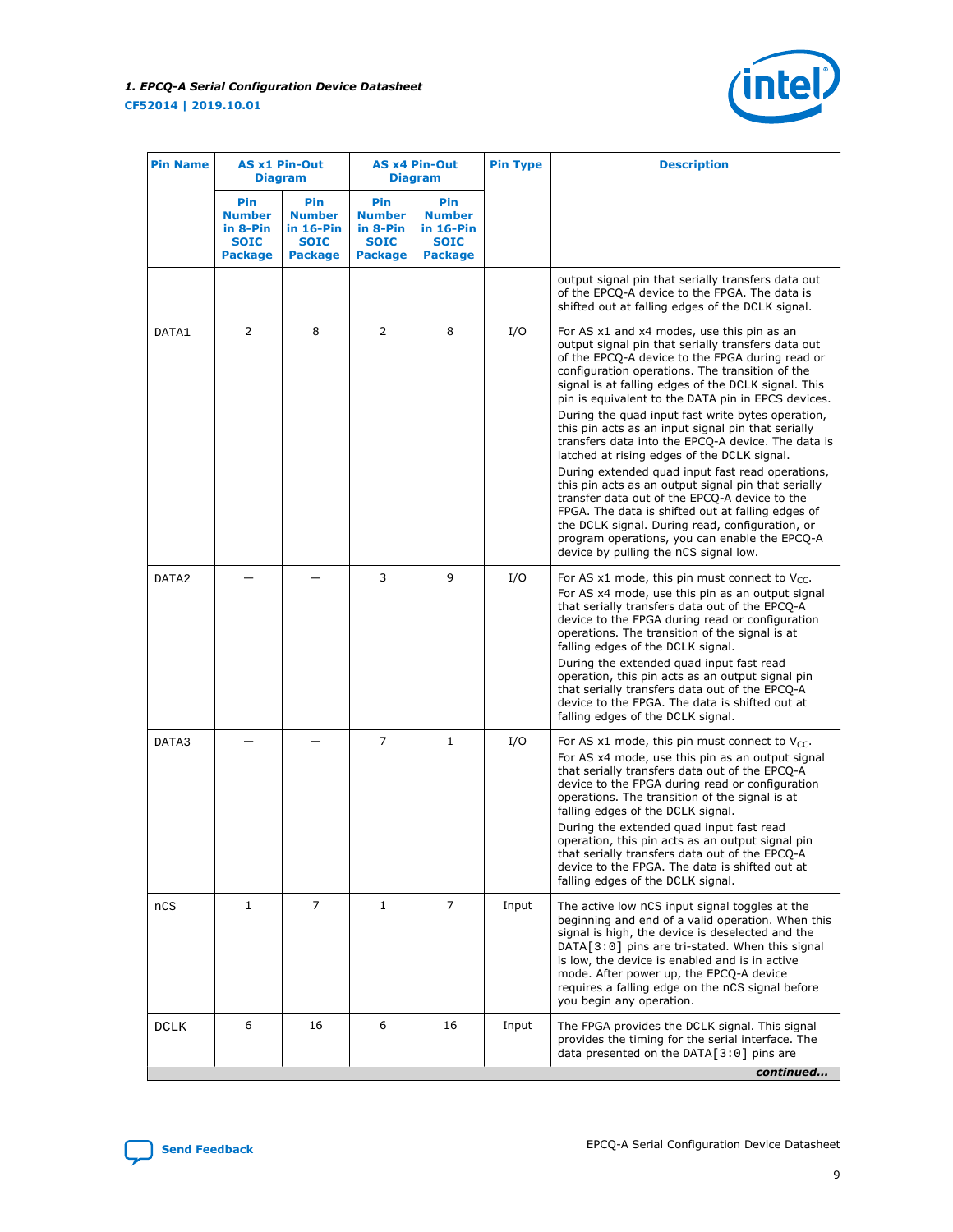<span id="page-9-0"></span>

| <b>Pin Name</b> | <b>AS x1 Pin-Out</b><br><b>Diagram</b>                            |                                                                       |                                                                          | <b>AS x4 Pin-Out</b><br><b>Diagram</b>                                       | <b>Pin Type</b> | <b>Description</b>                                                                                                                                                                                                                                                                                                                                                                                         |
|-----------------|-------------------------------------------------------------------|-----------------------------------------------------------------------|--------------------------------------------------------------------------|------------------------------------------------------------------------------|-----------------|------------------------------------------------------------------------------------------------------------------------------------------------------------------------------------------------------------------------------------------------------------------------------------------------------------------------------------------------------------------------------------------------------------|
|                 | Pin<br><b>Number</b><br>in 8-Pin<br><b>SOIC</b><br><b>Package</b> | Pin<br><b>Number</b><br>in $16-P$ in<br><b>SOIC</b><br><b>Package</b> | <b>Pin</b><br><b>Number</b><br>in 8-Pin<br><b>SOIC</b><br><b>Package</b> | <b>Pin</b><br><b>Number</b><br>in $16-P$ in<br><b>SOIC</b><br><b>Package</b> |                 |                                                                                                                                                                                                                                                                                                                                                                                                            |
|                 |                                                                   |                                                                       |                                                                          |                                                                              |                 | latched to the EPCQ-A device at rising edges of<br>the DCLK signal. The data on the DATA $[3:0]$<br>pins change after the falling edge of the DCLK<br>signal and are latched in to the FPGA on the next<br>falling edge of the DCLK signal.                                                                                                                                                                |
| <b>nRESET</b>   |                                                                   | 3                                                                     |                                                                          | 3                                                                            | Input           | Dedicated hardware reset pin. When it's driven<br>low for a minimum period of $\sim$ 1µS, the EPCQ-A<br>device will terminate any external or internal<br>operations and return to its power-on state.<br>There is an internal pull-up resistor for the<br>dedicated nRESET pin on the SOIC-16 package. If<br>the reset function is not needed, you can connect<br>it to $V_{CC}$ or leave it unconnected. |
| $V_{CC}$        | 8                                                                 | 2                                                                     | 8                                                                        | 2                                                                            | Power           | Connect the power pins to a 3.3-V power supply.                                                                                                                                                                                                                                                                                                                                                            |
| <b>GND</b>      | 4                                                                 | 10                                                                    | 4                                                                        | 10                                                                           | Ground          | Ground pin.                                                                                                                                                                                                                                                                                                                                                                                                |

# **1.5. Device Package and Ordering Code**

# **1.5.1. Package**

The EPCQ4A, EPCQ16A, and EPCQ32A devices are available in 8-pin SOIC packages. The EPCQ64A and EPCQ128A devices are available in 16-pin SOIC packages.

# **1.5.2. Ordering Code**

#### **Table 9. EPCQ-A Device Ordering Codes**

| <b>Device</b> | <b>Ordering Code<sup>(3)</sup></b> |
|---------------|------------------------------------|
| EPCQ4A        | EPCQ4ASI8N                         |
| EPCQ16A       | EPCQ16ASI8N                        |
| EPCQ32A       | EPCQ32ASI8N                        |
| EPCQ64A       | EPCQ64ASI16N                       |
| EPCQ128A      | EPCQ128ASI16N                      |



 $(3)$  N indicates that the device is lead free.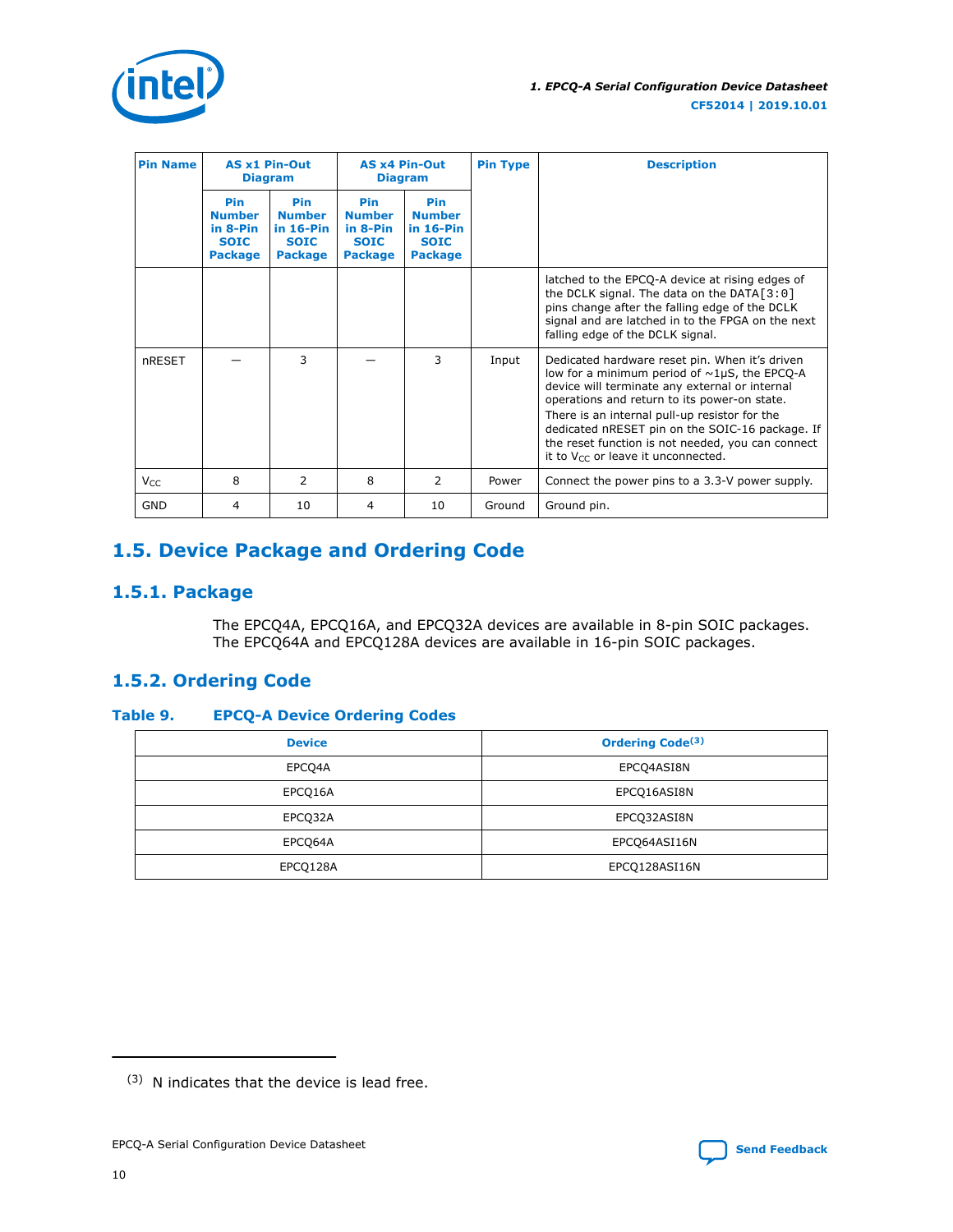

# <span id="page-10-0"></span>**1.6. Memory Array Organization**

#### **Table 10. Supported Memory Array Organization in EPCQ-A Devices**

| <b>Details</b>                  | <b>EPCQ4A</b>                             | EPCQ16A                      | EPCQ32A                    | EPCQ64A                    | EPCQ128A                       |  |
|---------------------------------|-------------------------------------------|------------------------------|----------------------------|----------------------------|--------------------------------|--|
| <b>Bytes</b>                    | 524,288 bytes<br>[4 megabits]<br>$(Mb)$ ] | 2,097,152<br>bytes $[16 Mb]$ | 4,194,304<br>bytes (32 Mb) | 8,388,608<br>bytes (64 Mb) | 16,777,216<br>bytes $(128 Mb)$ |  |
| Number of sectors               | 8                                         | 32                           | 64                         | 128                        | 256                            |  |
| Bytes per sector                | 65,536 bytes [512 kilobits (Kb)]          |                              |                            |                            |                                |  |
| Total numbers of subsectors (4) | 128                                       | 512                          | 1,024                      | 2,048                      | 4,096                          |  |
| Bytes per subsector             | 4,096 bytes (32 Kb)                       |                              |                            |                            |                                |  |
| Pages per sector                | 256                                       |                              |                            |                            |                                |  |
| Total number of pages           | 2,048                                     | 8,192                        | 16,384                     | 32,768                     | 65,536                         |  |
| Bytes per page                  | 256 bytes                                 |                              |                            |                            |                                |  |

# **1.6.1. Address Range for EPCQ4A**

#### **Table 11. Address Range for Sectors 7..0 and Subsectors 127..0 in EPCQ4A Devices**

| <b>Sector</b>  | <b>Subsector</b>     | <b>Address Range (Byte Addresses in HEX)</b> |                      |  |
|----------------|----------------------|----------------------------------------------|----------------------|--|
|                |                      | <b>Start</b>                                 | <b>End</b>           |  |
| $\overline{7}$ | 127                  | 7F000                                        | 7FFFF                |  |
|                | 126                  | 7E000                                        | 7EFFF                |  |
|                | $\ddot{\phantom{1}}$ | Ω.                                           | $\cdot$ .            |  |
|                | 114                  | 72000                                        | 72FFF                |  |
|                | 113                  | 71000                                        | 71FFF                |  |
|                | 112                  | 70000                                        | 70FFF                |  |
| 6              | 111                  | 6F000                                        | 6FFFF                |  |
|                | 110                  | 6E000                                        | 6EFFF                |  |
|                | $\cdots$             | $\ddot{\phantom{1}}$                         | $\ddot{\phantom{1}}$ |  |
|                | 98                   | 62000                                        | 62FFF                |  |
|                | 97                   | 61000                                        | 61FFF                |  |
|                | 96                   | 60000                                        | 60FFF                |  |
| $\mathbf{1}$   | 31                   | 1F000                                        | 1FFFF                |  |
|                | 30                   | 1E000                                        | 1EFFF                |  |
|                | $\cdot$ .            | $\ddot{\phantom{1}}$                         | $\ddot{\phantom{1}}$ |  |
|                |                      |                                              | continued            |  |

<sup>(4)</sup> Every sector is further divided into 16 subsectors with 4 KB of memory. Therefore, there are 128 (8 x 16) subsectors for the EPCQ4A device, 512 (32 x 16) subsectors for the EPCQ16A device, 1,024 (64 x 16) subsectors for the EPCQ32A device, 2,048 (128 x 16) subsectors for the EPCQ64A device, and 4,096 (256 x 16) subsectors for the EPCQ128A device.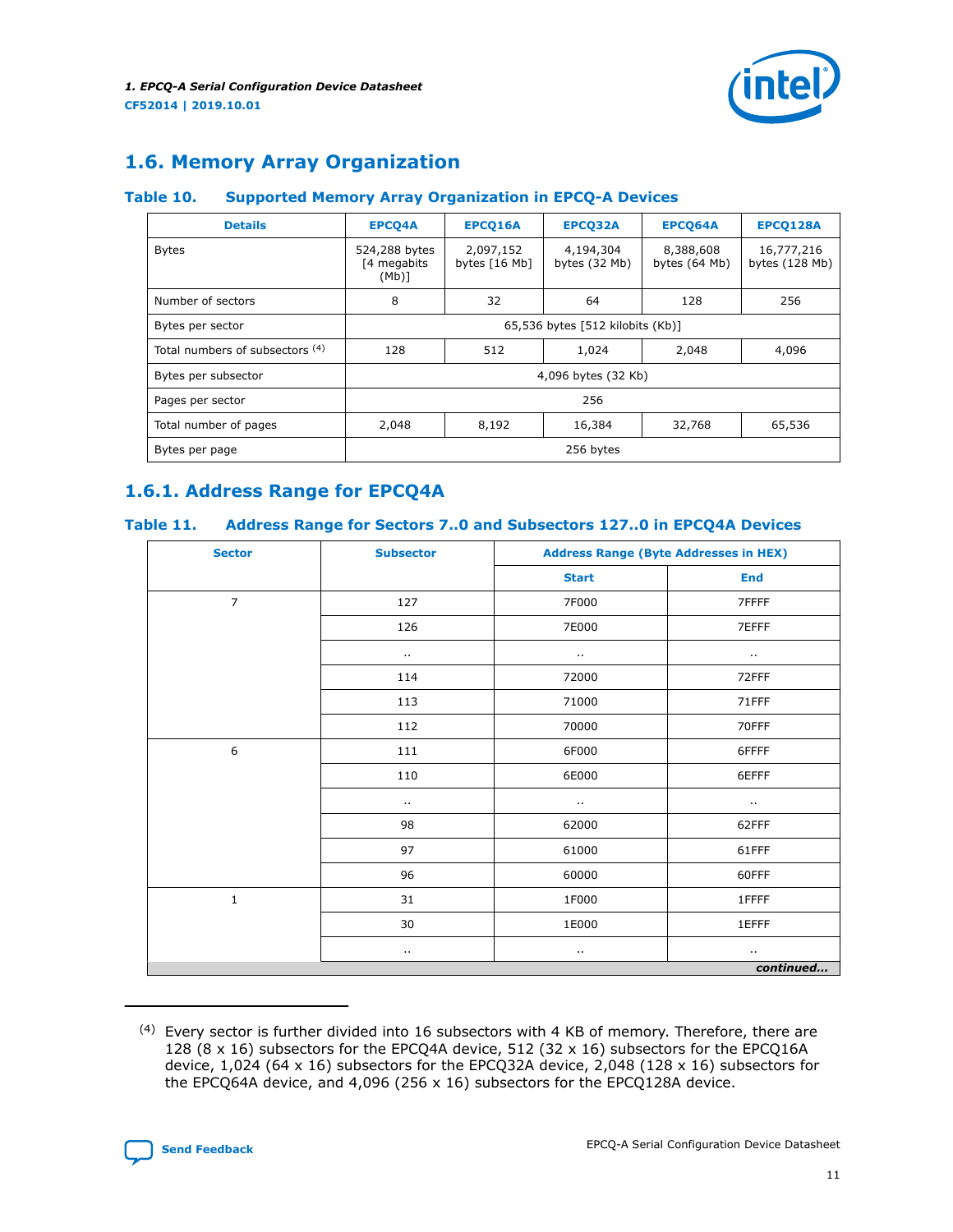

<span id="page-11-0"></span>

| <b>Sector</b> | <b>Subsector</b> | <b>Address Range (Byte Addresses in HEX)</b> |                  |
|---------------|------------------|----------------------------------------------|------------------|
|               |                  | <b>Start</b>                                 | <b>End</b>       |
|               | 18               | 12000                                        | 12FFF            |
|               | 17               | 11000                                        | 11FFF            |
|               | 16               | 10000                                        | 10FFF            |
| $\mathbf 0$   | 15               | F000                                         | <b>FFFF</b>      |
|               | 14               | E000                                         | <b>EFFF</b>      |
|               | $\sim$           | $\cdots$                                     | $\cdots$         |
|               | $\overline{2}$   | 2000                                         | 2FFF             |
|               | 1                | 1000                                         | 1FFF             |
|               | 0                | H'0000000                                    | <b>H'0000FFF</b> |

# **1.6.2. Address Range for EPCQ16A**

#### **Table 12. Address Range for Sectors 31..0 and Subsectors 511..0 in EPCQ16A Devices**

| <b>Sector</b> | <b>Subsector</b> | <b>Address Range (Byte Addresses in HEX)</b> |             |  |
|---------------|------------------|----------------------------------------------|-------------|--|
|               |                  | <b>Start</b>                                 | <b>End</b>  |  |
| 31            | 511              | 1FF000                                       | 1FFFFF      |  |
|               | 510              | 1FE000                                       | 1FEFFF      |  |
|               | $\mathbf{r}$     | $\sim$                                       | $\epsilon$  |  |
|               | 498              | 1F2000                                       | 1F2FFF      |  |
|               | 497              | 1F1000                                       | 1F1FFF      |  |
|               | 496              | 1F0000                                       | 1F0FFF      |  |
| 30            | 495              | 1EF000                                       | 1EFFFF      |  |
|               | 494              | 1EE000                                       | 1EEFFF      |  |
|               | $\epsilon$       | $\mathcal{L}_{\mathcal{A}}$                  | $\sim$      |  |
|               | 482              | 1E2000                                       | 1E2FFF      |  |
|               | 481              | 1E1000                                       | 1E1FFF      |  |
|               | 480              | 1E0000                                       | 1E0FFF      |  |
| $\mathbf 1$   | 31               | 1F000                                        | 1FFFF       |  |
|               | 30               | 1E000                                        | 1EFFF       |  |
|               | $\mathcal{L}$    | $\sim$                                       | $\epsilon$  |  |
|               | 18               | 12000                                        | 12FFF       |  |
|               | 17               | 11000                                        | 11FFF       |  |
|               | 16               | 10000                                        | 10FFF       |  |
| $\pmb{0}$     | 15               | F000                                         | <b>FFFF</b> |  |
|               | 14               | E000                                         | <b>EFFF</b> |  |
|               | $\epsilon$       | $\blacksquare$                               |             |  |
|               |                  |                                              | continued   |  |

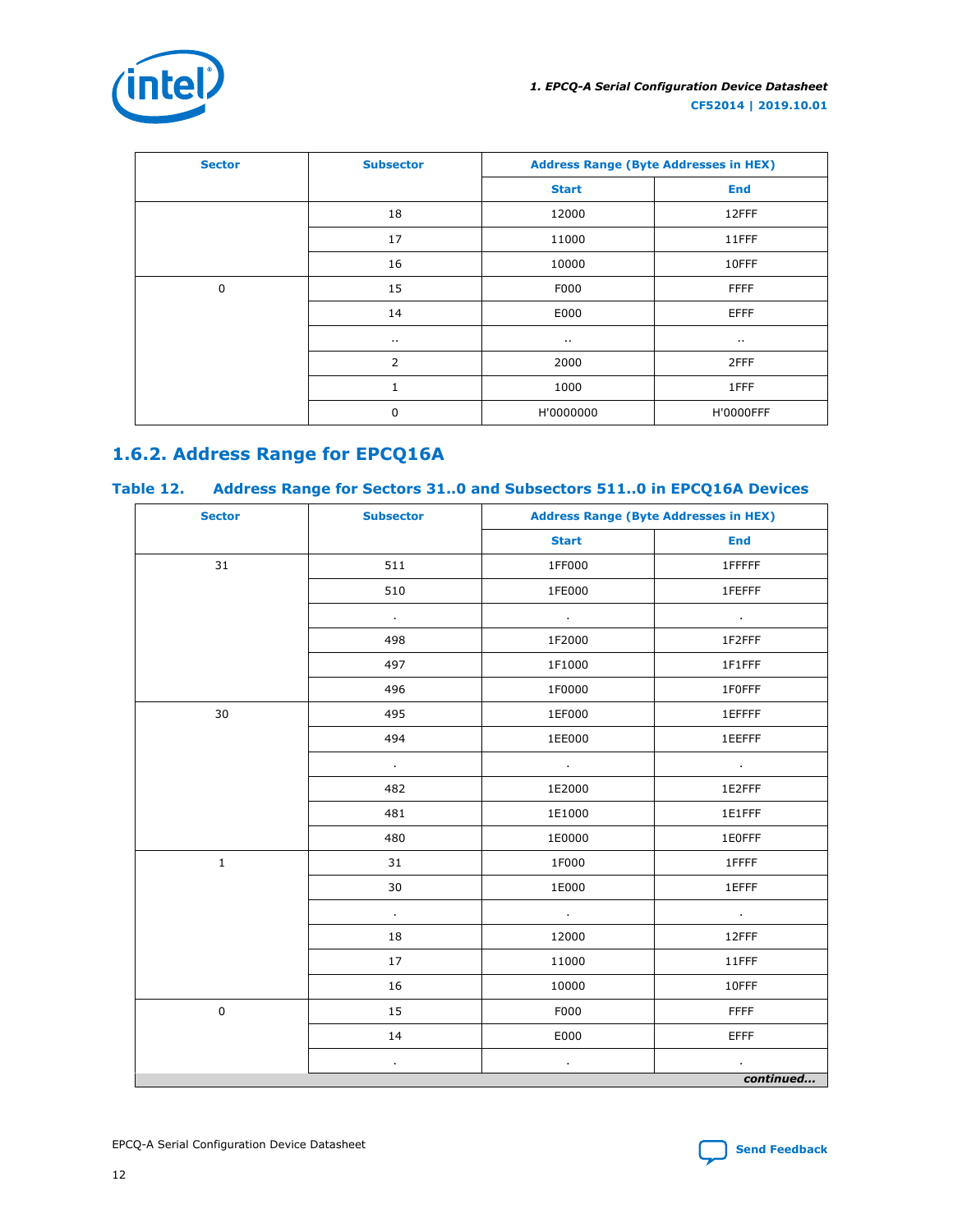

<span id="page-12-0"></span>

| <b>Sector</b> | <b>Subsector</b> | <b>Address Range (Byte Addresses in HEX)</b> |                  |
|---------------|------------------|----------------------------------------------|------------------|
|               |                  | <b>Start</b>                                 | <b>End</b>       |
|               |                  | 2000                                         | 2FFF             |
|               |                  | 1000                                         | 1FFF             |
|               |                  | H'0000000                                    | <b>H'0000FFF</b> |

# **1.6.3. Address Range for EPCQ32A**

## **Table 13. Address Range for Sectors 63..0 and Subsectors 1023..0 in EPCQ32A Devices**

| <b>Sector</b> | <b>Subsector</b> | <b>Address Range (Byte Addresses in HEX)</b> |             |  |
|---------------|------------------|----------------------------------------------|-------------|--|
|               |                  | <b>Start</b>                                 | <b>End</b>  |  |
| 63            | 1023             | 3FF000                                       | 3FFFFF      |  |
|               | 1022             | 3FE000                                       | 3FEFFF      |  |
|               | $\epsilon$       | $\sim$                                       | $\epsilon$  |  |
|               | 1010             | 3F2000                                       | 3F2FFF      |  |
|               | 1009             | 3F1000                                       | 3F1FFF      |  |
|               | 1008             | 3F0000                                       | 3F0FFF      |  |
| 62            | 1007             | 3EF000                                       | 3EFFFF      |  |
|               | 1006             | 3EE000                                       | 3EEFFF      |  |
|               | $\sim$           | $\sim 10^{-1}$                               | $\sim 100$  |  |
|               | 994              | 3E2000                                       | 3E2FFF      |  |
|               | 993              | 3E1000                                       | 3E1FFF      |  |
|               | 992              | 3E0000                                       | 3E0FFF      |  |
| $\mathbf 1$   | 31               | 1F000                                        | 1FFFF       |  |
|               | 30               | 1E000                                        | 1EFFF       |  |
|               | $\epsilon$       | $\epsilon$                                   | $\epsilon$  |  |
|               | 18               | 12000                                        | 12FFF       |  |
|               | 17               | 11000                                        | 11FFF       |  |
|               | 16               | 10000                                        | 10FFF       |  |
| $\pmb{0}$     | 15               | F000                                         | <b>FFFF</b> |  |
|               | 14               | E000                                         | <b>EFFF</b> |  |
|               | $\epsilon$       | $\sim$                                       | ¥.          |  |
|               | $\overline{2}$   | 2000                                         | 2FFF        |  |
|               | $\mathbf 1$      | 1000                                         | 1FFF        |  |
|               | $\pmb{0}$        | H'0000000                                    | H'0000FFF   |  |

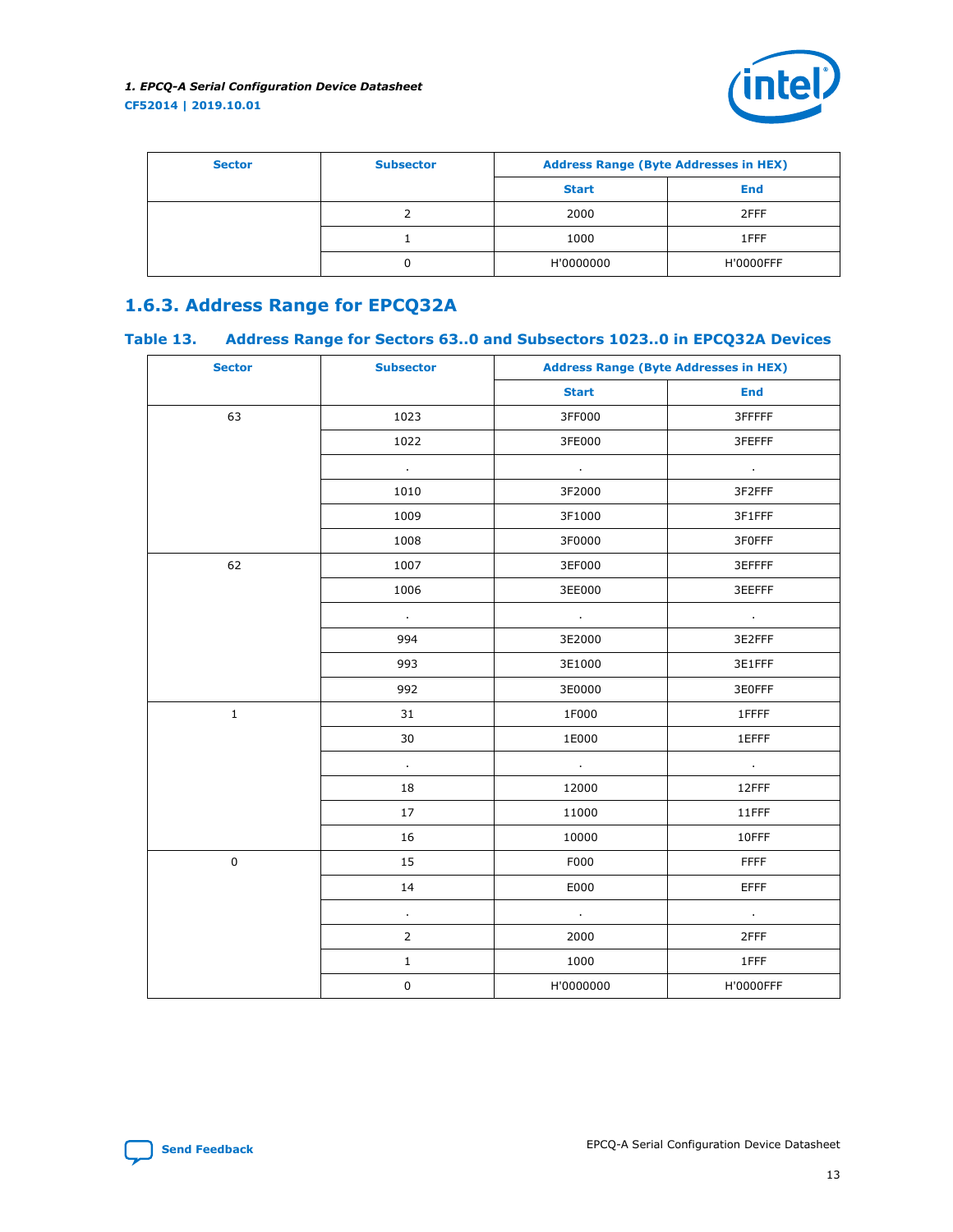<span id="page-13-0"></span>

# **1.6.4. Address Range for EPCQ64A**

#### **Table 14. Address Range for Sectors 127..0 and Subsectors 2047..0 in EPCQ64A Devices**

| <b>Sector</b> | <b>Subsector</b> | <b>Address Range (Byte Addresses in HEX)</b> |              |  |
|---------------|------------------|----------------------------------------------|--------------|--|
|               |                  | <b>Start</b>                                 | End          |  |
| 127           | 2047             | 7FF000                                       | 7FFFFF       |  |
|               | 2046             | 7FE000                                       | 7FEFFF       |  |
|               | $\sim$           | $\sim$                                       | $\sim$       |  |
|               | 2034             | 7F2000                                       | 7F2FFF       |  |
|               | 2033             | 7F1000                                       | 7F1FFF       |  |
|               | 2032             | 7F0000                                       | 7F0FFF       |  |
| 64            | 1039             | 40F000                                       | 40FFFF       |  |
|               | 1038             | 40E000                                       | 40EFFF       |  |
|               | $\sim$           | $\sim 100$                                   | $\sim 100$   |  |
|               | 1026             | 402000                                       | $402$ FFF    |  |
|               | 1025             | 401000                                       | $401$ FFF    |  |
|               | 1024             | 400000                                       | $400$ FFF    |  |
| 63            | 1023             | 3FF000                                       | 3FFFFF       |  |
|               | 1022             | 3FE000                                       | 3FEFFF       |  |
|               | $\sim$           | $\sim 10^{-1}$                               | $\sim$       |  |
|               | 1010             | 3F2000                                       | 3F2FFF       |  |
|               | 1009             | 3F1000                                       | 3F1FFF       |  |
|               | 1008             | 3F0000                                       | 3F0FFF       |  |
| 62            | 1007             | <b>3EF000</b>                                | 3EFFFF       |  |
|               | 1006             | 3EE000                                       | 3EEFFF       |  |
|               | $\sim$           | $\sim 10$                                    | $\sim$       |  |
|               | 994              | 3E2000                                       | 3E2FFF       |  |
|               | 993              | 3E1000                                       | 3E1FFF       |  |
|               | 992              | 3E0000                                       | 3E0FFF       |  |
| $\mathbf{1}$  | 31               | 1F000                                        | 1FFFF        |  |
|               | 30               | 1E000                                        | <b>1EFFF</b> |  |
|               | $\bullet$        | $\sim$                                       | $\epsilon$   |  |
|               | 18               | 12000                                        | 12FFF        |  |
|               | 17               | 11000                                        | 11FFF        |  |
|               | 16               | 10000                                        | 10FFF        |  |
| $\pmb{0}$     | 15               | F000                                         | FFFF         |  |
|               |                  |                                              | continued    |  |

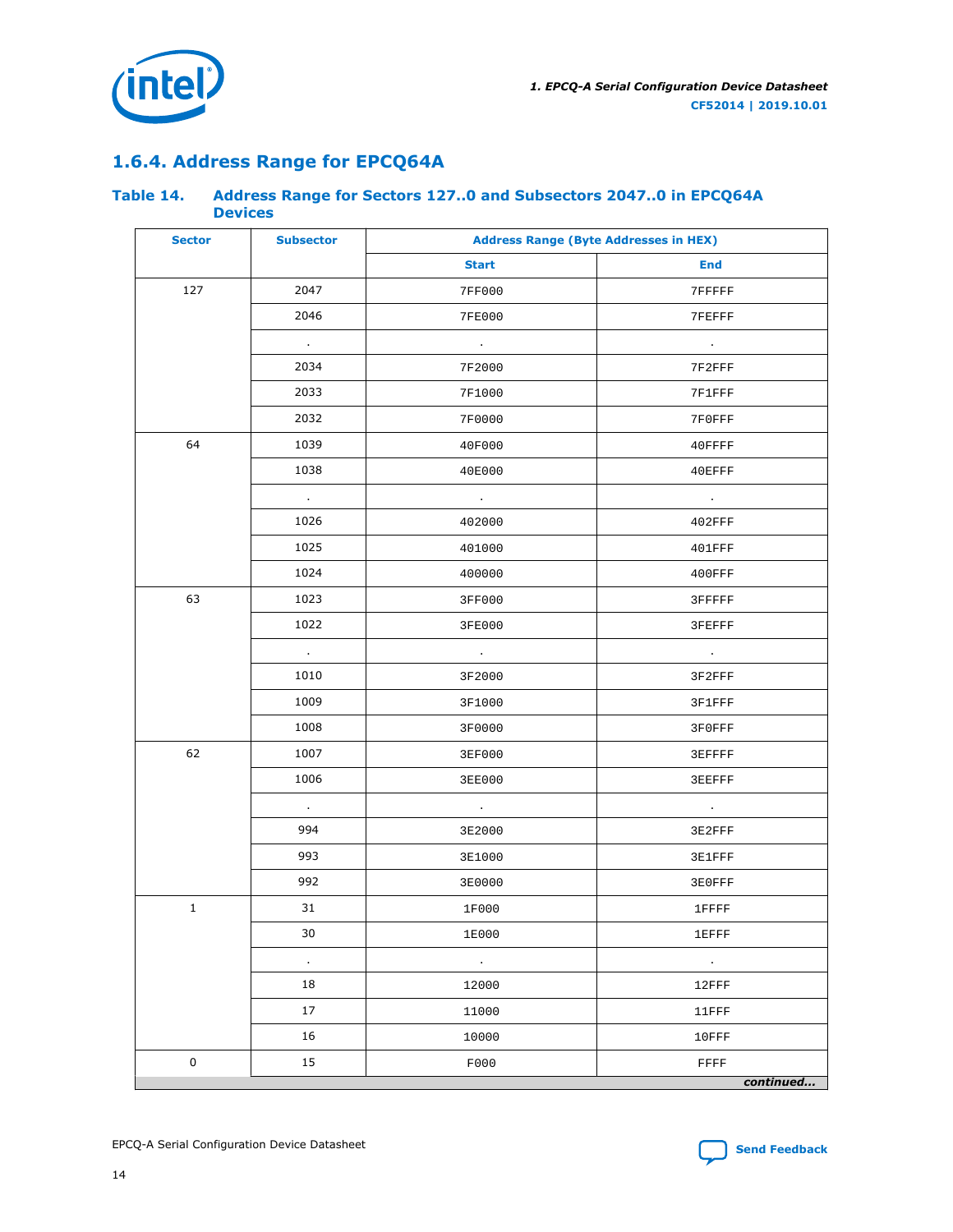

<span id="page-14-0"></span>

| <b>Sector</b> | <b>Subsector</b> | <b>Address Range (Byte Addresses in HEX)</b> |            |  |
|---------------|------------------|----------------------------------------------|------------|--|
|               |                  | <b>Start</b>                                 | <b>End</b> |  |
|               | 14               | E000                                         | EFFF       |  |
|               |                  | $\mathbf{r}$                                 | $\cdot$    |  |
|               | $\mathcal{D}$    | 2000                                         | $2$ $FFF$  |  |
|               |                  | 1000                                         | 1FFF       |  |
|               | 0                | H'0000000                                    | H'0000FFF  |  |

## **1.6.5. Address Range for EPCQ128A**

#### **Table 15. Address Range for Sectors 255..0 and Subsectors 4095..0 in EPCQ128A Devices**

| <b>Sector</b> | <b>Subsector</b> | <b>Address Range (Byte Addresses in HEX)</b> |               |  |
|---------------|------------------|----------------------------------------------|---------------|--|
|               |                  | <b>Start</b>                                 | <b>End</b>    |  |
| 255           | 4095             | FFF000                                       | FFFFFF        |  |
|               | 4094             | FFE000                                       | FFEFFF        |  |
|               | $\sim 10^{-1}$   | $\sim 100$ km s $^{-1}$                      | $\sim 100$    |  |
|               | 4082             | FF2000                                       | FF2FFF        |  |
|               | 4081             | FF1000                                       | <b>FF1FFF</b> |  |
|               | 4080             | FF0000                                       | <b>FFOFFF</b> |  |
| 254           | 4079             | FEF000                                       | FEFFFF        |  |
|               | 4078             | FEE000                                       | FEEFFF        |  |
|               | $\sim$           | $\sim$                                       | $\sim$        |  |
|               | 4066             | FE2000                                       | FE2FFF        |  |
|               | 4065             | FE1000                                       | <b>FE1FFF</b> |  |
|               | 4064             | FE0000                                       | <b>FEOFFF</b> |  |
| 129           | 2079             | 81F000                                       | 81FFFF        |  |
|               | 2078             | 81E000                                       | 81EFFF        |  |
|               | $\sim$           | $\sim$                                       | $\sim$        |  |
|               | 2066             | 812000                                       | <b>812FFF</b> |  |
|               | 2065             | 811000                                       | 811FFF        |  |
|               | 2064             | 810000                                       | <b>810FFF</b> |  |
| 128           | 2063             | 80F000                                       | 80FFFF        |  |
|               | 2062             | 80E000                                       | 80EFFF        |  |
|               | $\sim$           | $\sim 10^{-1}$                               | $\sim$        |  |
|               | 2050             | 802000                                       | <b>802FFF</b> |  |
|               | 2049             | 801000                                       | 801FFF        |  |
|               |                  |                                              | continued     |  |

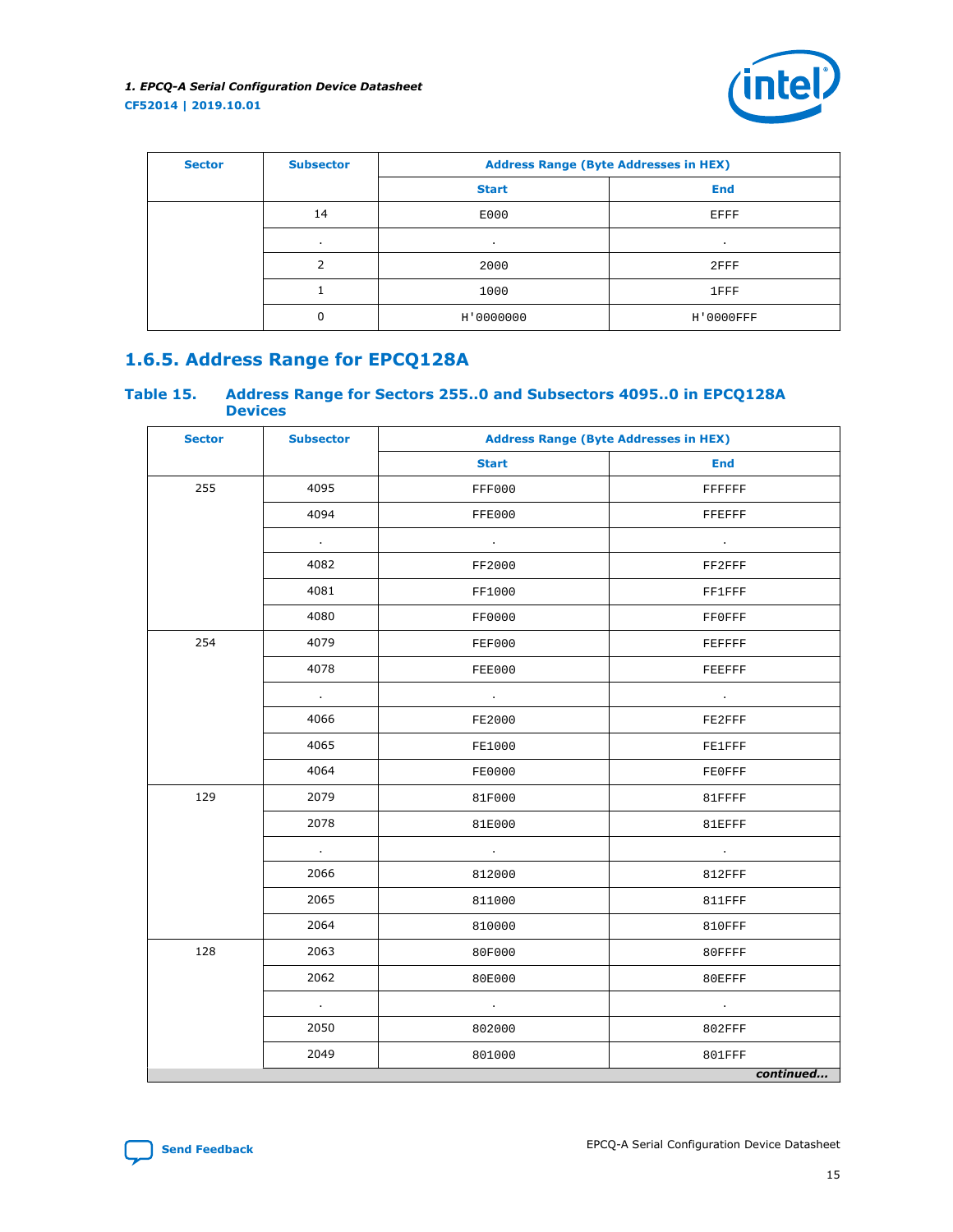

| <b>Sector</b> | <b>Subsector</b> | <b>Address Range (Byte Addresses in HEX)</b> |                 |  |
|---------------|------------------|----------------------------------------------|-----------------|--|
|               |                  | <b>Start</b>                                 | <b>End</b>      |  |
|               | 2048             | 800000                                       | <b>800FFF</b>   |  |
| 127           | 2047             | 7FF000                                       | 7FFFFF          |  |
|               | 2046             | 7FE000                                       | 7FEFFF          |  |
|               | $\sim$           | $\sim$                                       | $\sim 100$      |  |
|               | 2034             | 7F2000                                       | 7F2FFF          |  |
|               | 2033             | 7F1000                                       | 7F1FFF          |  |
|               | 2032             | 7F0000                                       | 7F0FFF          |  |
| 64            | 1039             | 40F000                                       | $40$ FFFF       |  |
|               | 1038             | 40E000                                       | $40E$ FFF       |  |
|               | $\sim$           | $\sim 100$                                   | $\sim 10^{-11}$ |  |
|               | 1026             | 402000                                       | $402$ FFF       |  |
|               | 1025             | 401000                                       | $401$ FFF       |  |
|               | 1024             | 400000                                       | $400$ FFF       |  |
| 63            | 1023             | 3FF000                                       | 3FFFFF          |  |
|               | 1022             | 3FE000                                       | 3FEFFF          |  |
|               | $\sim$           | $\sim 100$ km s $^{-1}$                      | $\sim$          |  |
|               | 1010             | 3F2000                                       | 3F2FFF          |  |
|               | 1009             | 3F1000                                       | 3F1FFF          |  |
|               | 1008             | 3F0000                                       | 3F0FFF          |  |
| 62            | 1007             | 3EF000                                       | 3EFFFF          |  |
|               | 1006             | 3EE000                                       | 3EEFFF          |  |
|               | $\sim$           | $\sim$                                       | $\sim$          |  |
|               | 994              | 3E2000                                       | 3E2FFF          |  |
|               | 993              | 3E1000                                       | 3E1FFF          |  |
|               | 992              | 3E0000                                       | 3E0FFF          |  |
| $\mathbf{1}$  | 31               | 1F000                                        | 1FFFF           |  |
|               | 30               | 1E000                                        | 1EFFF           |  |
|               | $\sim$           | $\sim 100$                                   | $\sim$          |  |
|               | 18               | 12000                                        | 12FFF           |  |
|               | 17               | 11000                                        | 11FFF           |  |
|               | 16               | 10000                                        | 10FFF           |  |
| $\mathbf 0$   | 15               | F000                                         | FFFF            |  |
|               | 14               | E000                                         | EFFF            |  |
|               | $\epsilon$       | $\epsilon$                                   | $\bullet$       |  |
|               |                  |                                              | continued       |  |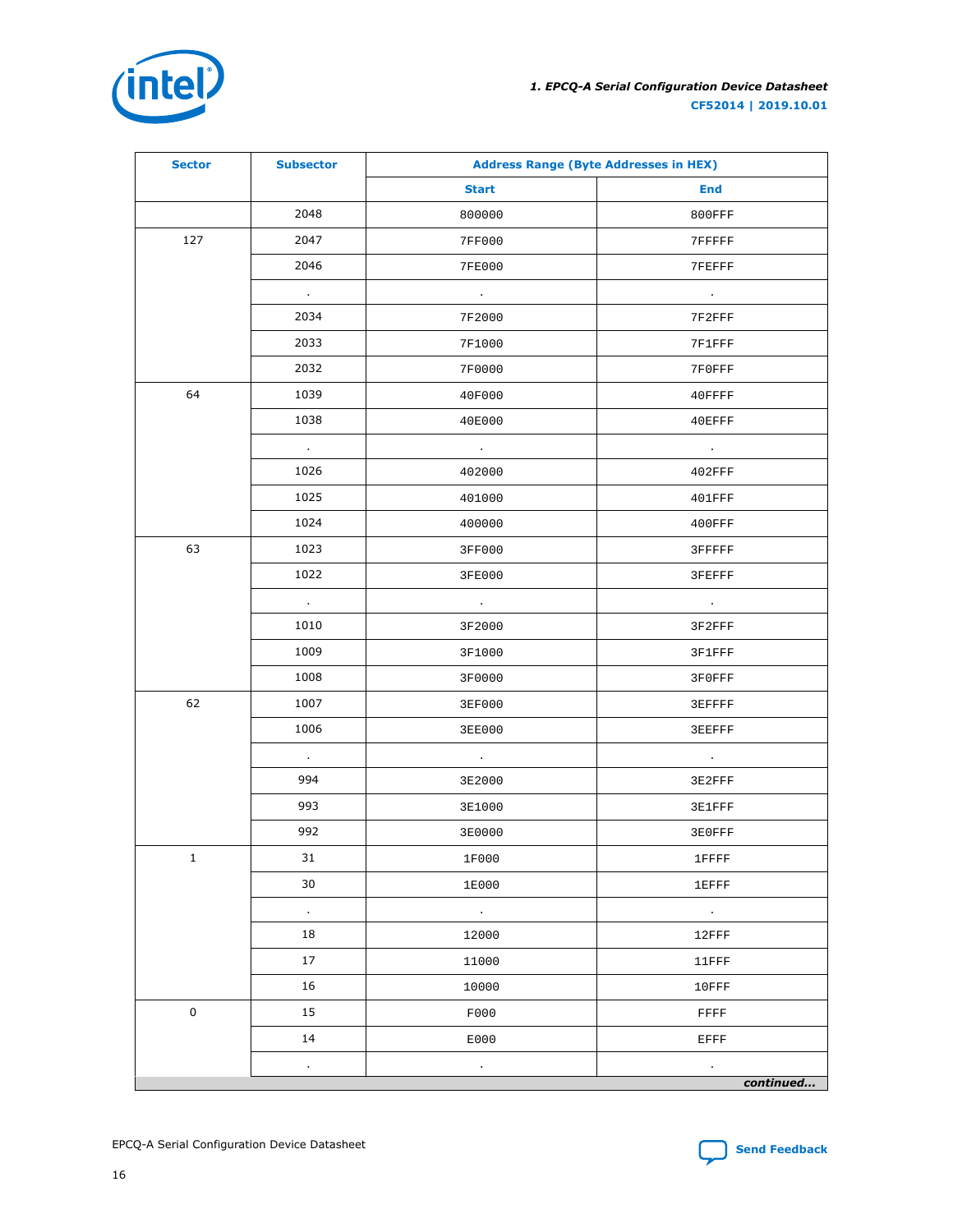

<span id="page-16-0"></span>

| <b>Sector</b> | <b>Subsector</b> | <b>Address Range (Byte Addresses in HEX)</b> |            |  |  |  |
|---------------|------------------|----------------------------------------------|------------|--|--|--|
|               |                  | <b>Start</b>                                 | <b>End</b> |  |  |  |
|               |                  | 2000                                         | $2$ $FFF$  |  |  |  |
|               |                  | 1000                                         | 1FFF       |  |  |  |
|               | 0                | H'0000000                                    | H'0000FFF  |  |  |  |

# **1.7. Memory Operations**

This section describes the operations that you can use to access the memory in EPCQ-A devices. When performing the operation, addresses and data are shifted in and out of the device serially, with the MSB first.

## **1.7.1. Timing Requirements**

When the active low chip select (nCS) signal is driven low, shift in the operation code into the EPCQ-A device using theDATA0 pin. Each operation code bit is latched into the EPCQ-A device at rising edges of the DCLK signal.

While executing an operation, shift in the desired operation code, followed by the address or data bytes. See related information for more information about the address and data bytes. The device must drive the nCS pin high after the last bit of the operation sequence is shifted in.

For read operations, the data read is shifted out on the  $DATA[3:0]$  pins. You can drive the nCS pin high when any bit of the data is shifted out.

For write and erase operations, drive the nCS pin high at a byte boundary, that is in a multiple of eight clock pulses. Otherwise, the operation is rejected and not executed.

All attempts to access the memory contents while a write or erase cycle is in progress are rejected, and the write or erase cycle continues unaffected.

# **1.8. Status Register**

**Table 16. Status Register Bits**

| <b>Bit</b> | R/W       | <b>Default</b><br><b>Value</b> | <b>Value</b><br><b>Name</b> |                                                                                                                                                   | <b>Description</b> |  |  |  |
|------------|-----------|--------------------------------|-----------------------------|---------------------------------------------------------------------------------------------------------------------------------------------------|--------------------|--|--|--|
| 7          | R/W       | $0^{(5)}$                      |                             | Reserved                                                                                                                                          |                    |  |  |  |
| 6          | R/W       | 0(5)                           | Reserved                    |                                                                                                                                                   |                    |  |  |  |
| 5          | R/W       | 0                              | TB (Top/Bottom<br>Bit)      | 1=Protected area starts from the bottom of<br>$\bullet$<br>the memory array.<br>0=Protected area starts from the top of the<br>٠<br>memory array. |                    |  |  |  |
|            | continued |                                |                             |                                                                                                                                                   |                    |  |  |  |

<sup>(5)</sup> Do not program these bits to 1.

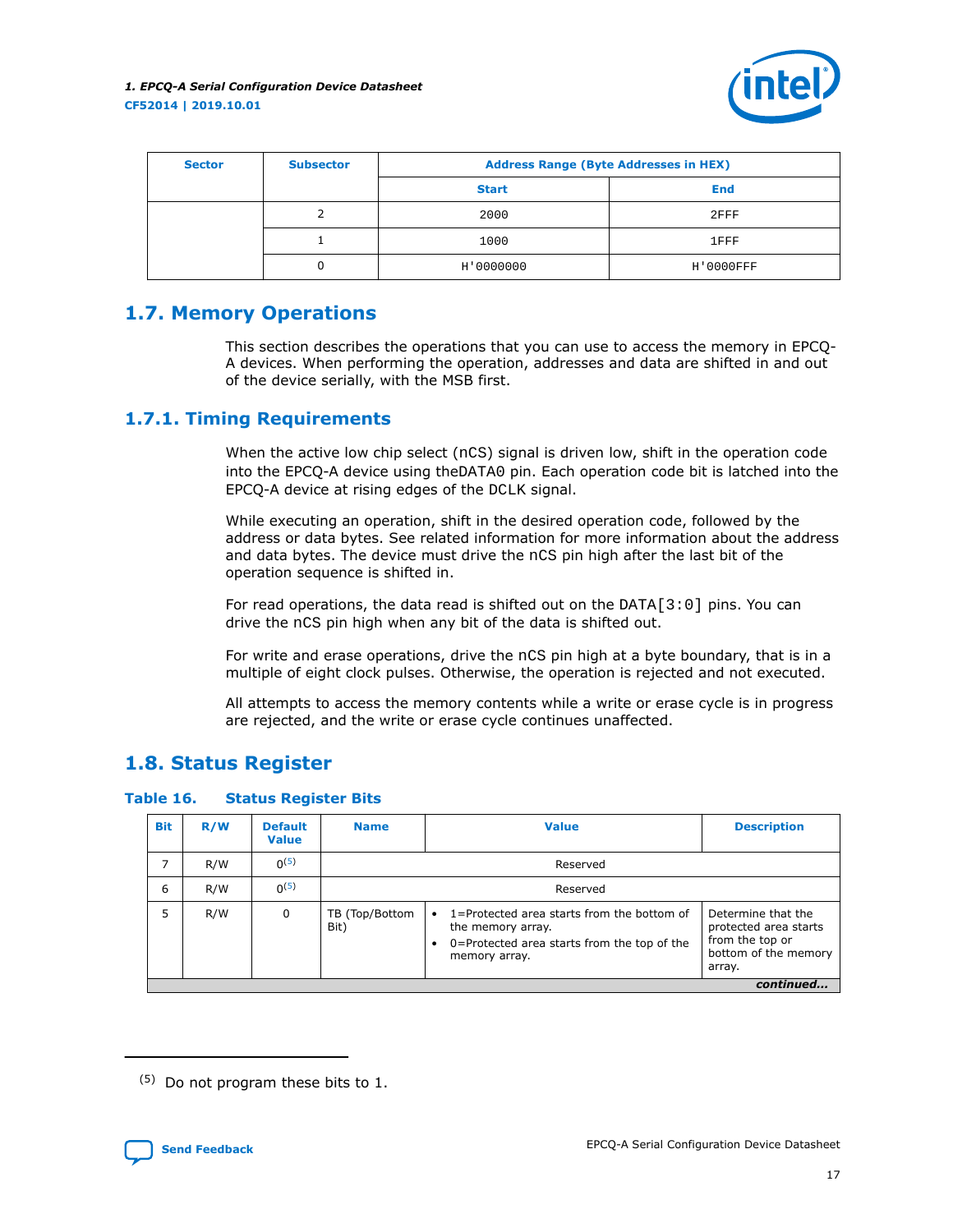<span id="page-17-0"></span>

| <b>Bit</b> | R/W | <b>Default</b><br><b>Value</b> | <b>Name</b>                        | <b>Value</b>                                                                                                                                                                            | <b>Description</b>                                |  |
|------------|-----|--------------------------------|------------------------------------|-----------------------------------------------------------------------------------------------------------------------------------------------------------------------------------------|---------------------------------------------------|--|
| 4          | R/W | 0                              | BP2 <sup>(6)</sup>                 | Table 17 on page 18 through Table 21 on page                                                                                                                                            | Determine the area of<br>the memory protected     |  |
| 3          | R/W | 0                              | BP1(6)                             | 20 list the protected area with reference to<br>the block protect bits.<br>from being written or                                                                                        |                                                   |  |
| 2          | R/W | 0                              | BPO <sup>(6)</sup>                 |                                                                                                                                                                                         | erased unintentionally.                           |  |
| 1          | R   | $\Omega$                       | WEL (Write<br>Enable Latch<br>Bit) | 1=Allows the following operation to run:<br>$\bullet$<br>- Write Bytes<br>- Write Status Register<br>$-$ Erase Bulk<br>- Erase Sector<br>0=Rejects the above mentioned operations.<br>٠ | Allows or rejects<br>certain operation to<br>run. |  |
| $\Omega$   | R   | $\Omega$                       | WIP (Write in<br>Progress Bit)     | 1=One of the following operation is in<br>$\bullet$<br>progress:<br>- Write Status Register<br>- Write Bytes<br>- Erase<br>$0$ = no write or erase cycle in progress<br>٠               | Indicates if there is a<br>command in progress.   |  |

# **1.8.1. Read Status Operation**

The status register can be read continuously and at anytime, including during a write or erase operations.

#### **Figure 4. Read Status Operation Timing Diagram**



#### **Table 17. Block Protection Bits in EPCQ4A**

| <b>Status Register Content</b> |                |                |                | <b>Memory Content</b> |                             |  |  |  |
|--------------------------------|----------------|----------------|----------------|-----------------------|-----------------------------|--|--|--|
| <b>TB Bit</b>                  | <b>BP2 Bit</b> | <b>BP1 Bit</b> | <b>BPO Bit</b> | <b>Protected Area</b> | <b>Unprotected Area</b>     |  |  |  |
| $\times$                       | 0              | 0              | 0              | None                  | All sectors                 |  |  |  |
|                                | 0              | 0              |                | Sector 7              | Sectors $(0 \text{ to } 6)$ |  |  |  |
|                                | 0              |                | 0              | Sectors (6 to 7)      | Sectors (0 to 5)            |  |  |  |
|                                | 0              |                |                | Sectors (4 to 7)      | Sectors (0 to 3)            |  |  |  |
|                                | 0              | 0              |                | Sector 0              | Sectors (1 to 7)            |  |  |  |
|                                | continued      |                |                |                       |                             |  |  |  |

 $(6)$  The erase bulk and erase die operation is only available when all the block protect bits are set to 0. When any of the block protect bits are set to 1, the relevant area is protected from being written by a write bytes operation or erased by an erase sector operation.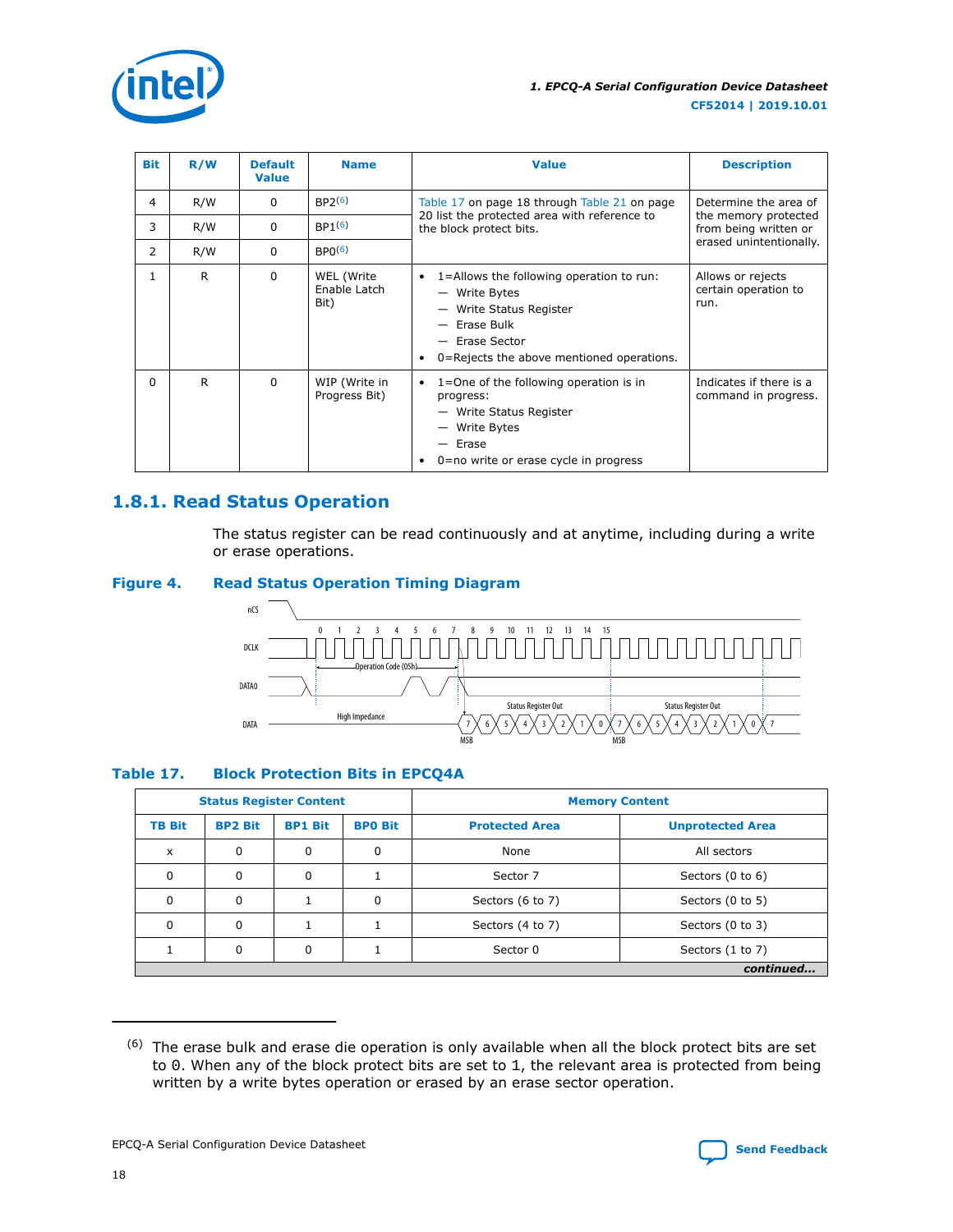

| <b>Status Register Content</b> |                |                |                | <b>Memory Content</b>       |                         |  |
|--------------------------------|----------------|----------------|----------------|-----------------------------|-------------------------|--|
| <b>TB Bit</b>                  | <b>BP2 Bit</b> | <b>BP1 Bit</b> | <b>BPO Bit</b> | <b>Protected Area</b>       | <b>Unprotected Area</b> |  |
|                                |                |                | 0              | Sectors $(0 \text{ to } 1)$ | Sectors (2 to 7)        |  |
|                                | 0              |                |                | Sectors (0 to 3)            | Sectors (4 to 7)        |  |
| x                              |                | x              | x              | All sectors                 | None                    |  |

#### **Table 18. Block Protection Bits in EPCQ16A**

|               | <b>Status Register Content</b> |                |                | <b>Memory Content</b> |                         |  |
|---------------|--------------------------------|----------------|----------------|-----------------------|-------------------------|--|
| <b>TB Bit</b> | <b>BP2 Bit</b>                 | <b>BP1 Bit</b> | <b>BPO Bit</b> | <b>Protected Area</b> | <b>Unprotected Area</b> |  |
| $\mathbf 0$   | $\mathbf 0$                    | $\Omega$       | $\mathbf 0$    | None                  | All sectors             |  |
| 0             | $\mathbf 0$                    | 0              | $\mathbf{1}$   | Sector 31             | Sectors (0 to 30)       |  |
| $\mathbf 0$   | $\mathbf 0$                    | $\mathbf{1}$   | $\mathbf 0$    | Sectors (30 to 31)    | Sectors (0 to 29)       |  |
| $\mathbf 0$   | $\mathbf 0$                    | $\mathbf{1}$   | 1              | Sectors (28 to 31)    | Sectors (0 to 27)       |  |
| $\mathbf 0$   | 1                              | $\mathbf 0$    | 0              | Sectors (24 to 31)    | Sectors (0 to 23)       |  |
| 0             | 1                              | $\mathbf 0$    | 1              | Sectors (16 to 31)    | Sectors (0 to 15)       |  |
| $\mathbf 0$   | 1                              | $\mathbf{1}$   | $\mathbf 0$    | All sectors           | None                    |  |
| $\mathbf 0$   | 1                              | 1              | 1              | All sectors           | None                    |  |
| 1             | $\mathbf 0$                    | $\mathbf 0$    | $\mathbf 0$    | None                  | All sectors             |  |
| 1             | $\mathbf 0$                    | $\mathbf 0$    | $\mathbf{1}$   | Sector 0              | Sectors (1 to 31)       |  |
| 1             | $\mathbf 0$                    | $\mathbf{1}$   | $\mathbf 0$    | Sectors (0 to 1)      | Sectors (2 to 31)       |  |
| 1             | $\Omega$                       | $\mathbf{1}$   | $\mathbf{1}$   | Sectors (0 to 3)      | Sectors (4 to 31)       |  |
| 1             | 1                              | 0              | $\mathbf 0$    | Sectors (0 to 7)      | Sectors (8 to 31)       |  |
| $\mathbf{1}$  | $\mathbf{1}$                   | 0              | $\mathbf{1}$   | Sectors (0 to 15)     | Sectors (16 to 31)      |  |
| $\mathbf{1}$  | $\mathbf{1}$                   | $\mathbf{1}$   | $\mathbf 0$    | All sectors           | None                    |  |
| 1             | $\mathbf{1}$                   | 1              | $\mathbf{1}$   | All sectors<br>None   |                         |  |

#### **Table 19. Block Protection Bits in EPCQ32A**

|               | <b>Status Register Content</b>   |   |                | <b>Memory Content</b>          |                         |  |  |  |  |
|---------------|----------------------------------|---|----------------|--------------------------------|-------------------------|--|--|--|--|
| <b>TB Bit</b> | <b>BP2 Bit</b><br><b>BP1 Bit</b> |   | <b>BPO Bit</b> | <b>Protected Area</b>          | <b>Unprotected Area</b> |  |  |  |  |
| 0             | 0                                | 0 | $\Omega$       | None                           | All sectors             |  |  |  |  |
| 0             | 0                                | 0 |                | Sector 63<br>Sectors (0 to 62) |                         |  |  |  |  |
| 0             | 0                                | 1 | $\Omega$       | Sectors (62 to 63)             | Sectors (0 to 61)       |  |  |  |  |
| 0             | 0                                |   |                | Sectors (60 to 63)             | Sectors (0 to 59)       |  |  |  |  |
| $\Omega$      | $\mathbf{1}$                     | 0 | $\Omega$       | Sectors (56 to 63)             | Sectors (0 to 55)       |  |  |  |  |
| $\Omega$      | 1                                | 0 |                | Sectors (48 to 63)             | Sectors (0 to 47)       |  |  |  |  |
| $\Omega$      | $\mathbf{1}$                     | 1 | $\Omega$       | Sectors (32 to 63)             | Sectors (0 to 31)       |  |  |  |  |
| $\Omega$      | $\mathbf{1}$                     |   |                | All sectors                    | None                    |  |  |  |  |
|               | 0                                | 0 | 0              | All sectors<br>None            |                         |  |  |  |  |
|               | continued                        |   |                |                                |                         |  |  |  |  |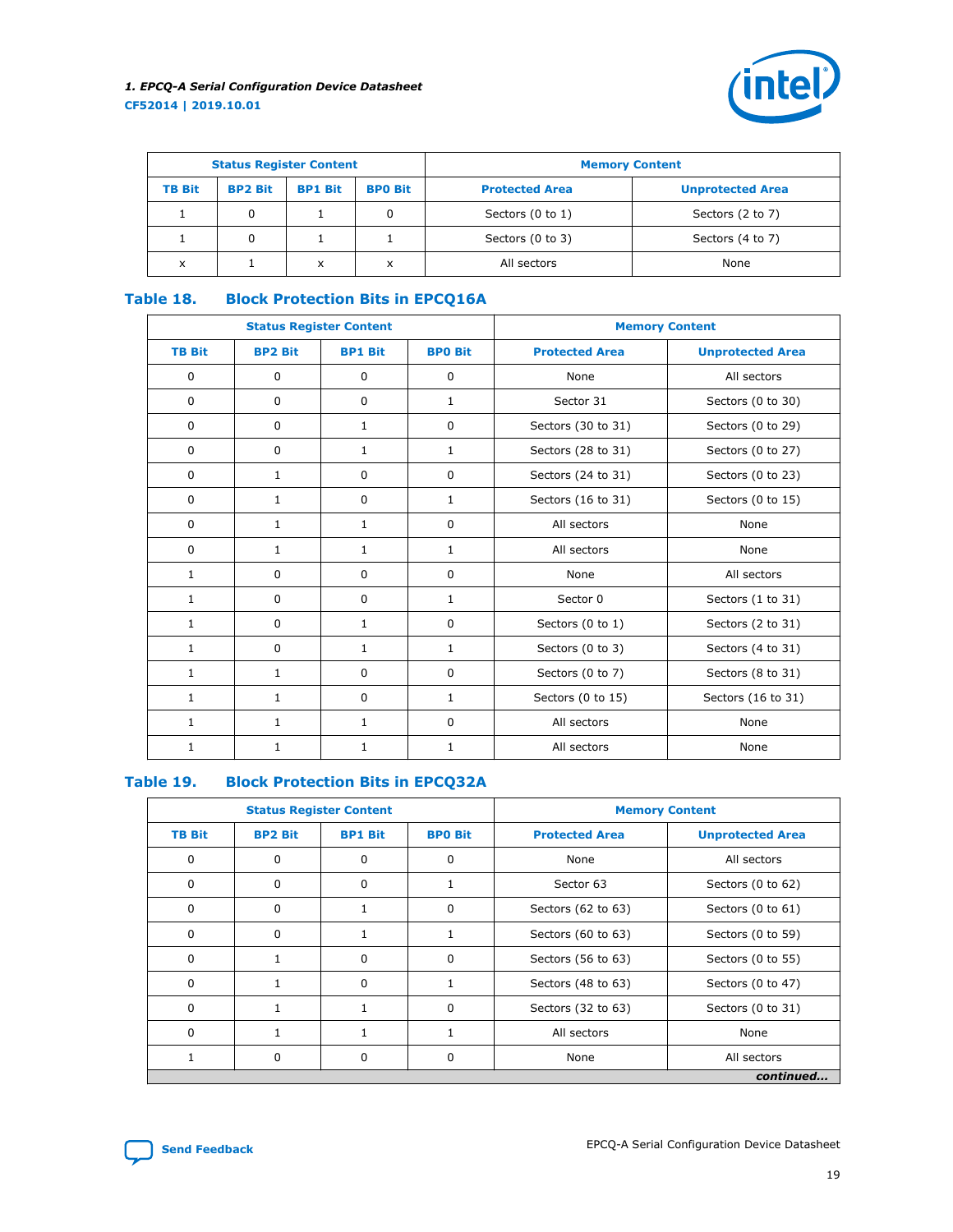<span id="page-19-0"></span>

|               | <b>Status Register Content</b>                     |   |                       | <b>Memory Content</b>                 |                    |  |
|---------------|----------------------------------------------------|---|-----------------------|---------------------------------------|--------------------|--|
| <b>TB Bit</b> | <b>BPO Bit</b><br><b>BP2 Bit</b><br><b>BP1 Bit</b> |   | <b>Protected Area</b> | <b>Unprotected Area</b>               |                    |  |
|               | 0                                                  | 0 |                       | Sectors $(1 to 63)$<br>Sector 0       |                    |  |
|               | 0                                                  |   | $\Omega$              | Sectors (0 to 1)<br>Sectors (2 to 63) |                    |  |
|               | 0                                                  |   |                       | Sectors (0 to 3)                      | Sectors (4 to 63)  |  |
|               | 1                                                  | 0 | $\Omega$              | Sectors (0 to 7)                      | Sectors (8 to 63)  |  |
|               |                                                    | 0 |                       | Sectors (0 to 15)                     | Sectors (16 to 63) |  |
|               |                                                    |   | $\Omega$              | Sectors (0 to 31)                     | Sectors (32 to 63) |  |
|               |                                                    |   |                       | All sectors<br>None                   |                    |  |

# **Table 20. Block Protection Bits in EPCQ64A**

|               | <b>Status Register Content</b> |                |                | <b>Memory Content</b> |                         |  |
|---------------|--------------------------------|----------------|----------------|-----------------------|-------------------------|--|
| <b>TB Bit</b> | <b>BP2 Bit</b>                 | <b>BP1 Bit</b> | <b>BPO Bit</b> | <b>Protected Area</b> | <b>Unprotected Area</b> |  |
| $\Omega$      | $\Omega$                       | $\Omega$       | $\Omega$       | None                  | All sectors             |  |
| $\Omega$      | $\Omega$                       | $\Omega$       | 1              | Sectors (126 to 127)  | Sectors (0 to 125)      |  |
| $\Omega$      | $\Omega$                       | $\mathbf{1}$   | $\Omega$       | Sectors (124 to 127)  | Sectors (0 to 123)      |  |
| $\Omega$      | $\Omega$                       | $\mathbf{1}$   | $\mathbf{1}$   | Sectors (120 to 127)  | Sectors (0 to 119)      |  |
| $\Omega$      | $\mathbf{1}$                   | $\Omega$       | $\mathbf 0$    | Sectors (112 to 127)  | Sectors (0 to 111)      |  |
| $\Omega$      | $\mathbf{1}$                   | $\mathbf{0}$   | 1              | Sectors (96 to 127)   | Sectors (0 to 95)       |  |
| 0             | 1                              | 1              | 0              | Sectors (64 to 127)   | Sectors (0 to 63)       |  |
| $\mathbf 0$   | $\mathbf{1}$                   | $\mathbf{1}$   | $\mathbf{1}$   | All sectors           | None                    |  |
| $\mathbf{1}$  | $\Omega$                       | $\mathbf 0$    | $\mathbf 0$    | None                  | All sectors             |  |
| $\mathbf{1}$  | $\Omega$                       | $\Omega$       | $\mathbf{1}$   | Sectors (0 to 1)      | Sectors (2 to 127)      |  |
| $\mathbf{1}$  | $\Omega$                       | $\mathbf{1}$   | $\mathbf 0$    | Sectors (0 to 3)      | Sectors (4 to 127)      |  |
| 1             | $\Omega$                       | $\mathbf{1}$   | 1              | Sectors (0 to 7)      | Sectors (8 to 127)      |  |
| $\mathbf{1}$  | $\mathbf{1}$                   | $\mathbf{0}$   | 0              | Sectors (0 to 15)     | Sectors (16 to 127)     |  |
| $\mathbf{1}$  | $\mathbf{1}$                   | $\Omega$       | $\mathbf{1}$   | Sectors (0 to 31)     | Sectors (32 to 127)     |  |
| $\mathbf{1}$  | $\mathbf{1}$                   | $\mathbf{1}$   | 0              | Sectors (0 to 63)     | Sectors (64 to 127)     |  |
| $\mathbf{1}$  | $\mathbf{1}$                   | $\mathbf{1}$   | $\mathbf{1}$   | All sectors<br>None   |                         |  |

#### **Table 21. Block Protection Bits in EPCQ128A**

| <b>Status Register Content</b> |                |                |                | <b>Memory Content</b> |                         |  |  |  |
|--------------------------------|----------------|----------------|----------------|-----------------------|-------------------------|--|--|--|
| <b>TB Bit</b>                  | <b>BP2 Bit</b> | <b>BP1 Bit</b> | <b>BPO Bit</b> | <b>Protected Area</b> | <b>Unprotected Area</b> |  |  |  |
| 0                              | 0              | 0              | 0              | None                  | All sectors             |  |  |  |
| 0                              | 0              | $\Omega$       |                | Sectors (252 to 255)  | Sectors (0 to 251)      |  |  |  |
| 0                              | 0              |                | 0              | Sectors (248 to 255)  | Sectors (0 to 247)      |  |  |  |
|                                | 0              |                |                | Sectors (240 to 255)  | Sectors (0 to 239)      |  |  |  |
| 0                              |                | 0              | 0              | Sectors (224 to 255)  | Sectors (0 to 223)      |  |  |  |
|                                | continued      |                |                |                       |                         |  |  |  |

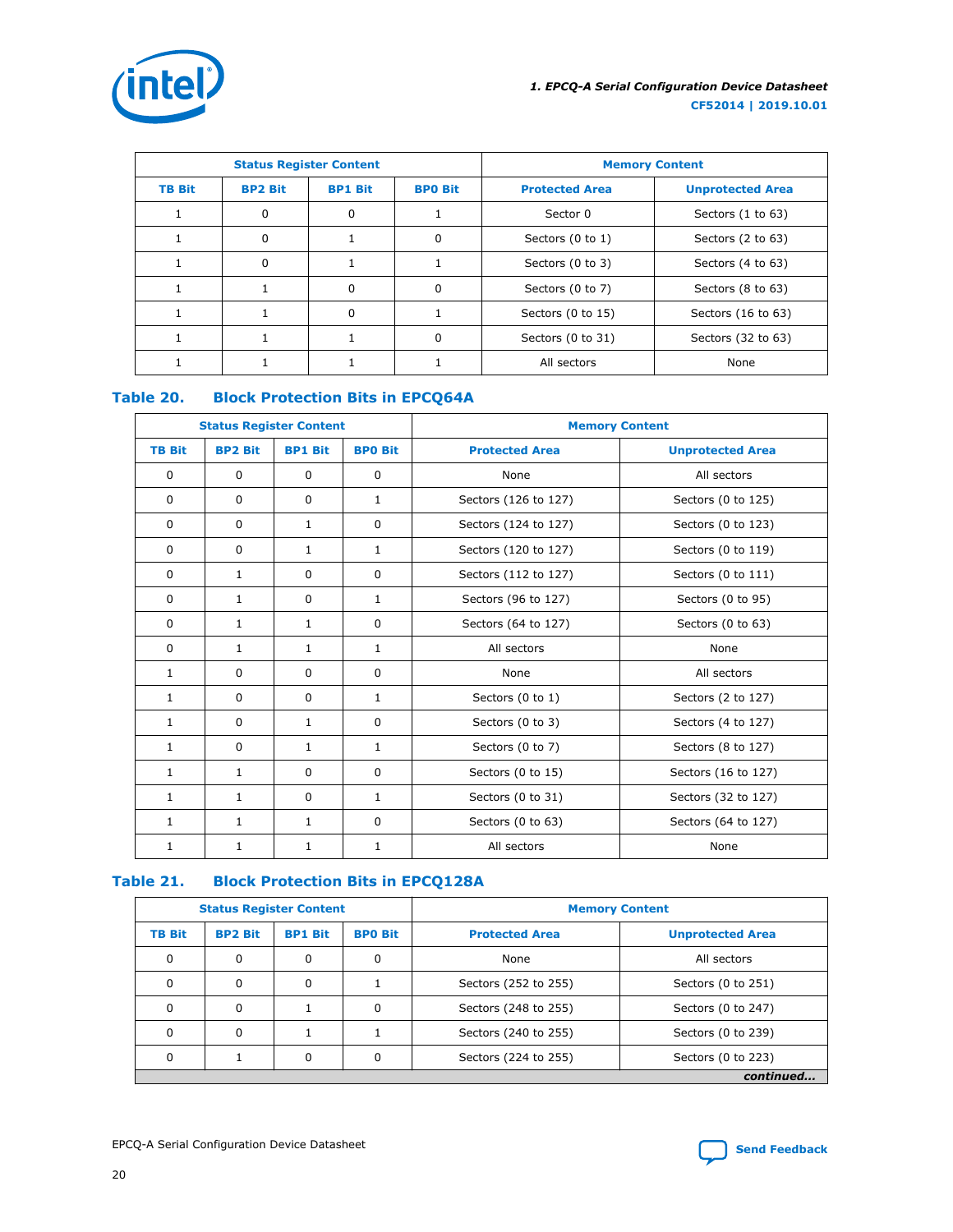

<span id="page-20-0"></span>

| <b>Status Register Content</b> |                |                |                | <b>Memory Content</b> |                         |  |
|--------------------------------|----------------|----------------|----------------|-----------------------|-------------------------|--|
| <b>TB Bit</b>                  | <b>BP2 Bit</b> | <b>BP1 Bit</b> | <b>BPO Bit</b> | <b>Protected Area</b> | <b>Unprotected Area</b> |  |
| $\Omega$                       | $\mathbf{1}$   | $\Omega$       | 1              | Sectors (192 to 255)  | Sectors (0 to 191)      |  |
| $\Omega$                       | 1              | $\mathbf{1}$   | 0              | Sectors (128 to 255)  | Sectors (0 to 127)      |  |
| $\Omega$                       | 1              | 1              | 1              | All sectors           | None                    |  |
| $\mathbf{1}$                   | 0              | $\Omega$       | $\Omega$       | None                  | All sectors             |  |
| $\mathbf{1}$                   | 0              | $\Omega$       | 1              | Sectors (0 to 3)      | Sectors (4 to 255)      |  |
| 1                              | $\Omega$       | $\mathbf{1}$   | $\Omega$       | Sectors (0 to 7)      | Sectors (8 to 255)      |  |
| 1                              | $\Omega$       | $\mathbf{1}$   | 1              | Sectors (0 to 15)     | Sectors (16 to 255)     |  |
| 1                              | $\mathbf{1}$   | $\Omega$       | $\Omega$       | Sectors (0 to 31)     | Sectors (32 to 255)     |  |
|                                | $\mathbf{1}$   | $\Omega$       |                | Sectors (0 to 63)     | Sectors (64 to 255)     |  |
|                                | $\mathbf{1}$   | $\mathbf{1}$   | 0              | Sectors (0 to 127)    | Sectors (128 to 255)    |  |
|                                | 1              | $\mathbf{1}$   |                | All sectors<br>None   |                         |  |

#### **1.8.2. Write Status Operation**

The write status operation does not affect the write enable latch and write in progress bits. You can use the write status operation to set the status register block protection and top or bottom bits. Therefore, you can implement this operation to protect certain memory sectors. After setting the block protect bits, the protected memory sectors are treated as read-only memory. You must execute the write enable operation before the write status operation.

#### **Figure 5. Write Status Operation Timing Diagram**



Immediately after the nCS signal drives high, the device initiates the self-timed write status cycle. The self-timed write status cycle usually takes 10 ms for all EPCQ-A devices and is guaranteed to be less than 15 ms. For details about  $t_{WS}$ , refer to the related information below. You must account for this delay to ensure that the status register is written with the desired block protect bits. Alternatively, you can check the write in progress bit in the status register by executing the read status operation while the self-timed write status cycle is in progress. Write in progress bit is 1 during the self-timed write status cycle and 0 when it is complete.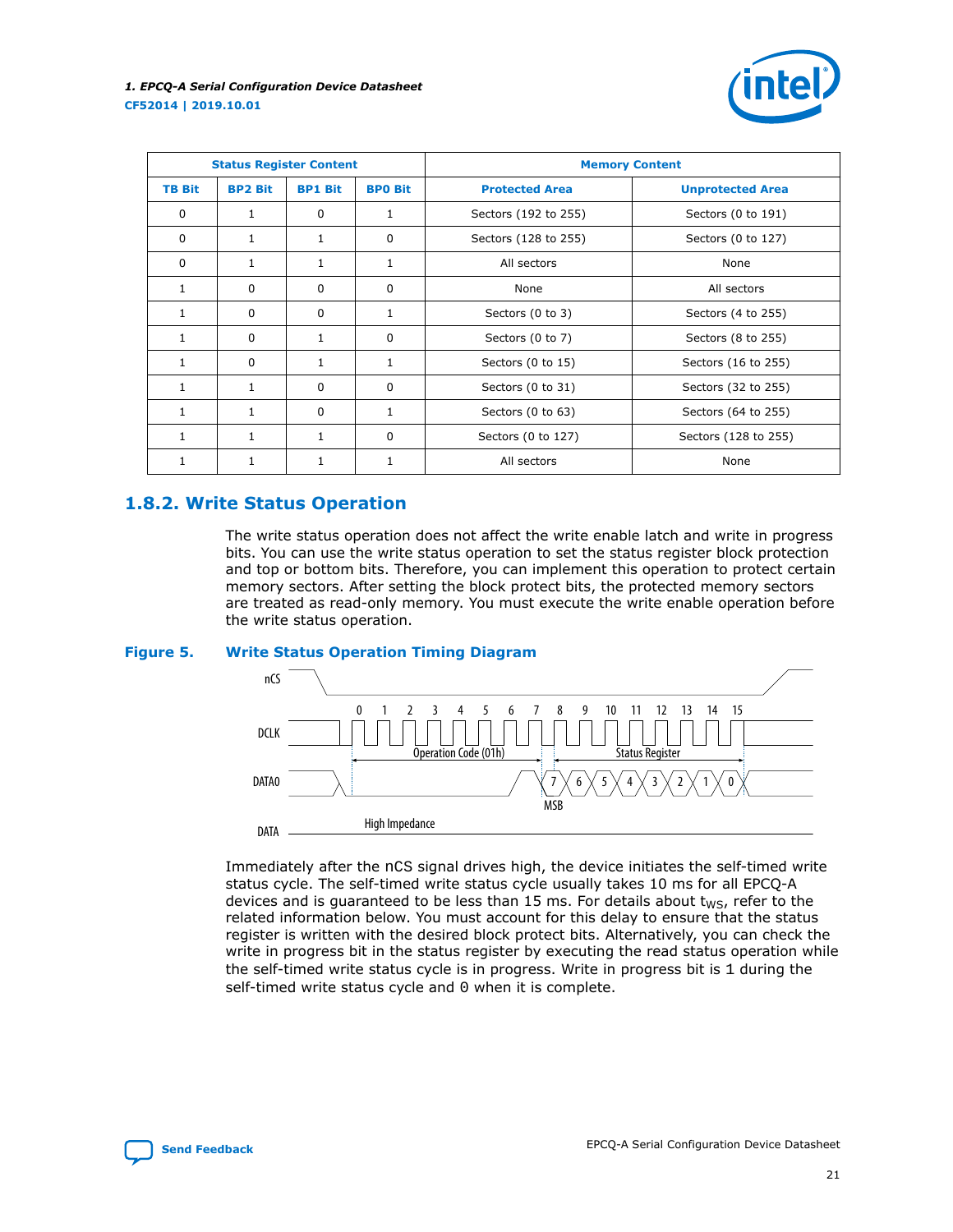

<span id="page-21-0"></span>

# **1.9. Summary of Operation Codes**

| <b>Operation</b>                              | <b>Operation Code<sup>(7)</sup></b> | <b>Address Bytes</b> | <b>Dummy Clock</b><br><b>Cycles</b> | <b>Data Bytes</b>            | <b>DCLK f<sub>MAX</sub></b><br>(MHz) |
|-----------------------------------------------|-------------------------------------|----------------------|-------------------------------------|------------------------------|--------------------------------------|
| Read status                                   | 05h                                 | 0                    | $\mathbf 0$                         | 1 to infinite $(8)$          | 100                                  |
| Read bytes                                    | 03h                                 | 3                    | $\mathbf 0$                         | 1 to infinite $(8)$          | 50                                   |
| Read device identification                    | 9Fh                                 | 0                    | 16                                  | $\mathbf{1}$                 | 100                                  |
| Read silicon identification                   | ABh                                 | $\Omega$             | 24                                  | 1                            | 100                                  |
| Fast read                                     | 0Bh                                 | 3                    | 8                                   | 1 to infinite $(8)$          | 100                                  |
| Extended dual input fast<br>read              | <b>BBh</b>                          | 3                    | $\overline{4}$                      | 1 to infinite $(8)$          | 100                                  |
| Extended quad input fast<br>read $(9)$        | EBh                                 | 3                    | 6                                   | 1 to infinite <sup>(8)</sup> | 100                                  |
| Write enable                                  | 06h                                 | 0                    | $\mathbf 0$                         | $\mathbf 0$                  | 100                                  |
| Write disable                                 | 04h                                 | 0                    | $\mathbf 0$                         | 0                            | 100                                  |
| Write status                                  | 01h                                 | 0                    | $\mathbf 0$                         | 1                            | 100                                  |
| Write bytes                                   | 02h                                 | 3                    | $\mathbf 0$                         | 1 to $256^{(10)}$            | 100                                  |
| Quad input fast write<br>bytes <sup>(9)</sup> | 32h                                 | 3                    | $\mathbf 0$                         | 1 to $256^{(10)}$            | 100                                  |
| Erase bulk                                    | C7h                                 | 0                    | $\mathbf 0$                         | $\mathbf 0$                  | 100                                  |
| Erase sector                                  | D8h                                 | 3                    | $\mathbf 0$                         | $\mathbf 0$                  | 100                                  |
| Erase subsector                               | 20h                                 | 3                    | $\mathbf 0$                         | $\mathbf 0$                  | 100                                  |
| Read SFDP register <sup>(9)</sup>             | 5Ah                                 | 3                    | 8                                   | 1 to 256                     | 100                                  |

# **1.9.1. Read Bytes Operation (03h)**

When you execute the read bytes operation, you first drive the nCS pin low and shift in the read bytes operation code, followed by a 3-byte address (A[23..0]). Each address bit must be latched in at rising edges of the DCLK signal. After the address is latched in, the memory contents of the specified address are shifted out serially on the DATA1 pin, beginning with the MSB. For reading Raw Programming Data File (**.rpd**), the content is shifted out serially beginning with the LSB. Each data bit is shifted out at falling edges of the DCLK signal. The maximum DCLK frequency during the read bytes operation is 50 MHz.

- (7) List MSB first and LSB last.
- $(8)$  The status register or data is read out at least once and is continuously read out until the nCS pin is driven high.
- $(9)$  This operation is not applicable for EPCQ4A.
- (10) A write bytes operation requires at least one data byte. If more than 256 bytes are sent to the device, only the last 256 bytes are written to the memory.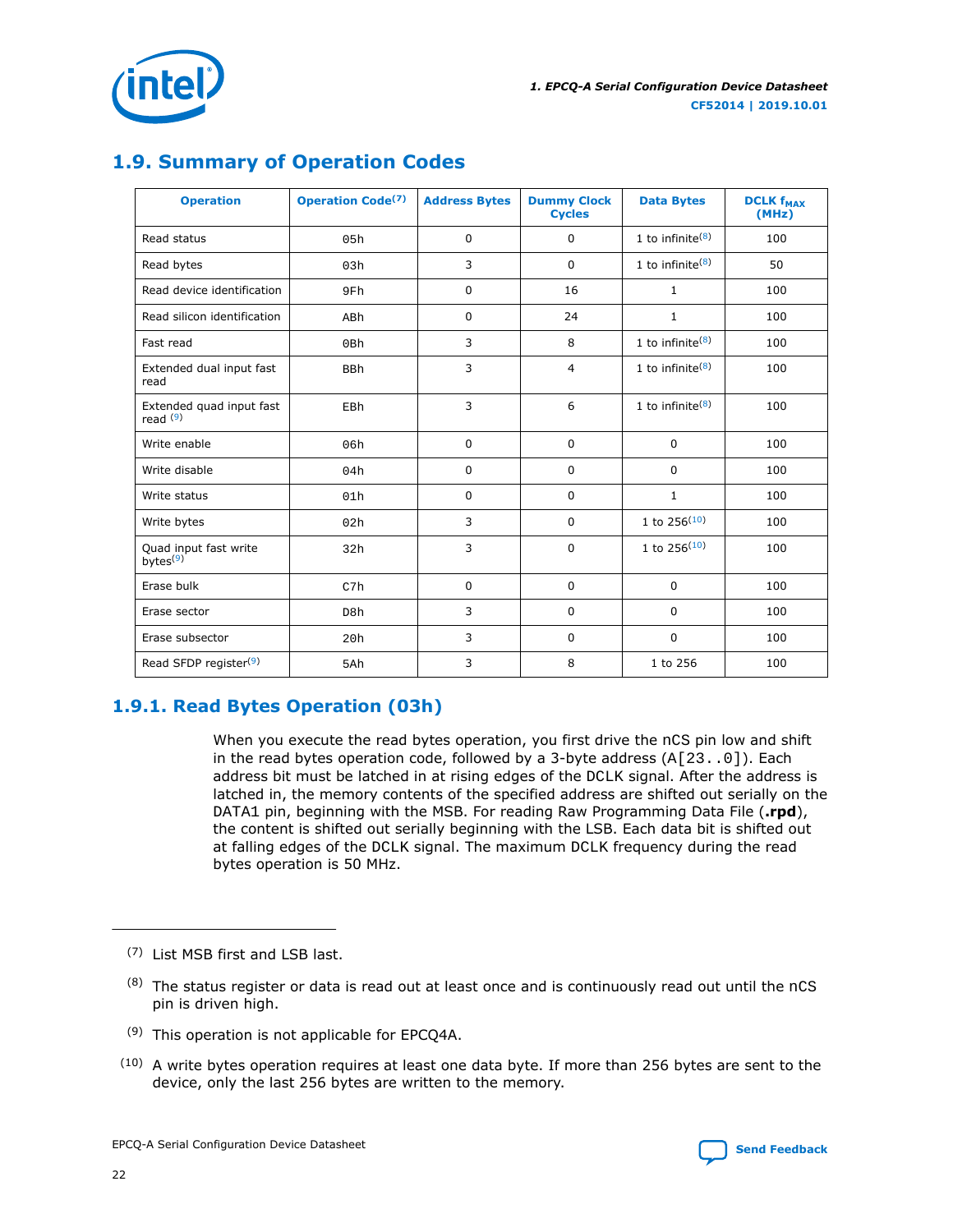

<span id="page-22-0"></span>

The first byte address can be at any location. The device automatically increases the address to the next higher address after shifting out each byte of data. Therefore, the device can read the whole memory with a single read bytes operation. When the device reaches the highest address, the address counter restarts at  $0 \times 000000$ , allowing the memory contents to be read out indefinitely until the read bytes operation is terminated by driving the nCS signal high. If the read bytes operation is shifted in while a write or erase cycle is in progress, the operation is not executed and does not affect the write or erase cycle in progress.

### **1.9.2. Fast Read Operation (0Bh)**

When you execute the fast read operation, you first shift in the fast read operation code, followed by a 3-byte address  $(A[23..0])$ , and 8 dummy clock cycles with each bit being latched-in at rising edges of the DCLK signal. Then, the memory contents at that address is shifted out on DATA1 with each bit being shifted out at a maximum frequency of 100 MHz at falling edges of the DCLK signal.





The first byte address can be at any location. The device automatically increases the address to the next higher address after shifting out each byte of data. Therefore, the device can read the whole memory with a single fast read operation. When the device reaches the highest address, the address counter restarts at  $0x000000$ , allowing the read sequence to continue indefinitely.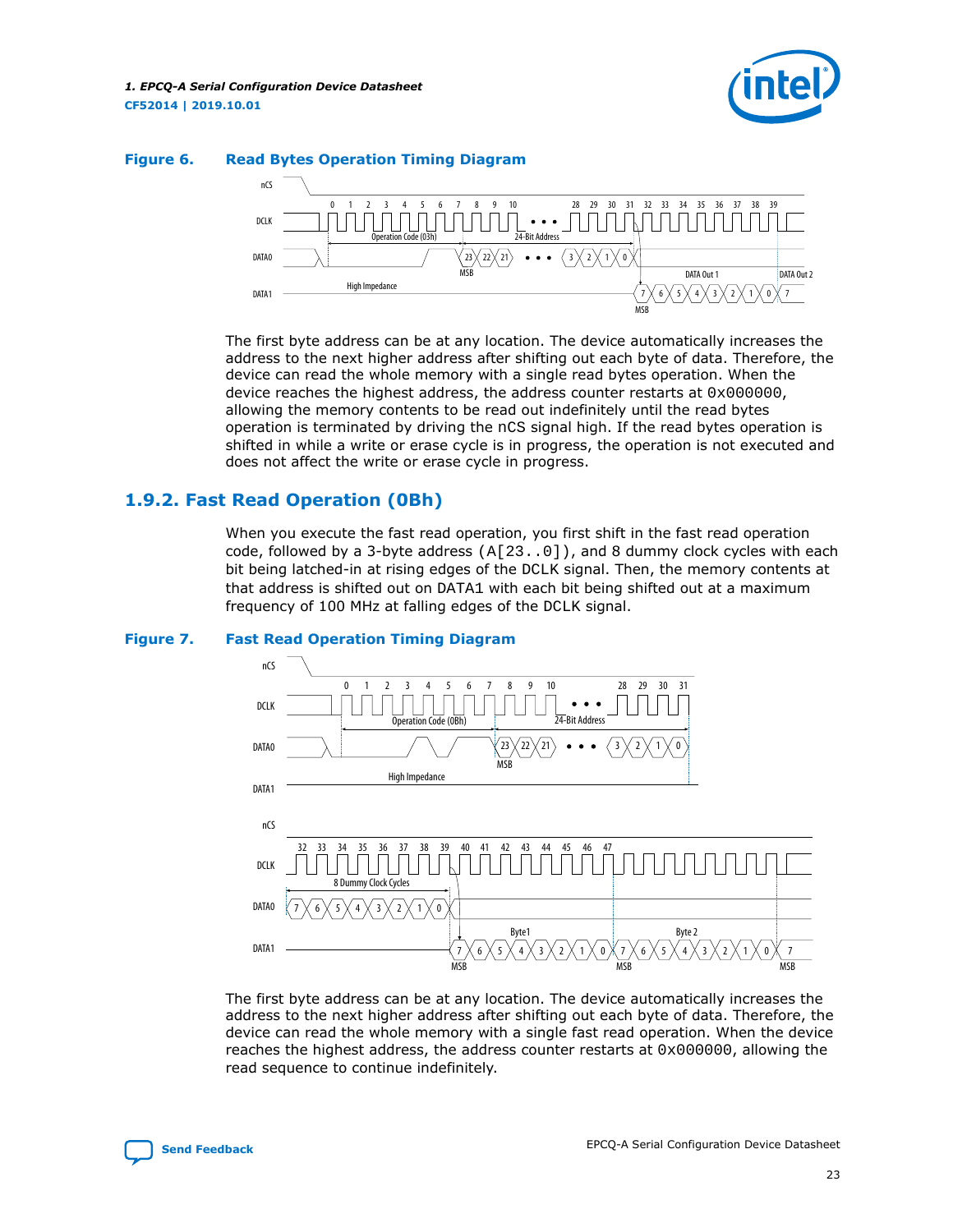<span id="page-23-0"></span>

You can terminate the fast read operation by driving the nCS signal high at any time during data output. If the fast read operation is shifted in while an erase, program, or write cycle is in progress, the operation is not executed and does not affect the erase, program, or write cycle in progress.

# **1.9.3. Extended Dual Input Fast Read Operation (BBh)**

This operation is similar to the fast read operation except that the data and addresses are shifted in and out on the DATA0 and DATA1 pins.

#### **Figure 8. Extended Dual Input Fast Read Operation Timing Diagram**



# **1.9.4. Extended Quad Input Fast Read Operation (EBh)**

This operation is similar to the extended dual input fast read operation except that the data and addresses are shifted in and out on the DATA0, DATA1, DATA2, and DATA3 pins.



#### **Figure 9. Extended Quad Input Fast Read Operation**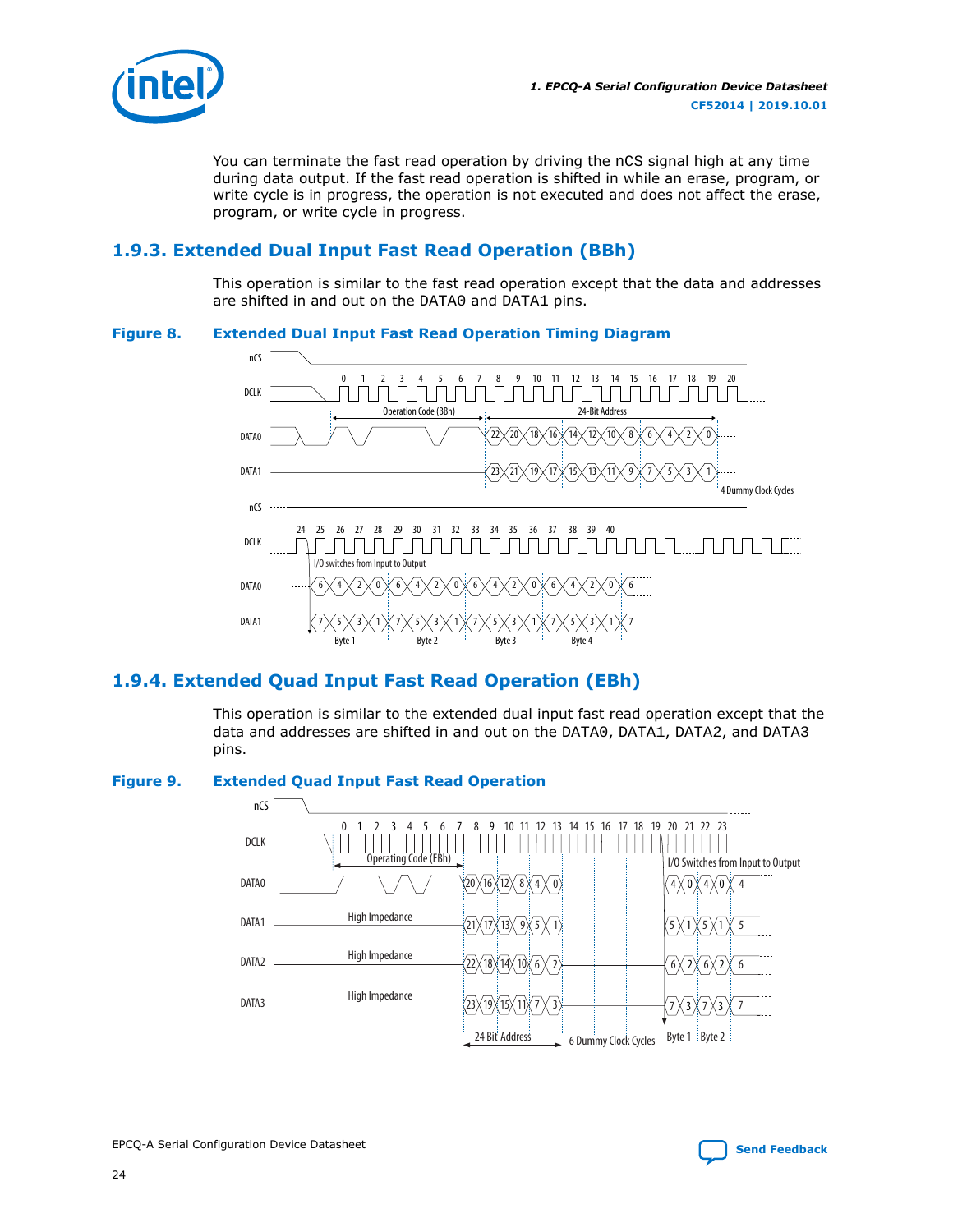

# <span id="page-24-0"></span>**1.9.5. Read Device Identification Operation (9Fh)**

This operation reads the 8-bit device identification of the EPCQ-A device from the DATA1 output pin. If this operation is shifted in while an erase or write cycle is in progress, the operation is not executed and does not affect the erase or write cycle in progress.

#### **Table 22. EPCQ-A Device Identification**

| <b>EPCQ-A Device</b> | <b>Device ID (Binary Value)</b> |
|----------------------|---------------------------------|
| EPCQ4A               | b'0001 0011                     |
| EPCO16A              | b'0001 0101                     |
| EPCO32A              | b'0001 0110                     |
| EPCO64A              | b'0001 0111                     |
| EPCQ128A             | b'0001 1000                     |

The 8-bit device identification of the EPCQ-A device is shifted out on the DATA1 pin at falling edges of the DCLK signal.

#### **Figure 10. Read Device Identification Operation Timing Diagram**



# **1.9.6. Read Silicon Identification Operation (ABh)**

This operation reads the 8-bit silicon ID of the EPCQ-A device from the DATA1 output pin. If this operation is shifted in during an erase or write cycle, it is ignored and does not affect the cycle that is in progress.

*Note:* This operation is applicable to EPCQ4A, EPCQ16A and EPCQ64A devices only.

The device implements the read silicon ID operation by driving the  $nCS$  signal low and then shifting in the read silicon ID operation code, followed by three dummy bytes on the DATA0 pin. The 8-bit silicon ID of the EPCQ-A device is then shifted out on the DATA1 pin at falling edges of the DCLK signal. The device can terminate the read silicon ID operation by driving the nCS signal high after reading the silicon ID at least one time. Sending additional clock cycles on DCLK while nCS is driven low can cause the silicon ID to be shifted out repeatedly.

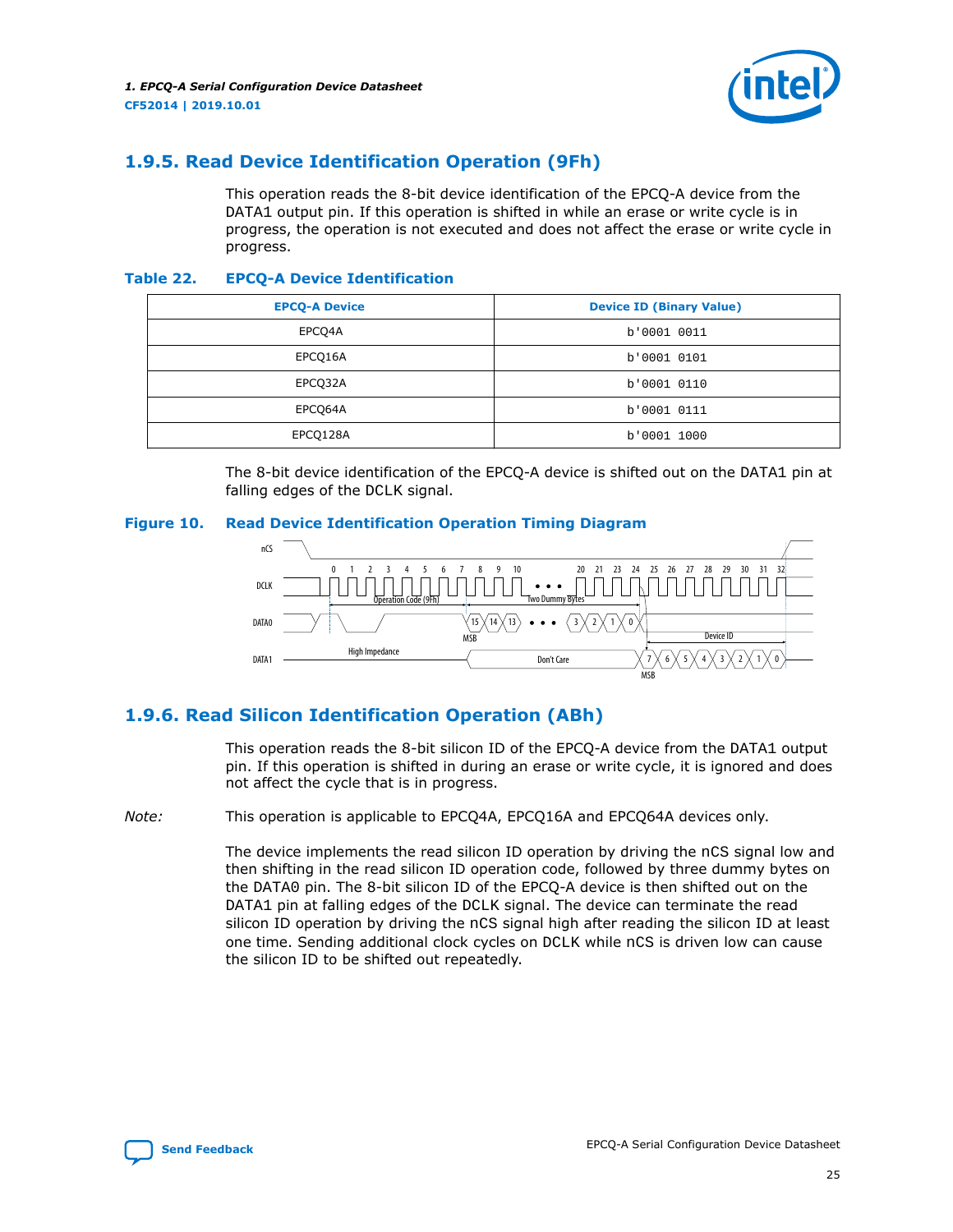<span id="page-25-0"></span>

#### **Table 23. EPCQ-A Silicon Identification**

| <b>EPCQ-A Device</b> | <b>Silicon ID (Binary Value)</b> |
|----------------------|----------------------------------|
| EPCQ4A               | b'0001 0010                      |
| EPCO16A              | b'0001 0100                      |
| EPCO64A              | b'0001 0110                      |

#### **Figure 11. Read Silicon Identification Operation Timing Diagram**



## **1.9.7. Write Enable Operation (06h)**

When you enable the write enable operation, the write enable latch bit is set to  $1$  in the status register. You must execute this operation before the write bytes, write status, erase bulk, erase sector, and quad input fast write bytes operations.

#### **Figure 12. Write Enable Operation Timing Diagram**



# **1.9.8. Write Disable Operation (04h)**

The write disable operation resets the write enable latch bit in the status register. To prevent the memory from being written unintentionally, the write enable latch bit is automatically reset when implementing the write disable operation, and under the following conditions:

- Power up
- Write bytes operation completion
- Write status operation completion

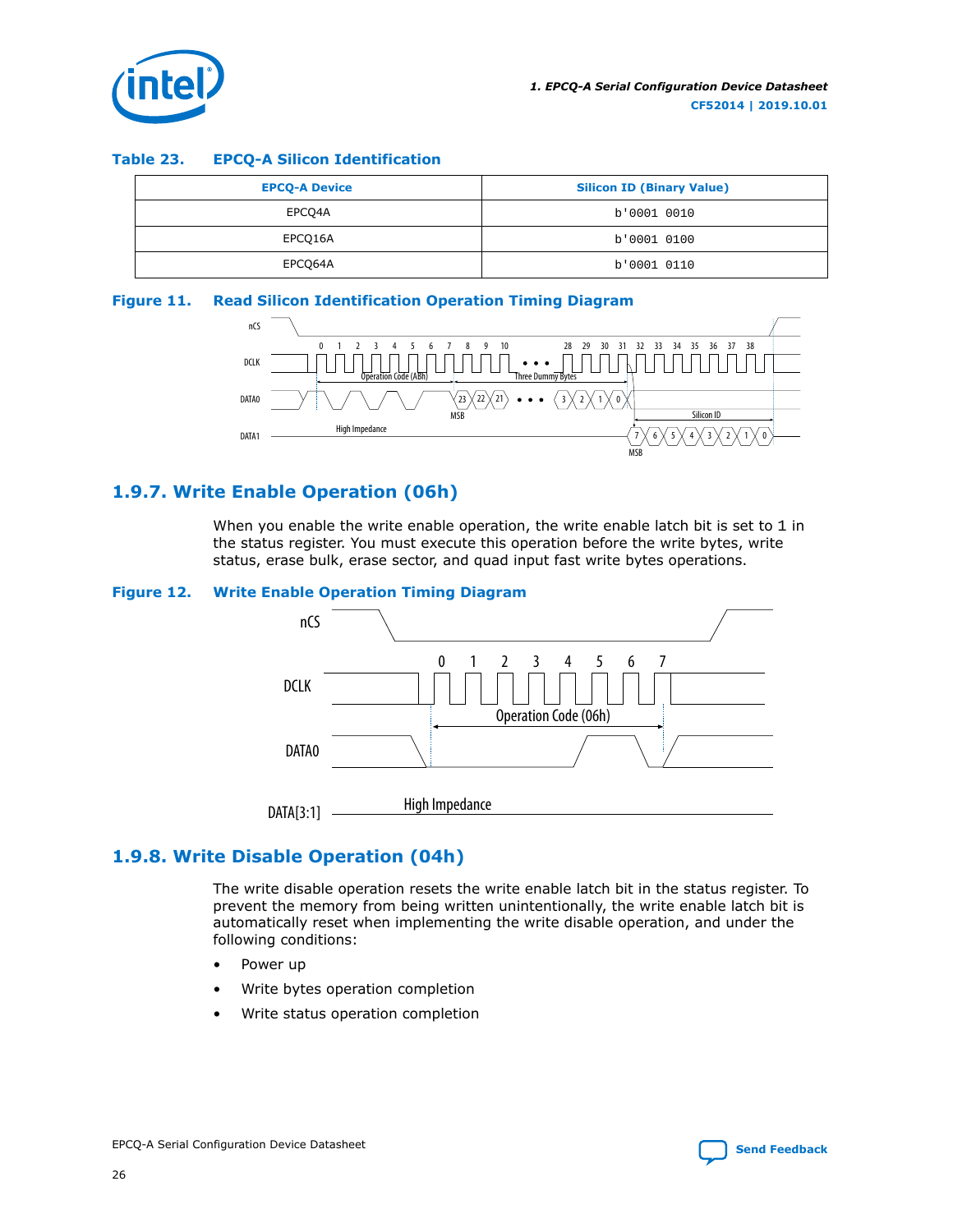

- Erase bulk operation completion
- Erase sector operation completion
- Quad input fast write bytes operation completion

<span id="page-26-0"></span>



#### **1.9.9. Write Bytes Operation (02h)**

This operation allows bytes to be written to the memory. You must execute the write enable operation before the write bytes operation. After the write bytes operation is completed, the write enable latch bit in the status register is set to 0.

When you execute the write bytes operation, you shift in the write bytes operation code, followed by a 3-byte address  $(A[23..0])$  and at least one data byte on the DATA0 pin. If the eight LSBs  $(A[7, .0])$  are not all 0, all sent data that goes beyond the end of the current page is not written into the next page. Instead, this data is written at the start address of the same page. You must ensure the nCS signal is set low during the entire write bytes operation.

#### **Figure 14. Write Bytes Operation Timing Diagram**



If more than 256 data bytes are shifted into the EPCQ-A device with a write bytes operation, the previously latched data is discarded and the last 256 bytes are written to the page. However, if less than 256 data bytes are shifted into the EPCQ-A device, they are guaranteed to be written at the specified addresses and the other bytes of the same page are not affected.

The device initiates a self-timed write cycle immediately after the nCS signal is driven high. For details about the self-timed write cycle time, refer to  $t_{WB}$  in the related information below. You must account for this amount of delay before another page of memory is written. Alternatively, you can check the write in progress bit in the status register by executing the read status operation while the self-timed write cycle is in progress. The write in progress bit is set to 1 during the self-timed write cycle and 0 when it is complete.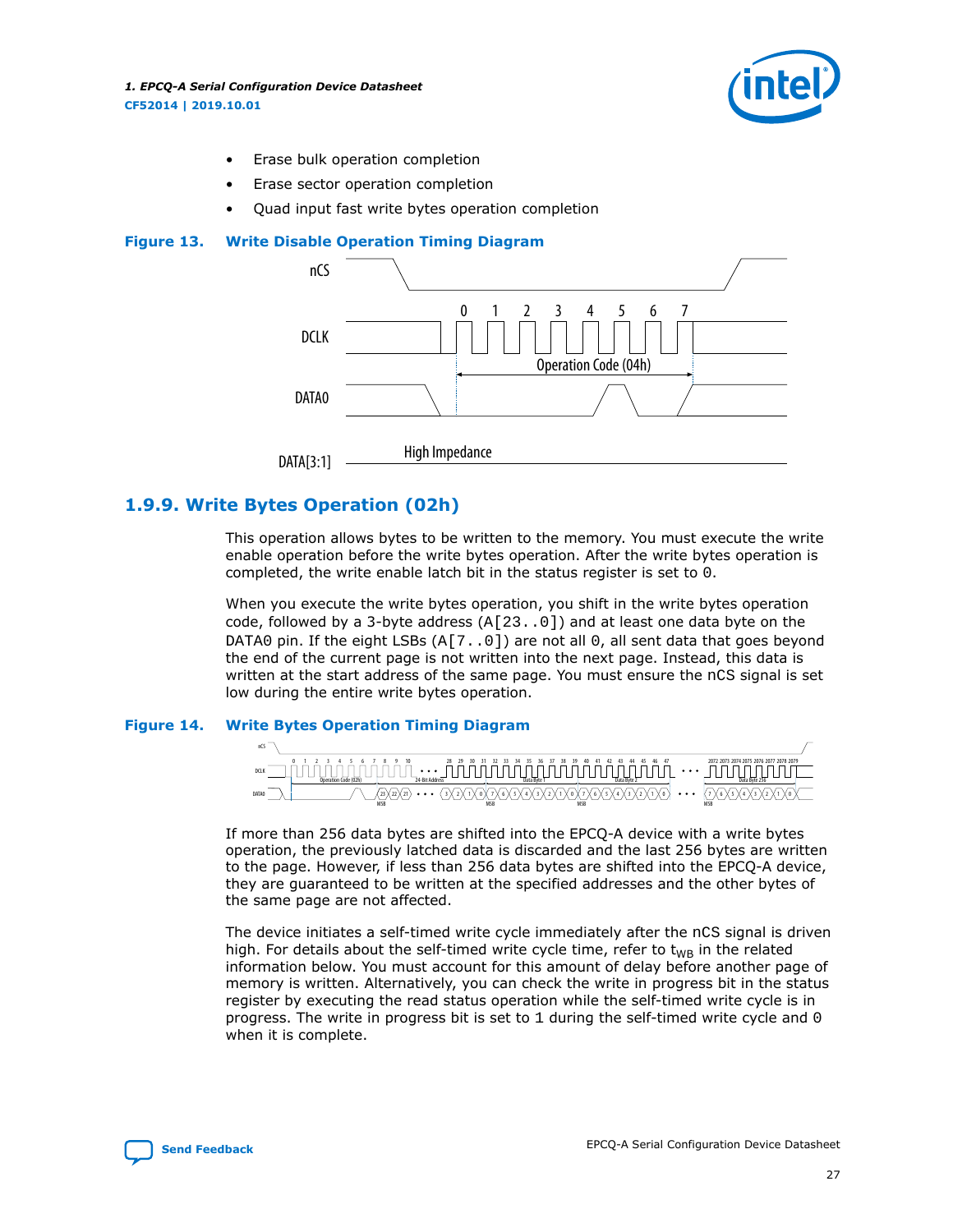<span id="page-27-0"></span>

*Note:* You must erase all the memory bytes of EPCQ-A devices before you implement the write bytes operation. You can erase all the memory bytes by executing the erase sector operation in a sector or the erase bulk operation throughout the entire memory

# **1.9.10. Quad Input Fast Write Bytes Operation (32h)**

This operation is similar to the write bytes operation except that the data are shifted in on the DATA0, DATA1, DATA2, and DATA3 pins.

#### **Figure 15. Quad Input Fast Write Bytes Operation Timing Diagram**



# **1.9.11. Erase Bulk Operation (C7h)**

This operation sets all the memory bits to  $1$  or  $0xFF$ . Similar to the write bytes operation, you must execute the write enable operation before the erase bulk operation.

You can implement the erase bulk operation by driving the nCS signal low and then shifting in the erase bulk operation code on the DATA0 pin. The nCS signal must be driven high after the eighth bit of the erase bulk operation code has been latched in.

#### **Figure 16. Erase Bulk Operation Timing Diagram**



The device initiates a self-timed erase bulk cycle immediately after the nCS signal is driven high. For details about the self-timed erase bulk cycle time, refer to  $t_{EB}$  in the related information below.

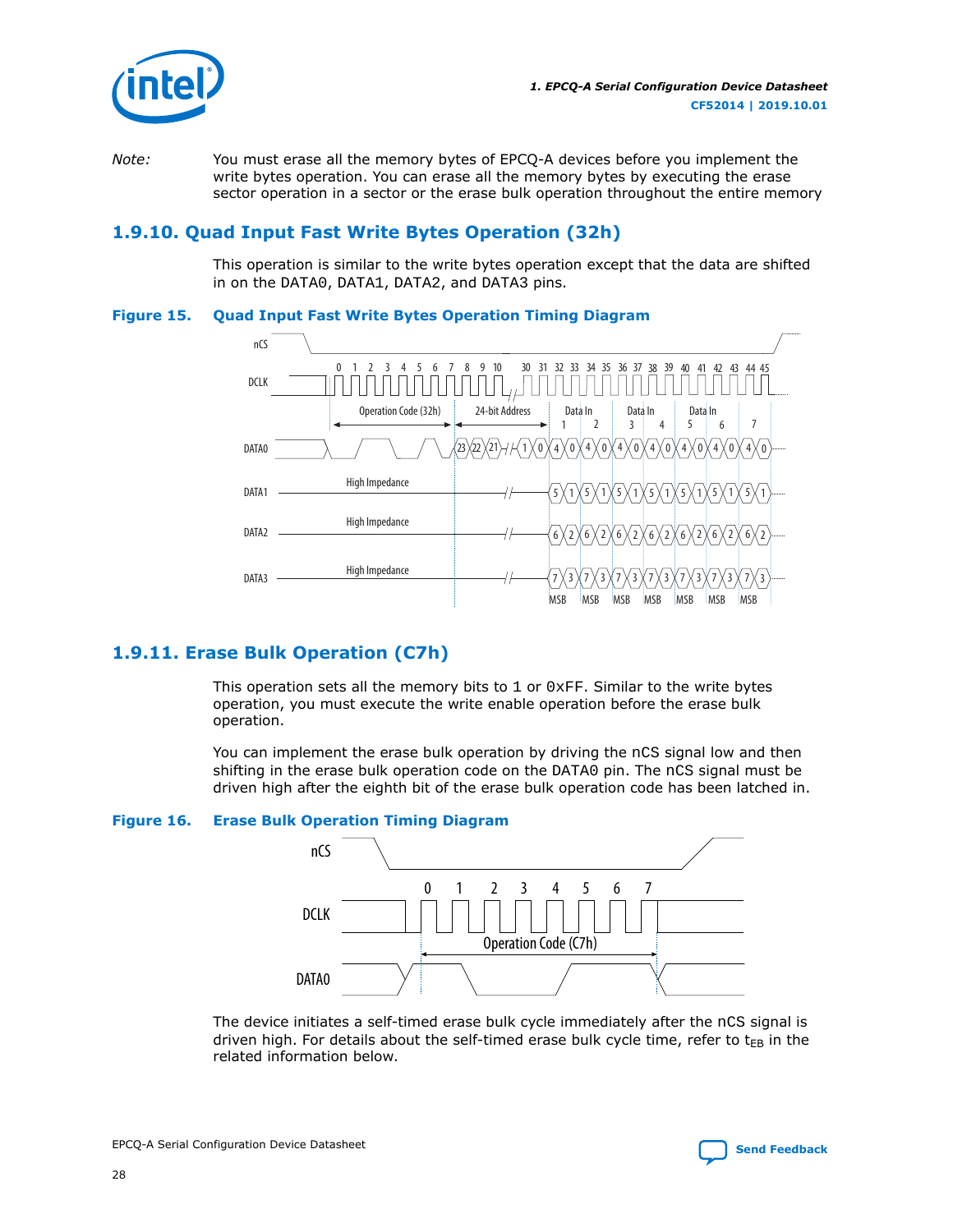

<span id="page-28-0"></span>You must account for this delay before accessing the memory contents. Alternatively, you can check the write in progress bit in the status register by executing the read status operation while the self-timed erase cycle is in progress. The write in progress bit is set to  $1$  during the self-timed erase cycle and  $0$  when it is complete. The write enable latch bit in the status register is reset to 0 before the erase cycle is complete.

## **1.9.12. Erase Sector Operation (D8h)**

The erase sector operation allows you to erase a certain sector in the EPCQ-A device by setting all the bits inside the sector to 1 or  $0xFF$ . This operation is useful if you want to access the unused sectors as a general purpose memory in your applications. You must execute the write enable operation before the erase sector operation.

When you execute the erase sector operation, you must first shift in the erase sector operation code, followed by the 3-byte address  $(A[23..0])$  of the chosen sector on the DATA0 pin. The 3-byte address for the erase sector operation can be any address inside the specified sector. Drive the nCS signal high after the eighth bit of the erase sector operation code has been latched in.

#### **Figure 17. Erase Sector Operation Timing Diagram**



The device initiates a self-timed erase sector cycle immediately after the nCS signal is driven high. For details about the self-timed erase sector cycle time, refer to  $t_{ES}$  in the related information below. You must account for this amount of delay before another page of memory is written. Alternatively, you can check the write in progress bit in the status register by executing the read status operation while the self-timed erase cycle is in progress. The write in progress bit is set to 1 during the self-timed erase cycle and 0 when it is complete. The write enable latch bit in the status register is set to  $0$ before the self-timed erase cycle is complete.

#### **1.9.13. Erase Subsector Operation (20h)**

The erase subsector operation allows you to erase a certain subsector in the EPCQ-A device by setting all the bits inside the subsector to  $1$  or  $0 \times FF$ . This operation is useful if you want to access the unused subsectors as a general purpose memory in your applications. You must execute the write enable operation before the erase subsector operation.

When you execute the erase subsector operation, you must first shift in the erase subsector operation code, followed by the 3-byte address  $(A[23..0])$  of the chosen subsector on the DATA0 pin. The 3-byte address for the erase subsector operation can be any address inside the specified subsector. For details about the subsector address range, refer to the related information below. Drive the nCS signal high after the eighth bit of the erase subsector operation code has been latched in.

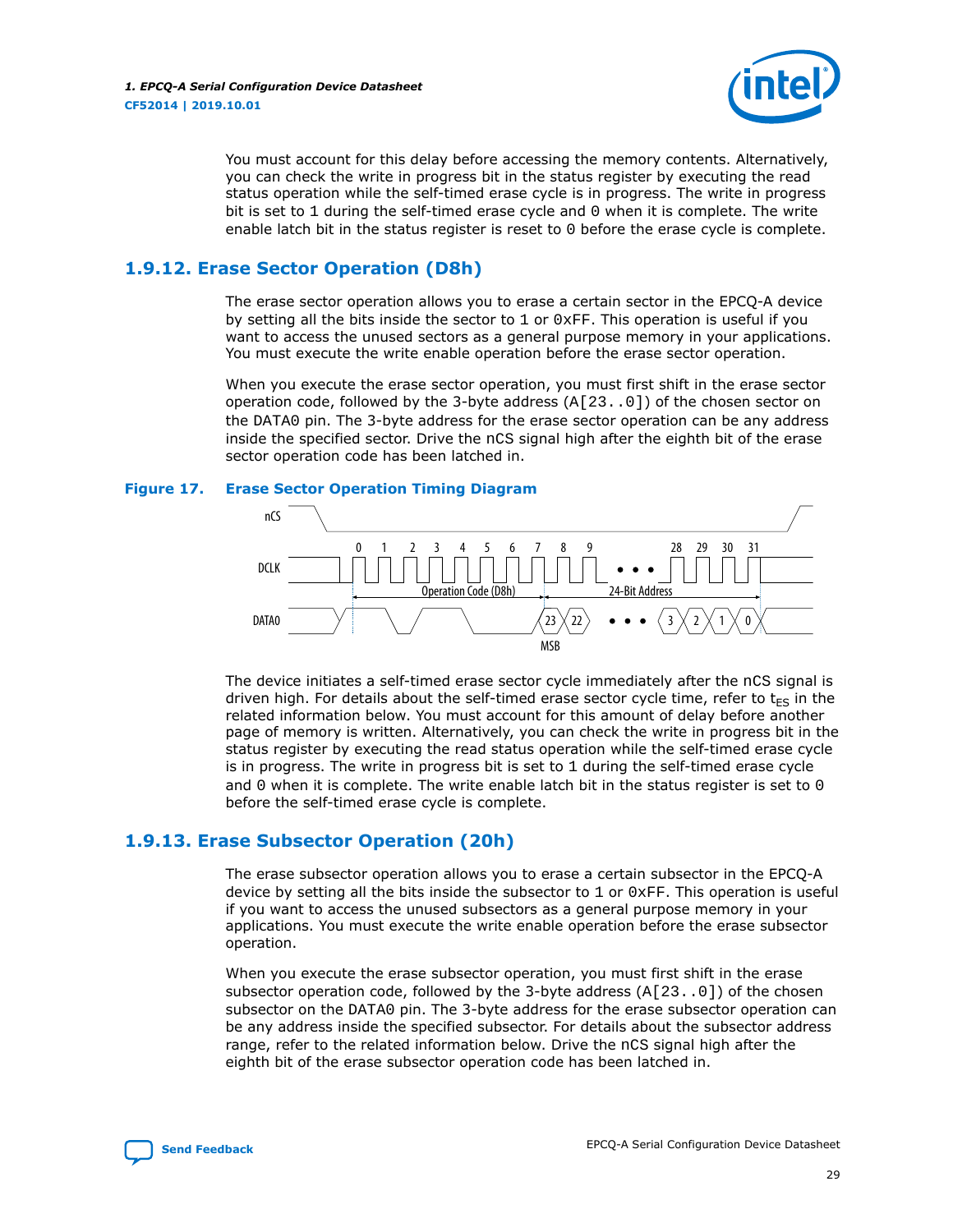<span id="page-29-0"></span>





The device initiates a self-timed erase subsector cycle immediately after the nCS signal is driven high. For details about the self-timed erase subsector cycle time, refer to related the information below. You must account for this amount of delay before another page of memory is written. Alternatively, you can check the write in progress bit in the status register by executing the read status operation while the self-timed erase cycle is in progress. The write in progress bit is set to 1 during the self-timed erase cycle and 0 when it is complete. The write enable latch bit in the status register is set to 0 before the self-timed erase cycle is complete.

# **1.9.14. Read SFDP Register Operation (5Ah)**

The 256-byte SFDP register contains information about device configurations, available operations and other features.

The Read SFDP Register operation is compatible with the JEDEC SFDP standard, JESD216A. For SFDP register values and descriptions, please refer to [Appendix: SFDP](#page-33-0) [Register Definitions](#page-33-0) on page 34.

#### **Figure 19. Read SFDP Register Operation Timing Diagram**



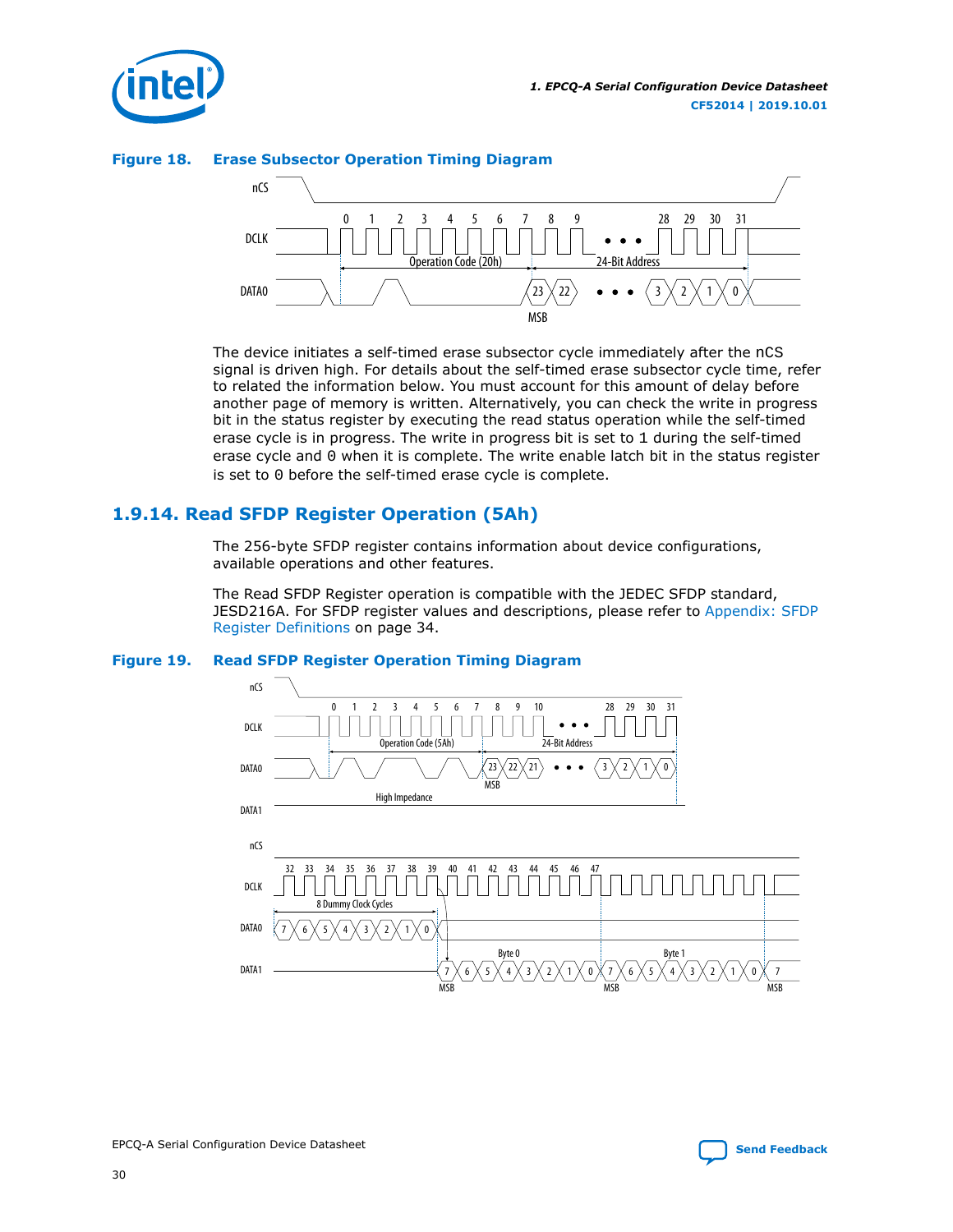

<span id="page-30-0"></span>Initiate the Read SFDP operation by driving the nCS pin low and shifting the operations code followed by a 3-byte address into the DATA0 pin. The 3-byte address content:

- $A[23..8] = 0$
- $A[7..0]$  = Defines the starting byte address for the 256-byte SFDP register

Eight dummy clock cycles are required before the SFDP register contents are shifted out on the falling edge of the  $40<sup>th</sup>$  DCLK with the most significant bit (MSB) first.

#### **Related Information**

[Appendix: SFDP Register Definitions](#page-33-0) on page 34

#### **1.10. Power Mode**

EPCQ-A devices support active and standby power modes. When the  $nCS$  signal is low, the device is enabled and is in active power mode. The FPGA is configured while the EPCQ-A device is in active power mode. When the nCS signal is high, the device is disabled but remains in active power mode until all internal cycles are completed, such as write or erase operations. The EPCQ-A device then goes into standby power mode. The I<sub>CC1</sub> and I<sub>CC0</sub> parameters list the V<sub>CC</sub> supply current when the device is in active and standby power modes.

# **1.11. Timing Information**

#### **1.11.1. Write Operation Timing**

#### **Figure 20. Write Operation Timing Diagram**



#### **Table 24. Write Operation Parameters**

| <b>Symbol</b> | <b>Parameter</b>                                                                                                                                                                                                         | <b>Min</b> | <b>Typical</b> | Max | <b>Unit</b> |
|---------------|--------------------------------------------------------------------------------------------------------------------------------------------------------------------------------------------------------------------------|------------|----------------|-----|-------------|
| <b>f</b> wcLk | Write clock frequency (from the FPGA,<br>download cable, or embedded processor) for<br>write enable, write disable, read status, read<br>device identification, write bytes, erase bulk,<br>and erase sector operations. |            |                | 100 | MHz         |
| $t_{CH}$      | DCLK high time for EPCQ4A.                                                                                                                                                                                               |            |                |     | ns          |
|               |                                                                                                                                                                                                                          |            |                |     | continued   |

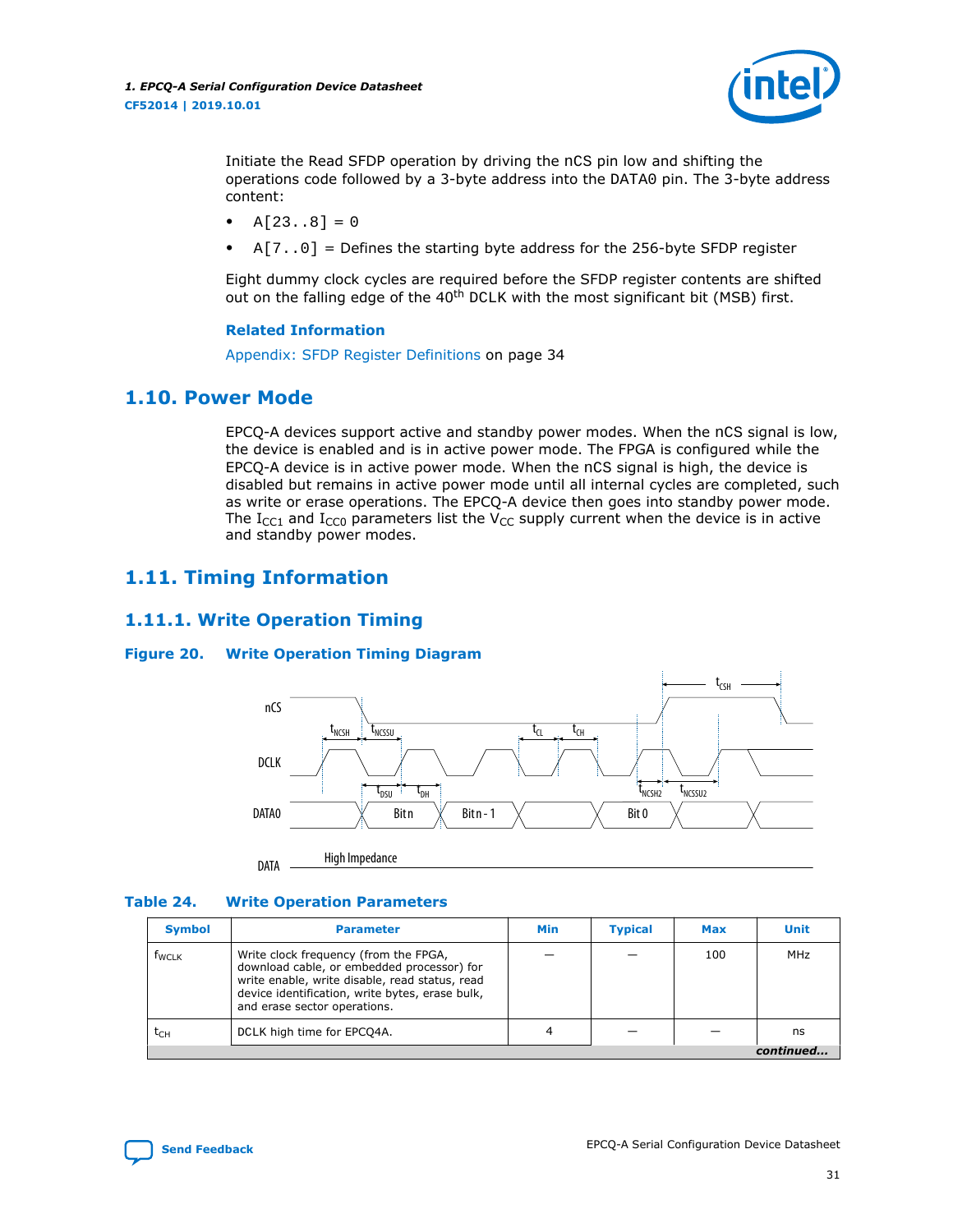<span id="page-31-0"></span>

| <b>Symbol</b>       | <b>Parameter</b>                                                                                  | <b>Min</b>        | <b>Typical</b> | <b>Max</b>     | <b>Unit</b> |
|---------------------|---------------------------------------------------------------------------------------------------|-------------------|----------------|----------------|-------------|
|                     | DCLK high time for EPCQ16A, EPCQ32A,<br>EPCQ64A, and EPCQ128A.                                    | 3.4               |                |                |             |
| $t_{CL}$            | DCLK low time for EPCQ4A.                                                                         | 4                 |                |                | ns          |
|                     | DCLK low time for EPCQ16A, EPCQ32A,<br>EPCQ64A, and EPCQ128A.                                     |                   |                |                |             |
| t <sub>NCSSU</sub>  | Chip select (nCS) active setup time for<br>EPCQ4A.                                                | 5                 |                |                | ns          |
|                     | Chip select (nCS) active setup time for<br>EPCQ16A, EPCQ32A, EPCQ64A, and EPCQ128A.               | 3                 |                |                | ns          |
| $t_{NCSH}$          | Chip select (nCS) not active hold time for<br>EPCQ4A.                                             | 5                 |                |                | ns          |
|                     | Chip select (nCS) not active hold time for<br>EPCQ16A, EPCQ32A, EPCQ64A, and EPCQ128A.            | 3                 |                |                | ns          |
| t <sub>NCSSU2</sub> | Chip select (nCS) not active setup time for<br>EPCQ4A.                                            | 5                 |                |                | ns          |
|                     | Chip select (nCS) not active setup time for<br>EPCQ16A, EPCQ32A, EPCQ64A, and EPCQ128A.           | 3                 |                |                | ns          |
| t <sub>NCSH2</sub>  | Chip select (nCS) active hold time for EPCQ4A.                                                    | 5                 |                |                | ns          |
|                     | Chip select (nCS) active hold time for<br>EPCQ16A, EPCQ32A, EPCQ64A, and EPCQ128A.                |                   |                |                | ns          |
| $t_{DSU}$           | DATA[] in setup time before the rising edge on<br><b>DCLK</b>                                     | 2                 |                |                | ns          |
| $t_{DH}$            | DATA[] hold time after the rising edge on<br>DCLK for EPCQ4A.                                     | 5                 |                |                | ns          |
|                     | DATA[] hold time after the rising edge on<br>DCLK for EPCQ16A, EPCQ32A, EPCQ64A, and<br>EPCQ128A. | 3                 |                |                |             |
| $t_{\text{CSH}}$    | Chip select (nCS) high time for EPCQ4A.                                                           | 100               |                |                | ns          |
|                     | Chip select (nCS) high time for EPCQ16A,<br>EPCQ32A, EPCQ64A, and EPCQ128A.                       | 10 or $50^{(11)}$ |                |                |             |
| $t_{WB}$ (12) (13)  | Write bytes cycle time for EPCQ4A.                                                                |                   | 0.4            | 0.8            | ms          |
|                     | Write bytes cycle time for EPCQ16A.                                                               |                   | 0.4            | 3              |             |
|                     | Write bytes cycle time for EPCQ32A and<br>EPCQ128A.                                               |                   | 0.7            | 3              |             |
|                     | Write bytes cycle time for EPCQ64A.                                                               |                   | 0.8            | 3              |             |
| $t_{WS}$ $(12)$     | Write status cycle time                                                                           | —                 | 10             | 15             | ms          |
| $t_{EB}$ $(12)$     | Erase bulk cycle time for EPCQ4A                                                                  |                   | $\mathbf{1}$   | $\overline{4}$ | s           |
|                     | Erase bulk cycle time for EPCQ16A                                                                 |                   | 5              | 25             |             |
|                     |                                                                                                   |                   |                |                | continued   |

 $(11)$  10 ns for read and 50 ns for write, erase or program.

- (12) The Write Operation Timing Diagram does not show these parameters.
- $(13)$  The t<sub>WB</sub> parameter is for a complete page write operation.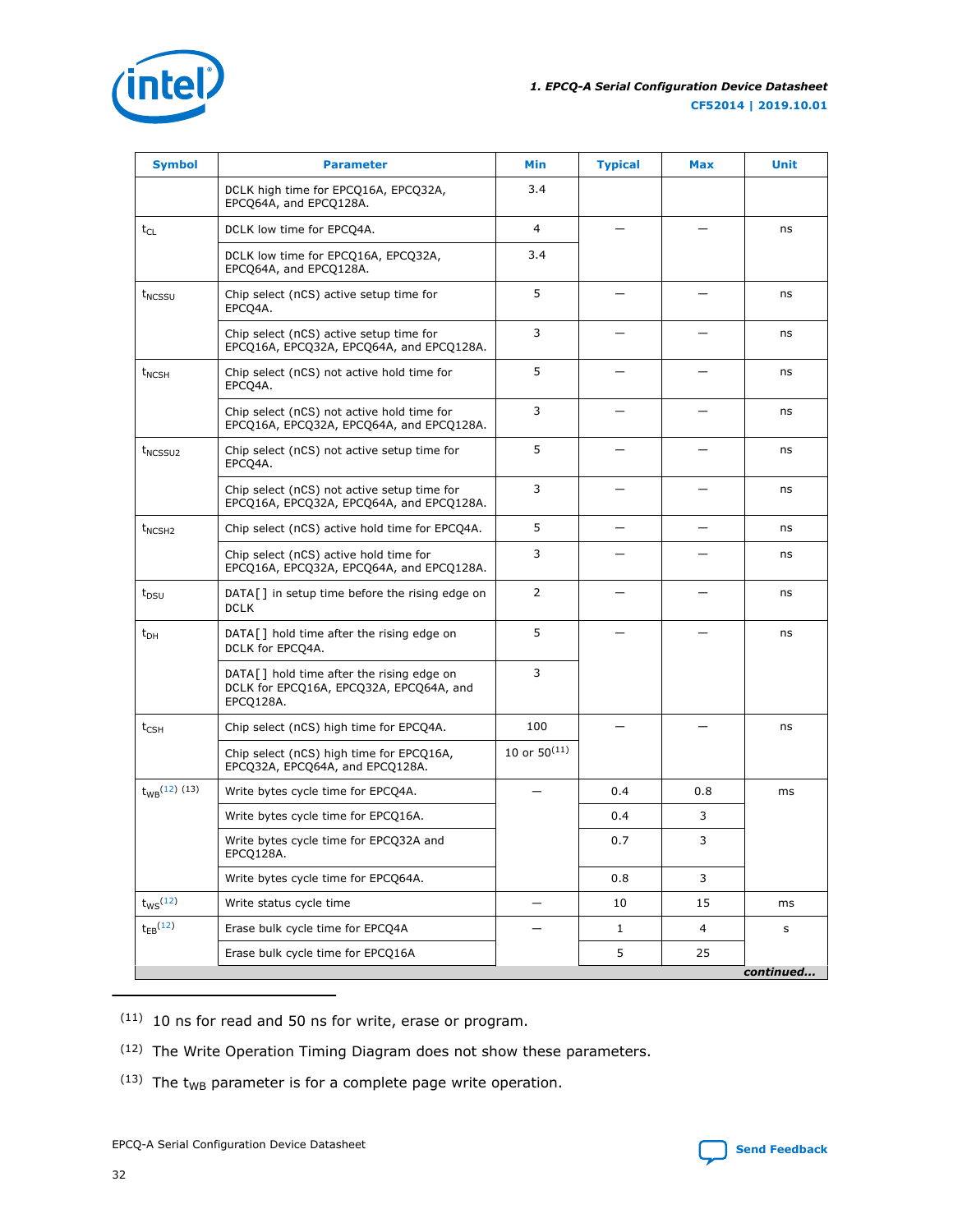

<span id="page-32-0"></span>

| <b>Symbol</b>  | <b>Parameter</b>                                                           | <b>Min</b> | <b>Typical</b> | Max  | Unit |
|----------------|----------------------------------------------------------------------------|------------|----------------|------|------|
|                | Erase bulk cycle time for EPCQ32A                                          |            | 10             | 50   |      |
|                | Erase bulk cycle time for EPCQ64A                                          |            | 20             | 100  |      |
|                | Erase bulk cycle time for EPCQ128A                                         |            | 40             | 200  |      |
| $t_{FS}$ (12)  | Erase sector cycle time for EPCQ4A.                                        |            | 150            | 1000 | ms   |
|                | Erase sector cycle time for EPCQ16A, EPCQ32A,<br>EPCQ64A, and EPCQ128A.    |            |                | 2000 |      |
| $t_{ESS}$ (12) | Erase subsector cycle time for EPCQ4A.                                     |            | 30             | 300  | ms   |
|                | Erase subsector cycle time for EPCQ16A,<br>EPCO32A, EPCO64A, and EPCO128A. |            | 45             | 400  |      |

# **1.11.2. Read Operation Timing**

#### **Figure 21. Read Operation Timing Diagram**



#### **Table 25. Read Operation Parameters**

| <b>Symbol</b>     | <b>Parameter</b>                                                                                 | <b>Min</b>        | Max | <b>Unit</b> |
|-------------------|--------------------------------------------------------------------------------------------------|-------------------|-----|-------------|
| $f_{RCLK}$        | Read clock frequency (from the FPGA or embedded<br>processor) for read bytes operations          |                   | 50  | MHz         |
|                   | Fast read clock frequency (from the FPGA or<br>embedded processor) for fast read bytes operation |                   | 100 | MHz         |
| t <sub>CH</sub>   | DCLK high time for EPCQ4A.                                                                       | 4 or 6 $(14)$     |     | ns          |
|                   | DCLK high time for EPCQ16A, EPCQ32A, EPCQ64A,<br>and EPCQ128A.                                   | 3.4 or $9^{(15)}$ |     | ns          |
| $t_{Cl}$          | DCLK low time for EPCQ4A.                                                                        | 4 or $6^{(14)}$   |     | ns          |
|                   | DCLK low time for EPCQ16A, EPCQ32A, EPCQ64A, and<br>EPCO128A.                                    | 3.4 or $9^{(15)}$ |     | ns          |
| $t_{ODIS}$        | Output disable time after read                                                                   |                   | 7   | ns          |
| t <sub>CLOV</sub> | Clock low to output valid for EPCQ4A.                                                            |                   | 8   | ns          |
|                   |                                                                                                  |                   |     | continued   |

<sup>(15)</sup> 3.4 ns for fast read and 9 ns for read.



<sup>(14)</sup> 4 ns for fast read and 6 ns for read.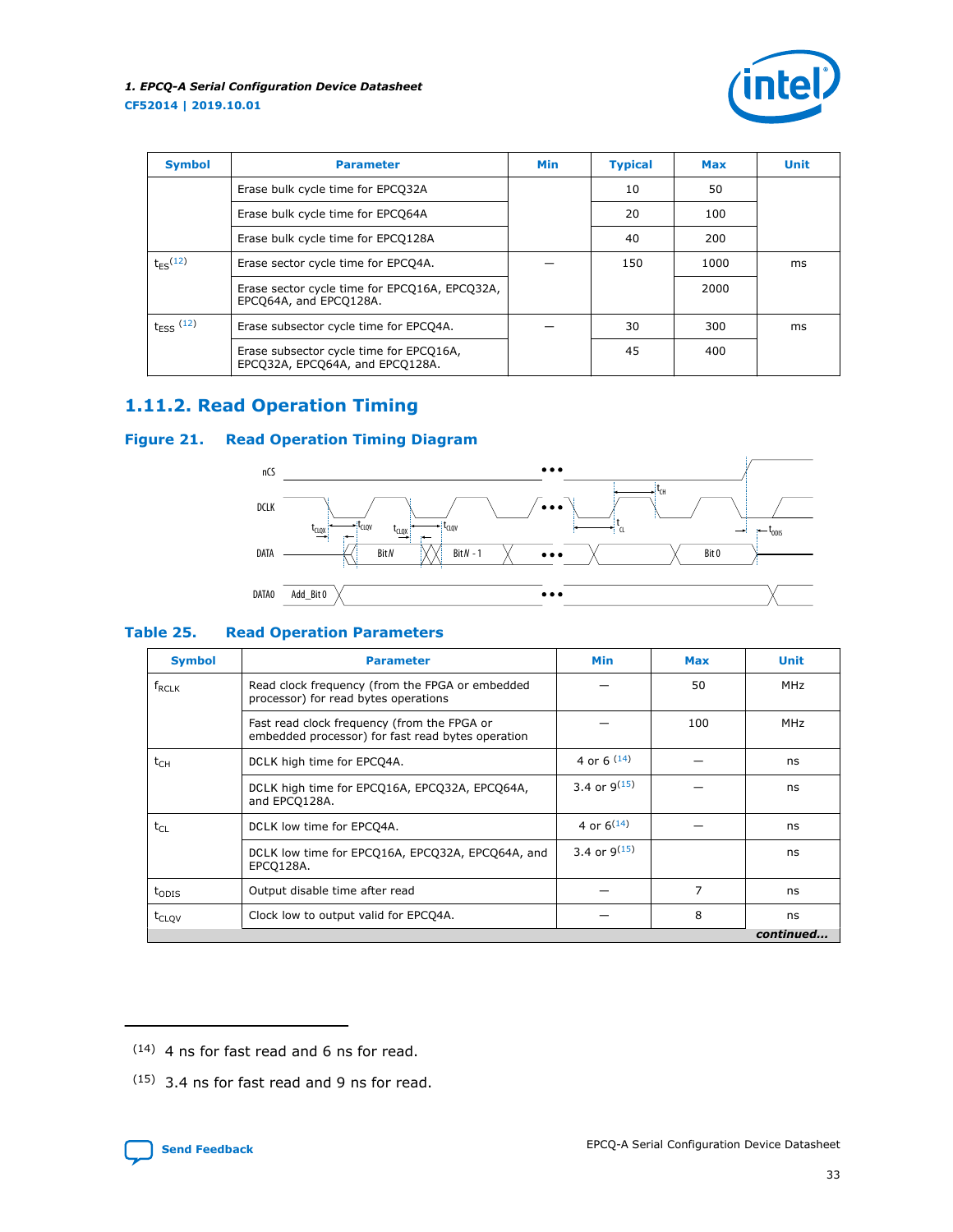<span id="page-33-0"></span>

| <b>Symbol</b>     | <b>Parameter</b>                                                          | Min | Max | Unit |
|-------------------|---------------------------------------------------------------------------|-----|-----|------|
|                   | Clock low to output valid for EPCQ16A, EPCQ32A,<br>EPCQ64A, and EPCQ128A. |     |     |      |
| $t_{\text{CLOX}}$ | Output hold time for EPCQ4A.                                              |     |     | ns   |
|                   | Output hold time for EPCQ16A, EPCQ32A, EPCQ64A,<br>and EPCO128A.          | 1.5 |     |      |

# **1.12. Programming and Configuration File Support**

The Intel Quartus® Prime software provides programming support for EPCQ-A devices. When you select an EPCQ-A device, the Intel Quartus Prime software automatically generates the Programmer Object File (**.pof**) to program the device. The software allows you to select the appropriate EPCQ-A device density that most efficiently stores the configuration data for the selected FPGA.

You can program the EPCQ-A device in-system by an external microprocessor using the SRunner software driver. The SRunner software driver is developed for embedded EPCQ-A device programming that you can customize to fit in different embedded systems. The SRunner software driver reads **.rpd** files and writes to the EPCQ-A devices. The programming time is comparable to the Intel Quartus Prime software programming time. Because the FPGA reads the LSB of the **.rpd** data first during the configuration process, the LSB of **.rpd** bytes must be shifted out first during the read bytes operation and shifted in first during the write bytes operation.

Writing and reading the **.rpd** file to and from the EPCQ-A device is different from the other data and address bytes.

During the ISP of an EPCQ-A device using the Intel FPGA download cables, the cable pulls the nCONFIG signal low to reset the FPGA and overrides the 10-kΩ pull-down resistor on the nCE pin of the FPGA. The download cable then uses the interface pins depending on the selected AS mode to program the EPCQ-A device. When programming is complete, the download cable releases the interface pins of the EPCQ-A device and the nCE pin of the FPGA and pulses the nCONFIG signal to start the configuration process.

The FPGA can program the EPCQ-A device in-system using the JTAG interface with the serial flash loader (SFL). This solution allows you to indirectly program the EPCQ-A device using the same JTAG interface that is used to configure the FPGA.

#### **Related Information**

[Using the Intel FPGA Serial Flash Loader IP Core with the Intel Quartus Prime](https://www.altera.com/documentation/mwh1410805299012.html) **[Software](https://www.altera.com/documentation/mwh1410805299012.html)** 

| <b>Address</b> | EPCQ16A | EPCQ32A | EPCQ64A | EPCQ128A  |
|----------------|---------|---------|---------|-----------|
| 00H            | 53h     | 53h     | 53h     | 53h       |
| 01H            | 46h     | 46h     | 46h     | 46h       |
| 02H            | 44h     | 44h     | 44h     | 44h       |
|                |         |         |         | continued |

# **1.13. Appendix: SFDP Register Definitions**

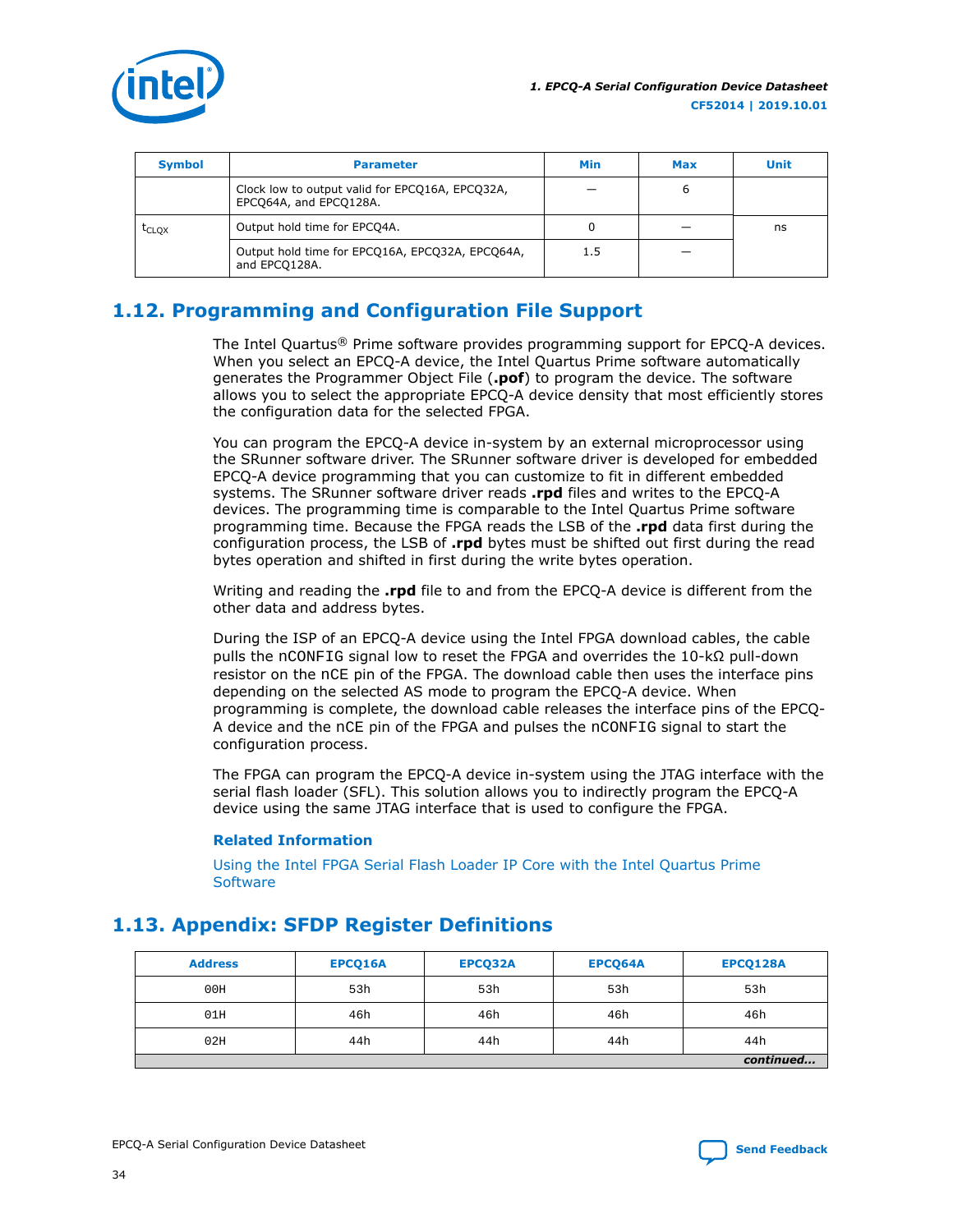

| <b>Address</b>  | EPCQ16A | EPCQ32A | EPCQ64A | EPCQ128A  |
|-----------------|---------|---------|---------|-----------|
| 03H             | 50h     | 50h     | 50h     | 50h       |
| 04H             | 05h     | 05h     | 05h     | 05h       |
| 05H             | 01h     | 01h     | 01h     | 01h       |
| 06H             | 00h     | 00h     | 00h     | 00h       |
| 07H             | FFh     | FFh     | FFh     | FFh       |
| 08H             | 00h     | 00h     | 00h     | 00h       |
| 09H             | 05h     | 05h     | 05h     | 05h       |
| 0AH             | 01h     | 01h     | 01h     | 01h       |
| 0BH             | 10h     | 10h     | 10h     | 10h       |
| 0CH             | 80h     | 80h     | 80h     | 80h       |
| 0 <sub>DH</sub> | 00h     | 00h     | 00h     | 00h       |
| 0EH             | 00h     | 00h     | 00h     | 00h       |
| 0FH             | FFh     | FFh     | FFh     | FFh       |
| 10H  7FH        | FFh     | FFh     | FFh     | FFh       |
| 80H             | E5h     | E5h     | E5h     | E5h       |
| 81H             | 20H     | 20H     | 20H     | 20h       |
| 82H             | F9h     | F9h     | F9h     | F9h       |
| 83H             | FFh     | FFh     | FFh     | FFh       |
| 84H             | FFh     | FFh     | FFh     | FFh       |
| 85H             | FFh     | FFh     | FFh     | FFh       |
| 86H             | FFh     | FFh     | FFh     | FFh       |
| 87H             | 00h     | 01h     | 03h     | 07h       |
| 88H             | 44h     | 44h     | 44h     | 44h       |
| 89H             | EBh     | EBh     | EBh     | EBh       |
| 8AH             | 08H     | 08H     | 08H     | 08H       |
| 8BH             | 6Bh     | 6Bh     | 6Bh     | 6Bh       |
| 8CH             | 08h     | 08h     | 08h     | 08h       |
| 8DH             | 3Bh     | 3Bh     | 3Bh     | 3Bh       |
| 8EH             | 42h     | 42h     | 42h     | 42h       |
| 8FH             | BBh     | BBh     | BBh     | BBh       |
| 90H             | FEh     | FEh     | FEh     | FEh       |
| 91H             | FFh     | FFh     | FFh     | FFh       |
| 92H             | FFh     | FFh     | FFh     | FFh       |
| 93H             | FFh     | FFh     | FFh     | FFh       |
|                 |         |         |         | continued |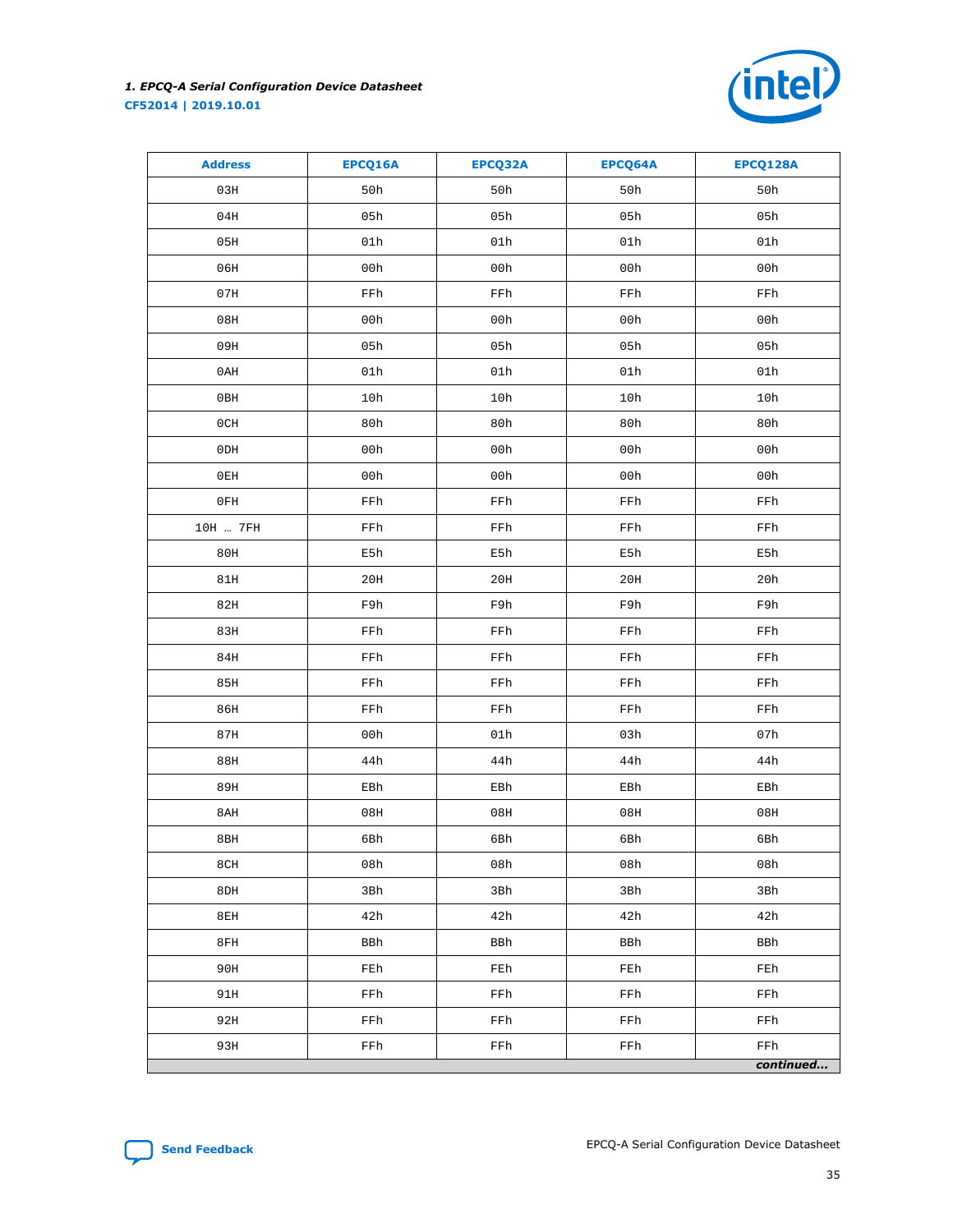

| <b>Address</b>   | EPCQ16A | EPCQ32A | EPCQ64A | EPCQ128A  |
|------------------|---------|---------|---------|-----------|
| 94H              | FFh     | FFh     | FFh     | FFh       |
| 95H              | FFh     | FFh     | FFh     | FFh       |
| 96H              | 00h     | 00h     | 00h     | 00h       |
| 97H              | 00h     | 00h     | 00h     | 00h       |
| 98H              | FFh     | FFh     | FFh     | FFh       |
| 99H              | FFh     | FFh     | FFh     | FFh       |
| 9 AH             | 40h     | 40h     | 40h     | 40h       |
| 9BH              | EBh     | EBh     | EBh     | EBh       |
| 9CH              | 0Ch     | 0Ch     | 0Ch     | 0Ch       |
| 9DH              | 20h     | 20h     | 20h     | 20h       |
| 9EH              | 0Fh     | 0Fh     | 0Fh     | 0Fh       |
| 9FH              | 52h     | 52h     | 52h     | 52h       |
| A0H              | 10h     | 10h     | 10h     | 10h       |
| A1H              | D8h     | D8h     | D8h     | D8h       |
| A2H              | 00h     | 00h     | 00h     | 00h       |
| A3H              | 00h     | 00h     | 00h     | 00h       |
| A4H              | 36h     | 36h     | 36h     | 36h       |
| A5H              | 02h     | 02h     | 02h     | 02h       |
| A6H              | A6h     | A6h     | A6h     | A6h       |
| A7H              | 00h     | 00h     | 00h     | 00h       |
| A8H              | 82h     | 82h     | 82h     | 82h       |
| A9H              | EAh     | EAh     | EAh     | EAh       |
| AAH              | 14h     | 14h     | 14h     | 14h       |
| ABH              | B3h     | C2h     | C4h     | C9h       |
| ACH              | E9h     | E9h     | E9h     | E9h       |
| ADH              | 63h     | 63h     | 63h     | 63h       |
| AEH              | 76h     | 76h     | 76h     | 76h       |
| AFH              | 33h     | 33h     | 33h     | 33h       |
| B0H              | 7Ah     | 7Ah     | 7Ah     | 7Ah       |
| B1H              | 75h     | 75h     | 75h     | 75h       |
| B <sub>2</sub> H | 7Ah     | 7Ah     | 7Ah     | 7Ah       |
| B3H              | 75h     | 75h     | 75h     | 75h       |
| B4H              | F7h     | F7h     | F7h     | F7h       |
| B5H              | A2h     | A2h     | A2h     | A2h       |
|                  |         |         |         | continued |

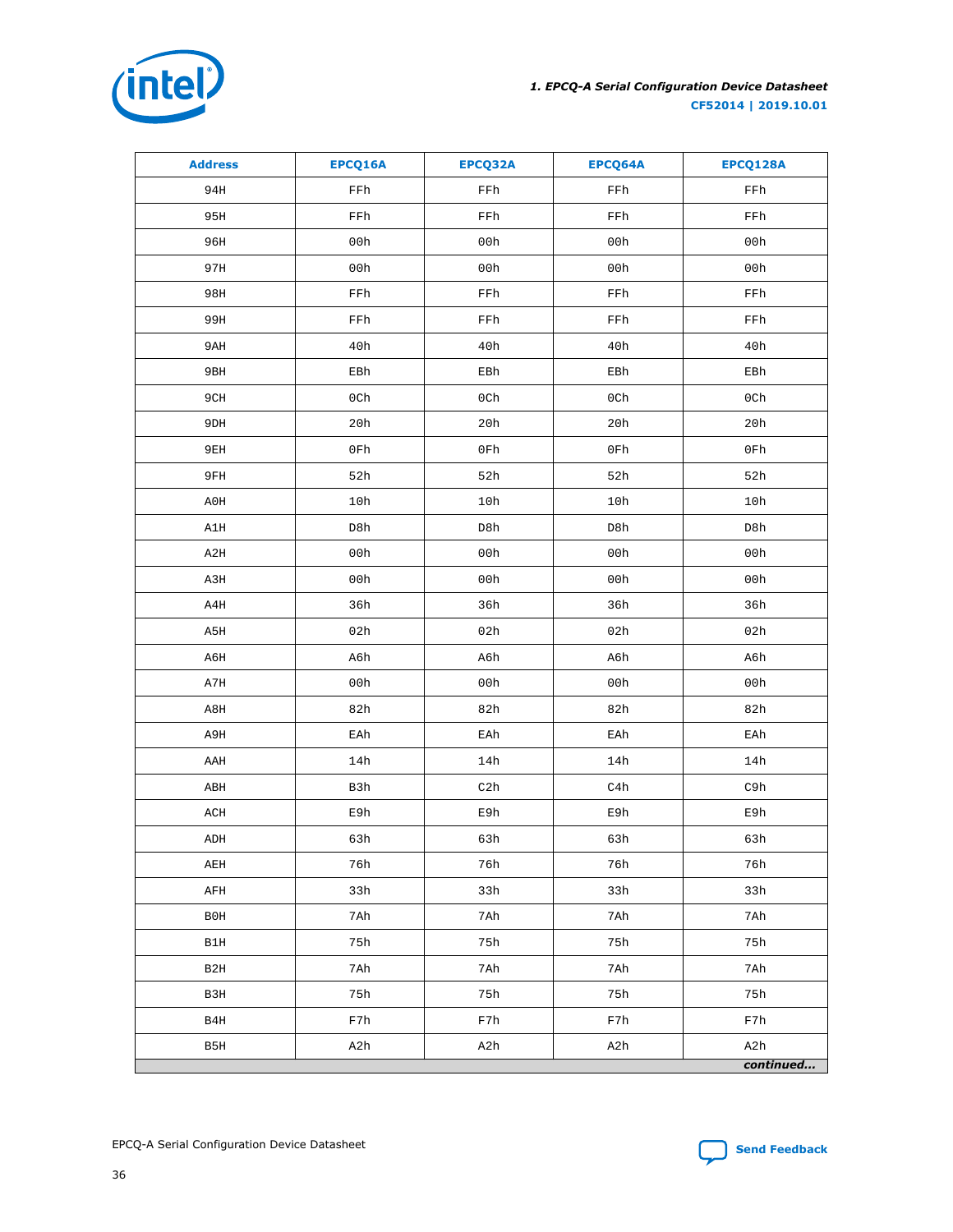

<span id="page-36-0"></span>

| <b>Address</b> | EPCQ16A | EPCQ32A | EPCQ64A         | EPCQ128A        |
|----------------|---------|---------|-----------------|-----------------|
| B6H            | D5h     | D5h     | D5h             | D5h             |
| B7H            | 5Ch     | 5Ch     | 5Ch             | 5Ch             |
| B8H            | 19h     | 19h     | 19h             | 19h             |
| B9H            | F7h     | F7h     | F7h             | F7h             |
| BAH            | 4Dh     | 4Dh     | 4 <sub>Dh</sub> | 4 <sub>Dh</sub> |
| <b>BBH</b>     | FFh     | FFh     | FFh             | FFh             |
| BCH            | E9h     | E9h     | E9h             | E9h             |
| <b>BDH</b>     | 30h     | 30h     | 30h             | 30h             |
| BEH            | F8h     | F8h     | F8h             | F8h             |
| <b>BFH</b>     | 80h     | 80h     | 80h             | 80h             |

#### **Related Information**

[Read SFDP Register Operation \(5Ah\)](#page-29-0) on page 30

# **1.14. Document Revision History for the EPCQ-A Serial Configuration Device Datasheet**

| <b>Document</b><br><b>Version</b> | <b>Changes</b>                                                                                                                                                                                                                                                                                                                                                                                                                                                                                                                                                |
|-----------------------------------|---------------------------------------------------------------------------------------------------------------------------------------------------------------------------------------------------------------------------------------------------------------------------------------------------------------------------------------------------------------------------------------------------------------------------------------------------------------------------------------------------------------------------------------------------------------|
| 2019.10.01                        | Added the $V_{IT}$ , $P_D$ , and $I_{MAX}$ parameters in the Absolute Maximum Ratings for EPCQ-A Devices table.<br>$\bullet$<br>Added the $I_{LR}$ and $R_{PR}$ parameters in the DC Operating Conditions for EPCQ-A Devices table.<br>$\bullet$<br>Added a note regarding the junction temperature $(T_1)$ in the Recommended Operating Conditions<br>section.<br>Updated the $V_{10}$ parameter in the Absolute Maximum Ratings for EPCQ-A Devices table.<br>$\bullet$<br>Editorial update—changing the term dummy cycle to dummy clock cycle.<br>$\bullet$ |
| 2019.05.17                        | Updated the dummy cycles for the read device identification and read silicon identification operations in<br>the Summary of Operation Codes table.                                                                                                                                                                                                                                                                                                                                                                                                            |
| 2019.03.18                        | Updated the note 4 in the Supported Memory Array Organization in EPCQ-A Devices table.                                                                                                                                                                                                                                                                                                                                                                                                                                                                        |
| 2019.01.09                        | Added t <sub>NCSSU2</sub> and t <sub>NCSH2</sub> parameters in the <i>Write Operation Parameters</i> table.<br>$\bullet$<br>Updated the t <sub>NCSSU</sub> and t <sub>NCSH</sub> values in the <i>Write Operation Parameters</i> table.<br>٠<br>Updated the Write Operation Timing Diagram.                                                                                                                                                                                                                                                                   |
| 2018.10.04                        | Updated the DCLK value in the Extended Dual Input Fast Read Operation Timing Diagram.                                                                                                                                                                                                                                                                                                                                                                                                                                                                         |
| 2018.04.11                        | Updated EPCQA instances to EPCQ-A.<br>$\bullet$<br>Added SFDP register operation code, description, timing diagram, and register definitions.<br>$\bullet$<br>Added a note stating that $t_{WR}$ is the time for a complete page write in Write Operation Parameters.<br>Removed a note in Summary of Operation Codes table stating that Read silicon identification<br>command is not applicable to EPCQ32A and EPCQ128A.                                                                                                                                    |
| 2018.03.13                        | Removed I <sub>MAX</sub> and T <sub>AMB</sub> parameters from the Absolute Maximum Ratings for EPCQ-A Devices table.<br>$\bullet$                                                                                                                                                                                                                                                                                                                                                                                                                             |
| 2018.02.15                        | Added I <sub>MAX</sub> and T <sub>AMB</sub> parameters in the Absolute Maximum Ratings for EPCQ-A Devices table.<br>$\bullet$<br>Added data retention feature information.<br>٠                                                                                                                                                                                                                                                                                                                                                                               |